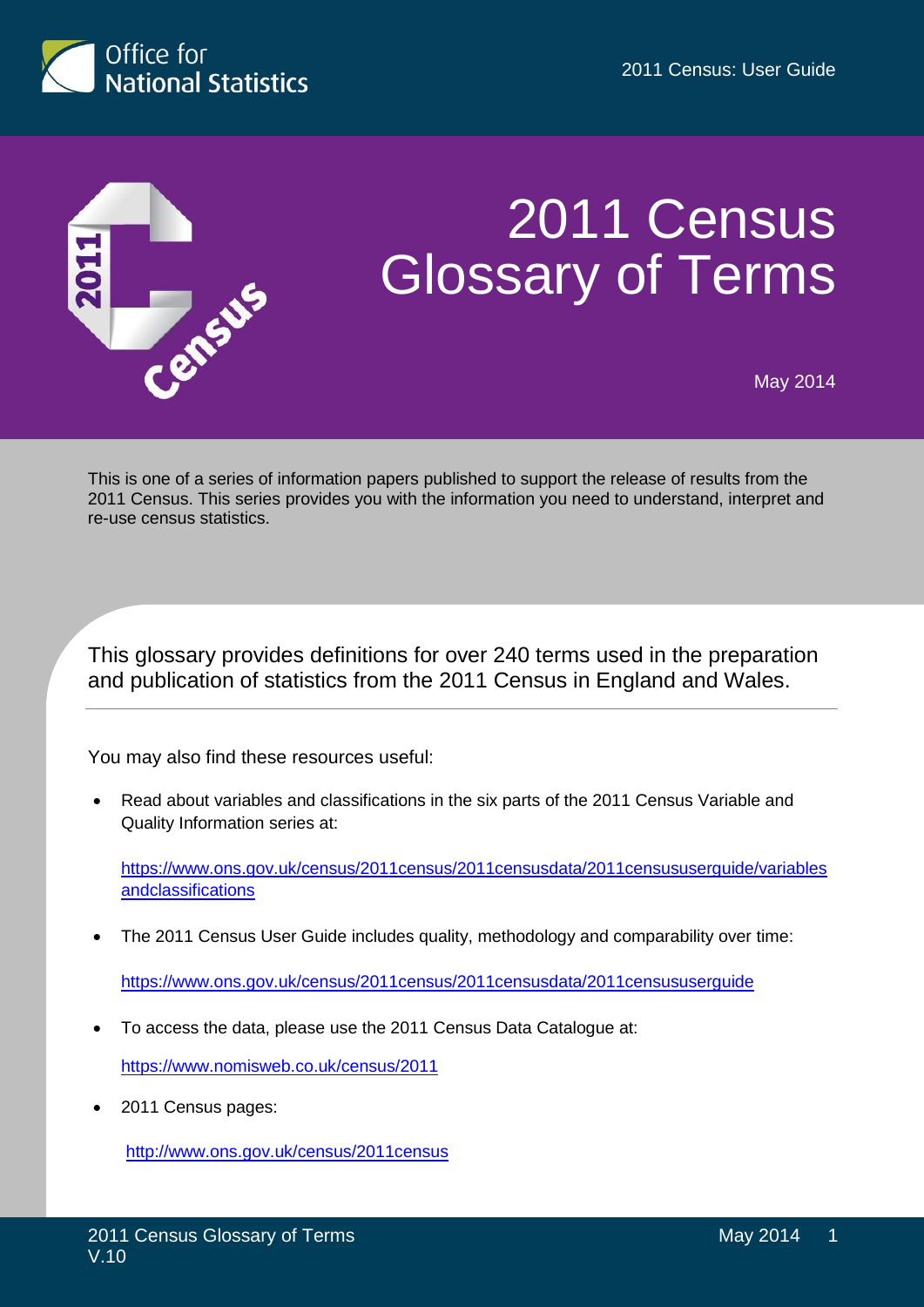

# **Contents**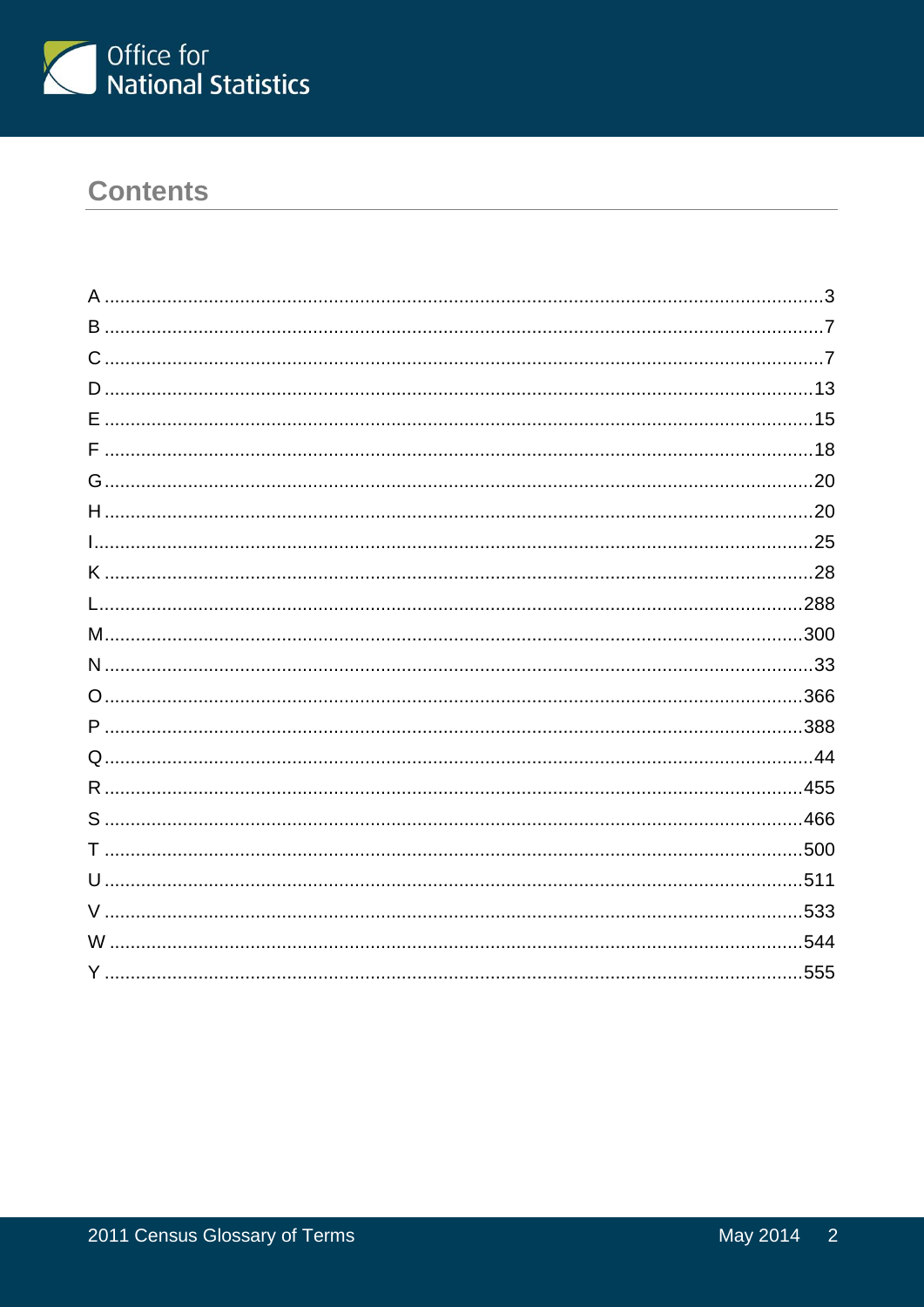

# <span id="page-2-0"></span>**A**

# **Ability to read Welsh language**

A person is classified as being able to read Welsh if they tick "read Welsh", though they may also tick one or more of the following:

- understand spoken Welsh,
- speak Welsh, or
- write Welsh.

In results that classify people by Welsh language skills a person may appear in more than one category depending on which combination of skills they have.

# **Ability to speak Welsh language**

A person is classified as being able to speak Welsh if they tick "speak Welsh", though they may also tick one or more of the following:

- understand spoken Welsh,
- read Welsh, or
- write Welsh.

In results that classify people by Welsh language skills a person may appear in more than one category depending on which combination of skills they have.

# **Ability to understand Welsh language**

A person is classified as being able to understand spoken Welsh if they tick "understand spoken Welsh", though they may also tick one or more of the following:

- speak Welsh,
- read Welsh, or
- write Welsh.

In results that classify people by Welsh language skills a person may appear in more than one category depending on which combination of skills they have.

# **Ability to write Welsh language**

A person is classified as being able to write Welsh if they tick "write Welsh", though they may also tick one or more of the following:

- understand spoken Welsh,
- speak Welsh, or
- read Welsh.

In results that classify people by Welsh language skills a person may appear in more than one category depending on which combination of skills they have.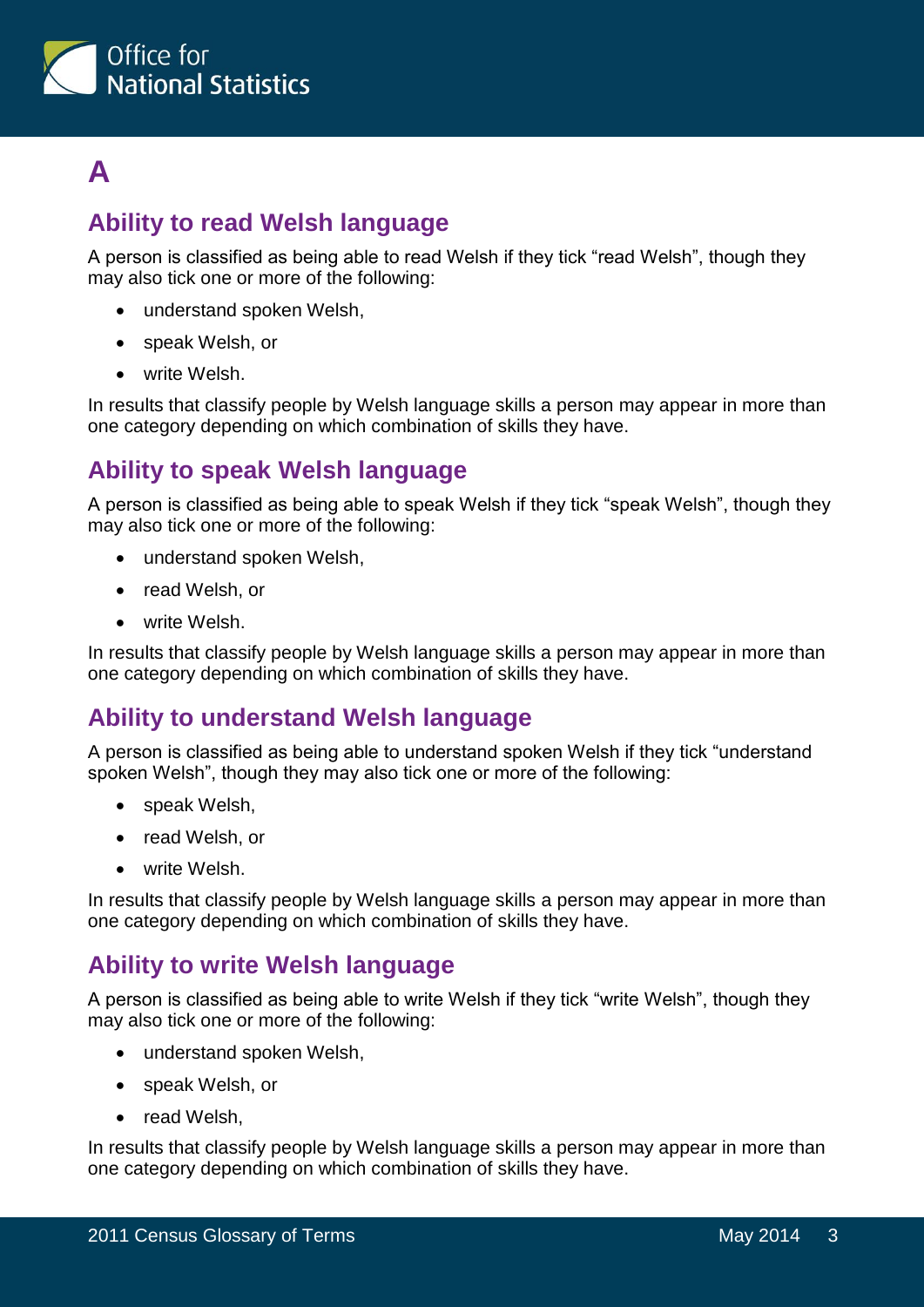

#### **Accommodation type**

This refers to the type of accommodation used or available for use by an individual household. Examples include the whole of a terraced house, or a flat in a purpose-built block of flats.

#### **Activity last week**

This is an indicator of a person's status or availability for employment - whether employed, unemployed, or their status if not employed and not seeking employment.

# **Address register**

This register is a national list of residential addresses in England and Wales. An address register was created to use as a basis for posting questionnaires to households. It contained information from the Royal Mail Postcode Address file, and the local government National Land and Property Gazetteer. The address register was updated during an address checking exercise prior to the census.

#### **Administrative data sources**

Administrative data sources are collections of data maintained for a purpose other than the collection and production of statistics. These sources are typically managed by other government bodies. A range of data was used to help quality assure 2011 Census estimates. These data included administrative sources (such as the number of people registered with a doctor, the number of households registered for council tax purposes), surveys (such as the Integrated Household Survey) and other official ONS population products (such as the mid-year population estimates).

# **Adult**

An adult in a household is defined as any person who is not a dependent child. This definition is used in most results from the 2011 Census. In results where a different definition is used it is clearly indicated.

# **Adult (alternative classification)**

In a small number of census results, for example some versions of "Household composition" or "Adult lifestage", adult is used to refer to those aged 16 and over and children to those aged 15 and under. This definition is different from the standard definition for adults, children and dependent children used in most census results. When this definition is used, it is clearly indicated.

# **Adult lifestage**

Adult lifestage classifies adults in households aged 16 to 24 by the presence of dependent children in the household. Adults aged between 25 and 54 are classified by age, by the presence of dependent children in the household, and by the age of the youngest dependent child if any are present. Adults aged 55 and over are classified by age and whether they are in one- or two-person households. Those aged 55-74 are further classified by the presence of dependent children.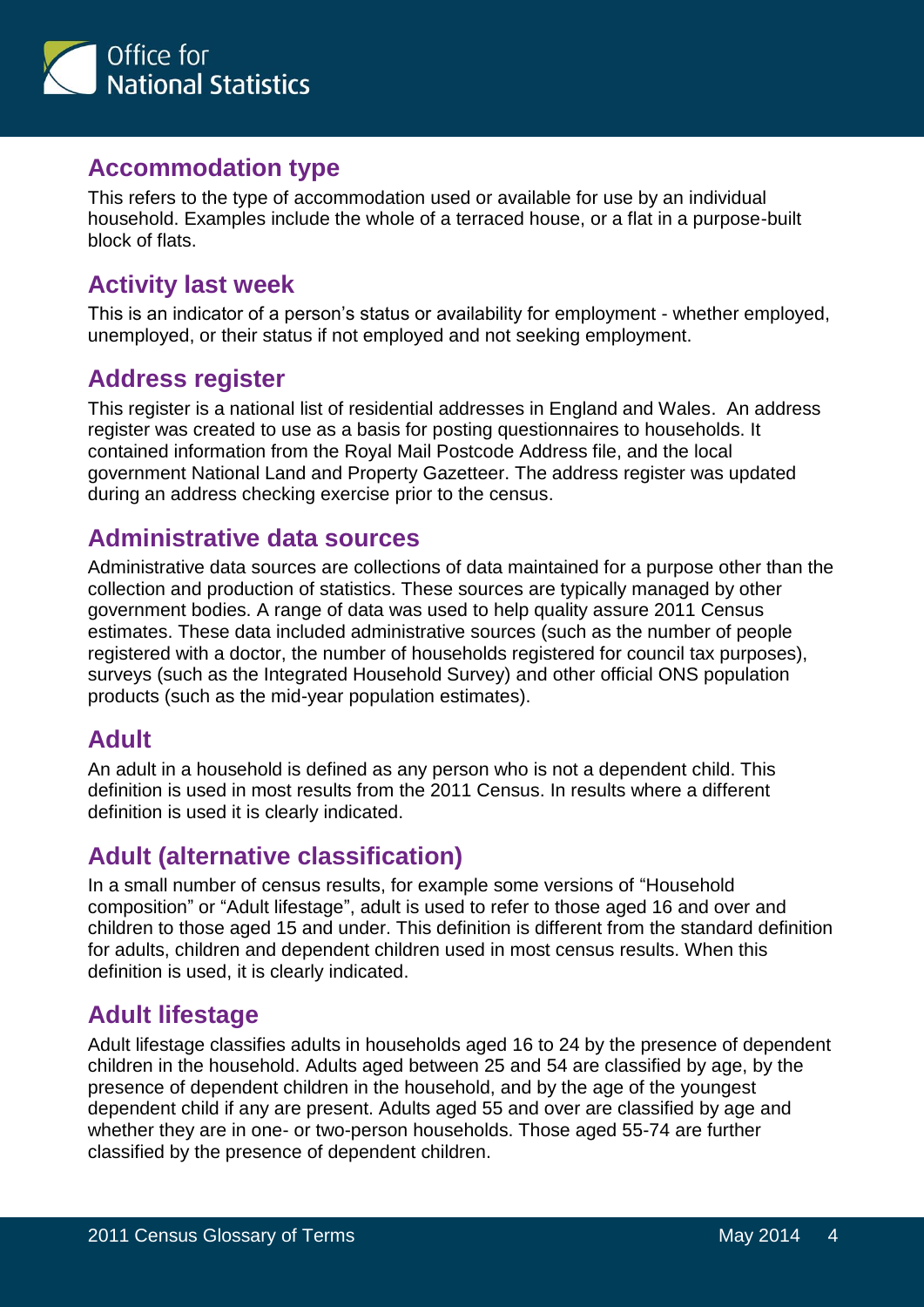

Adult lifestage uses the alternative definition of an adult - anyone aged 16 and over. This definition is different from the standard definition for adults, children and dependent children used in most census results.

# **Age**

Age is derived from the date of birth question and is a person's age at their last birthday, at 27 March 2011. Dates of birth that imply an age over 115 are treated as invalid and the person's age is imputed. Infants less than one year old are classified as 0 years of age.

# **Age and sex distribution**

This is the distribution of the population across all of the ages for either men or women. For example, 5 per cent of men are aged 65-79, 7 per cent are 70-74 etc.

#### **Age of arrival in the UK**

The age of arrival in the UK is derived from the date that a person last arrived to live in the UK and their age. Short visits away from the UK are not counted in determining the date that a person last arrived.

Age of arrival is only applicable to usual residents who were not born in the UK. It does not include usual residents born in the UK who have emigrated and since returned; these are recorded in the category "Born in the UK".

#### **Ageing population**

The expression "ageing population" means a population in which the average age of people in the population is increasing.

# **Aggregated data**

Census data are usually produced in an aggregated form because ONS groups the information collected from individuals to produce statistics about a population.

#### **Alternative population bases**

The main population base for outputs from the 2011 Census is the usual resident population as at census day 27 March 2011. A usual resident of the UK is anyone who, on census day, was in the UK and had stayed or intended to stay in the UK for a period of 12 months or more, or had a permanent UK address and was outside the UK and intended to be outside the UK for less than 12 months.

Although the population base for enumeration included non-UK short-term residents, this population is analysed separately and is not included in the main statistics from the 2011 Census. Most datasets, unless specified, are produced using only usual residents of the UK.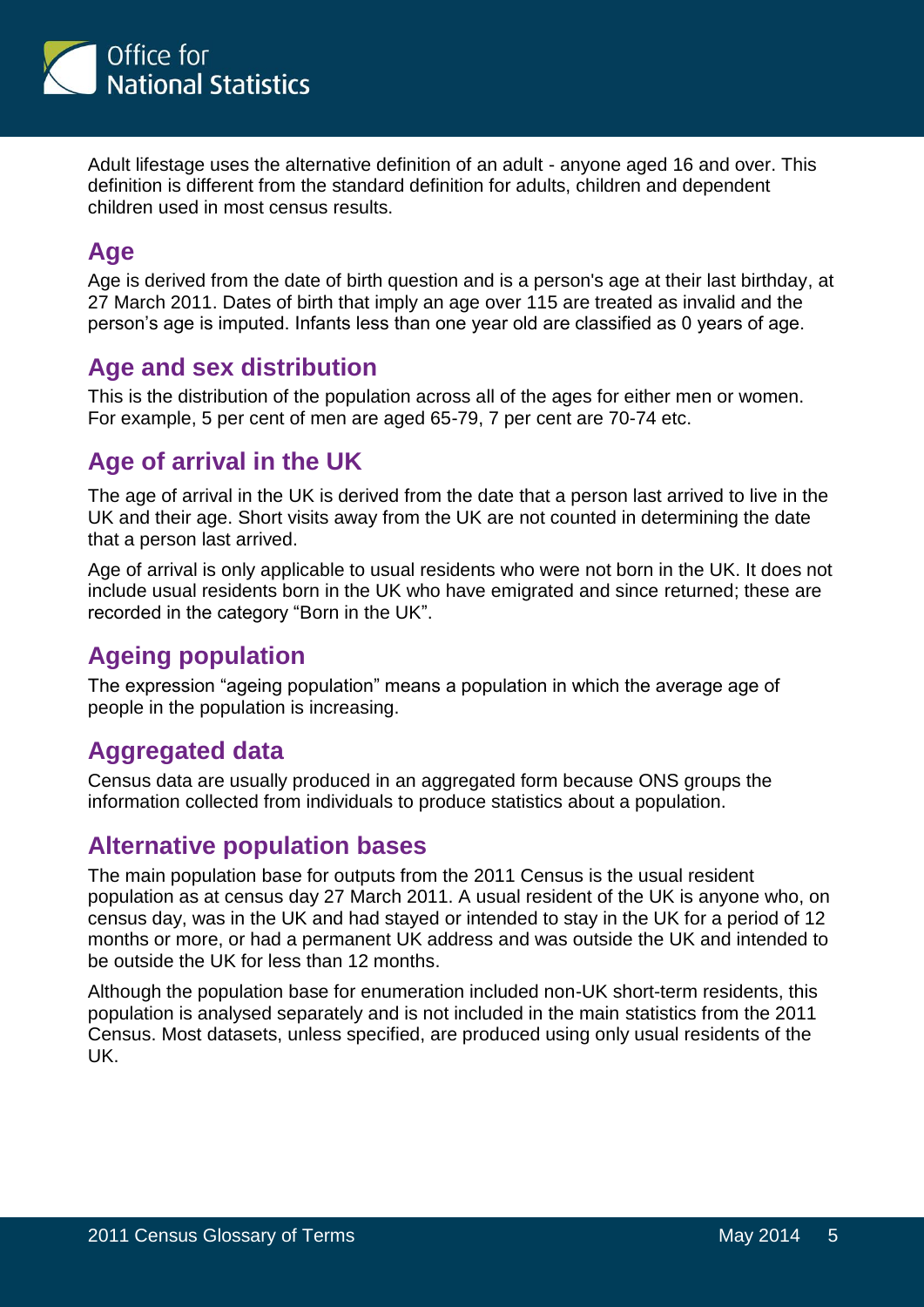

For a select set of products from the census an alternative population base may be used. Examples of alternate population bases under consideration for production of outputs include:

- workplace population the population for a given geography during standard working hours,
- non-UK short-term residents.
- out-of-term population the population for a given geography including students at their non term-time address.

#### **Area**

For area measurements, census statistics use Standard Area Measurements (SAM), created by ONS Geography for key geographies in the UK using standard methodologies. SAMs are land measurement figures defined by topographic boundaries (coastline and inland water) as at the end of 2011.

Area measurements are in hectares - the metric unit of area defined as 10,000 square metres or approximately 2.47 acres - there are 100 hectares in 1 km<sup>2</sup>.

Each area measurement used in census results is calculated by aggregating the SAM (measured to two decimal places) for each output area that has been best-fitted to each higher area.

#### **Armed Forces**

A person aged 16 and over and in employment in the week before the census is a member of the armed forces if they have an occupation code "Officers in Armed forces" or "NCOs and other ranks". This means that civilians working for the armed forces are not classified as a member of the armed forces.

In some census results armed forces personnel are further classified as either members of the "Home armed forces" or "Foreign armed forces" (determined by the industry code of "Foreign armed forces").

#### **Associated person**

An "associated person" is someone who is not a member of the armed forces, but is a spouse, same-sex civil partner, partner, child or step child of a member of the armed forces.

#### **Average number of bedrooms per household**

The average number of bedrooms per household for any area is equal to the total number of bedrooms in households in the area divided by the number of households in the area.

#### **Average number of rooms per household**

The average number of rooms per household for any area is equal to the total number of rooms in households in the area divided by the number of households in the area.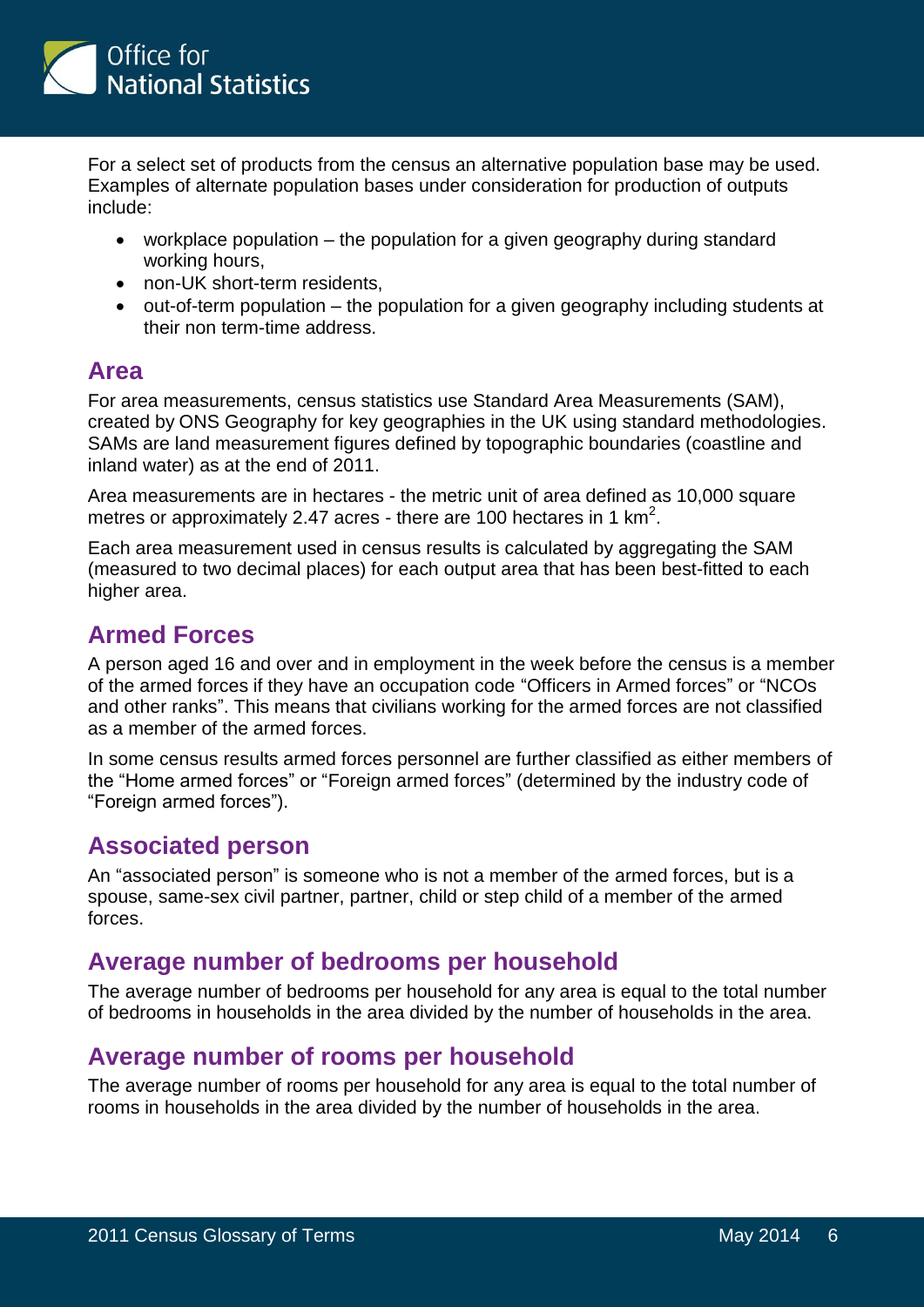

# <span id="page-6-0"></span>**B**

#### **Bedroom**

A bedroom is defined as any room that was intended to be used as a bedroom when the property was built, or any room that has been permanently converted for use as a bedroom. It also includes all rooms intended for use as a bedroom even if not being used as a bedroom at the time of the census. Bedsits and studio flats are counted as having one bedroom.

# **British national identity**

This applies to a person who has ticked one or more of the UK National Identity responses (English, Welsh, Scottish, Northern Irish and British) and has not also given a non-British response. A person's national identity is a self-determined assessment of their own identity with respect to the country or countries with which they feel an affiliation. This assessment of identity is not dependent on legal nationality or ethnic group.

The national identity question included six tick box responses - one for each of the four parts of the UK (English, Welsh, Scottish, Northern Irish), one for British, and one for "Other". Where a person ticked "Other" they were asked to write in the name of the country. People were asked to tick all options that they felt applied to them. This means that in results relating to national identity people may be classified with a single national identity or a combination of identities.

British identity excludes responses indicating an identity related to the British Virgin Islands and British Overseas Territories.

#### **Bulk data**

Bulk data provide users of census statistics with large volumes of data in a format designed to be machine-readable, to load into their own data systems. Typically these are available to users on portable media such as DVD. Providing bulk data like this means that users do not have to download every table individually and can quickly load the statistics into their own bespoke software.

# <span id="page-6-1"></span>**C**

#### **Capture-recapture**

See Dual system estimation (DSE)

#### **Cars or vans in household**

This applies to the number of cars or vans that are owned, or available for use, by one or more members of a household. This includes company cars and vans that are available for private use. It does not include motorbikes or scooters, or any cars or vans belonging to visitors. The count of cars or vans in an area relates only to households. Cars or vans used by residents of communal establishments are not counted.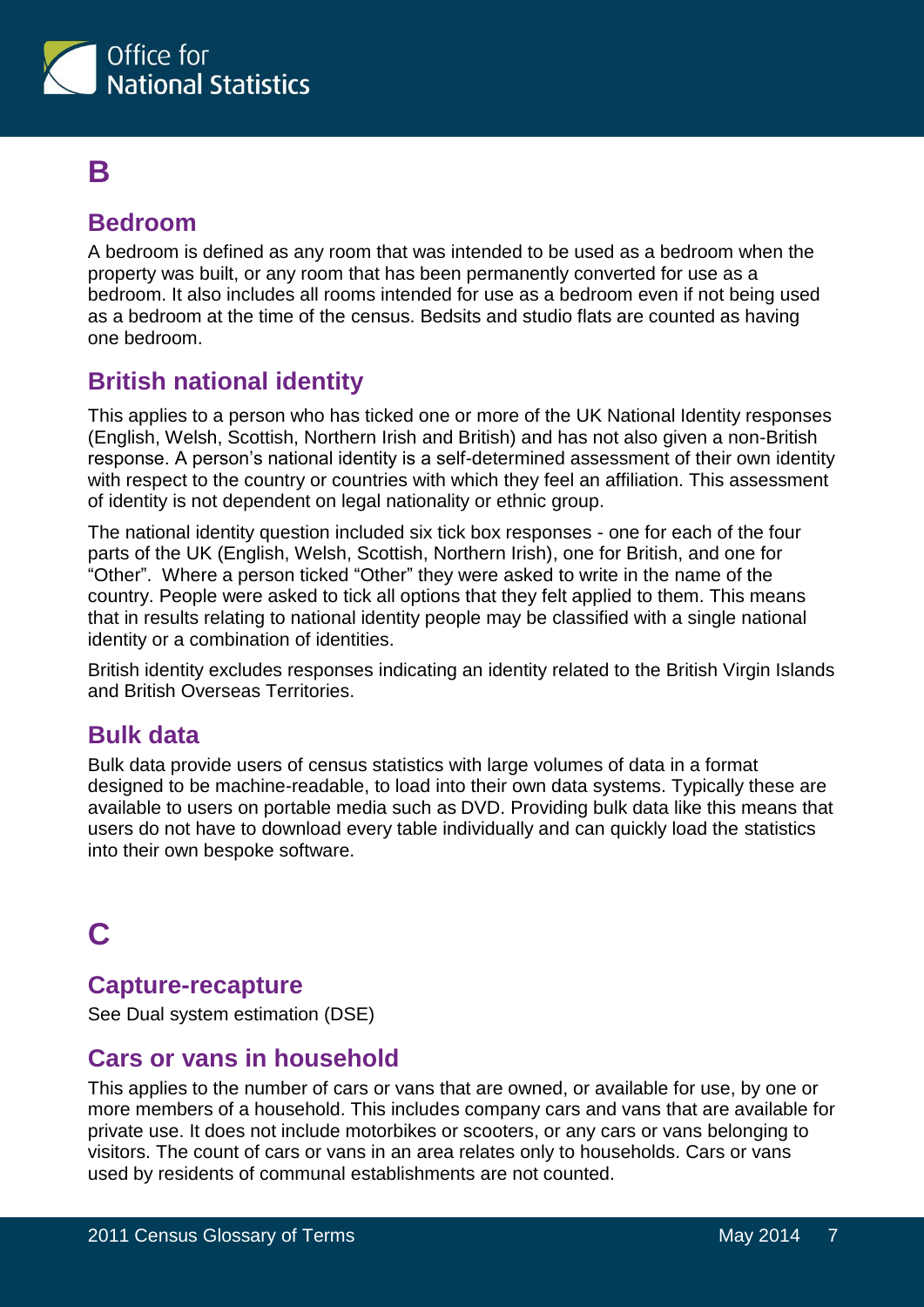

Households with 10 to 20 cars or vans are counted as having only 10. Responses indicating a number of cars or vans greater than 20 were treated as invalid and a value was imputed.

#### **Census count**

Census count refers to the number of people included on census questionnaires which have been processed, and have been included as a person in the census count. This number is used to calculate response rates, which is the census count as a proportion of the census estimate.

#### **Census Coverage Survey**

To account for people and households who may not have been counted by the census, or who may have been counted more than once or counted in the wrong place, ONS developed a Coverage Assessment and Adjustment (CAA) methodology to identify the number of people and households affected and to adjust the 2011 Census estimates accordingly.

An important element of this methodology - the Census Coverage Survey (CCS) - took place between 9th May and 19th June 2011. This independent voluntary doorstep survey of 335,000 individuals from across England and Wales collected information about people and households that was then matched to census records and used to estimate the size of the census under- or overcount. The Coverage Assessment and Adjustment (CAA) methodology resulted in estimates of households and people missed by the census which were then imputed into the census database.

#### **Census day**

Census day was Sunday 27 March 2011.

# **Census local partnership plan**

These were used as planning frameworks for area managers. Area managers worked with local authorities and community groups to identify the local census priorities and challenges, and the actions needed to address them.

#### **Census night**

Census night was the night of the 27 March 2011.

# **Census Quality Survey**

The Census Quality Survey was carried out after the census to measure the accuracy of the responses that people gave to the census questions. The survey re-interviewed a sample of people who responded to the census, and compared the responses given to the CQS answers with those provided on their census questionnaire.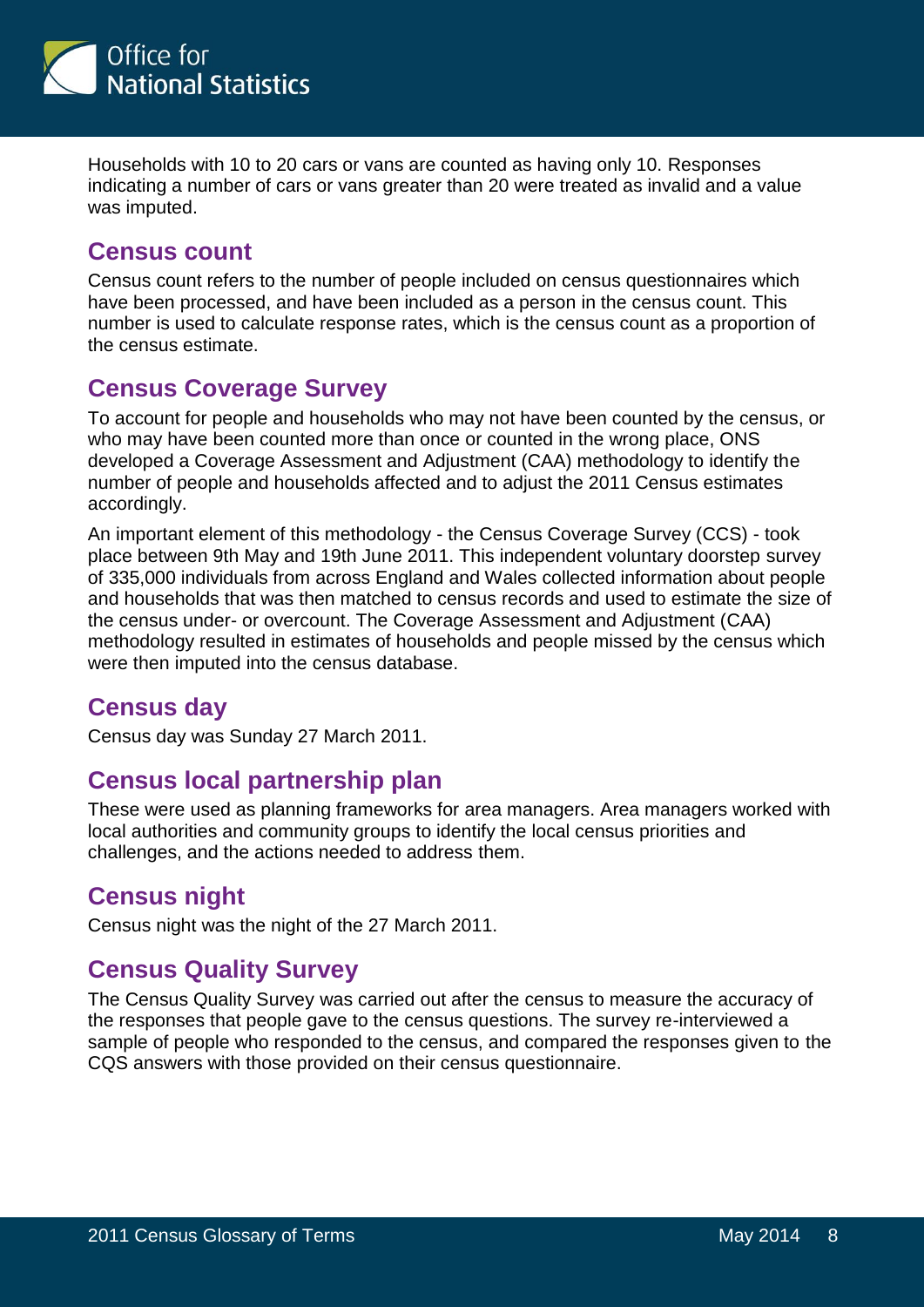

# **Central heating**

A household's accommodation is classified as having central heating if it is present in some or all rooms (whether used or not). Central heating is classified by type, for example one or more of the types - gas, electric (including storage heaters), oil, solid fuel (for example wood or coal) or other types (including solar, Liquefied Petroleum Gas (LPG) or other bottled gas).

This information is not available for household spaces with no usual residents.

#### **Characteristics**

The census produces estimates for the number of people and households in England and Wales. It also tells the story of the population by filling in the detail about the people, families and households. These characteristics are based on the census questions such as religion, ethnicity, age, qualifications and employment, and give us the information to help to understand the make-up of an area.

# **Child**

There is no age limit applied to the definition of a child. For example, a married couple living with their son aged 40 would be classified as a family consisting of a married couple and their child unless the son has a spouse, same-sex civil partner, partner or child living in the household.

This definition is used in most results from the 2011 Census. In results where a different definition is used, it is clearly indicated.

# **Child (Alternative definition)**

In a small number of census results, for example some versions of "Household composition" or "Adult lifestage", adult is used to refer to those aged 16 and over and children to those aged 15 and under. This definition is different from the standard definition for adults, children and dependent children used in most census results. When this definition is used it is clearly indicated.

# **Classification**

A classification is the full set of values that a variable can have. People or households are classified with respect to a variable by assigning them to a category – one of the values – that the variable can take. For example, the 2011 Census question asking for a person's date of birth is used to derive their age. The age classification has categories for each age in single years, and a person is assigned to one of these ages based on their response. In some results from the census some of these categories may be added together to form a collapsed classification, for example adding together single years of age to produce results that classify all of the people in five-year age bands.

#### **Cohabiting**

Two people are described as cohabiting if they are living together as a couple but are not married to each other or in a registered same-sex civil partnership together. This includes people living with a partner of the same sex.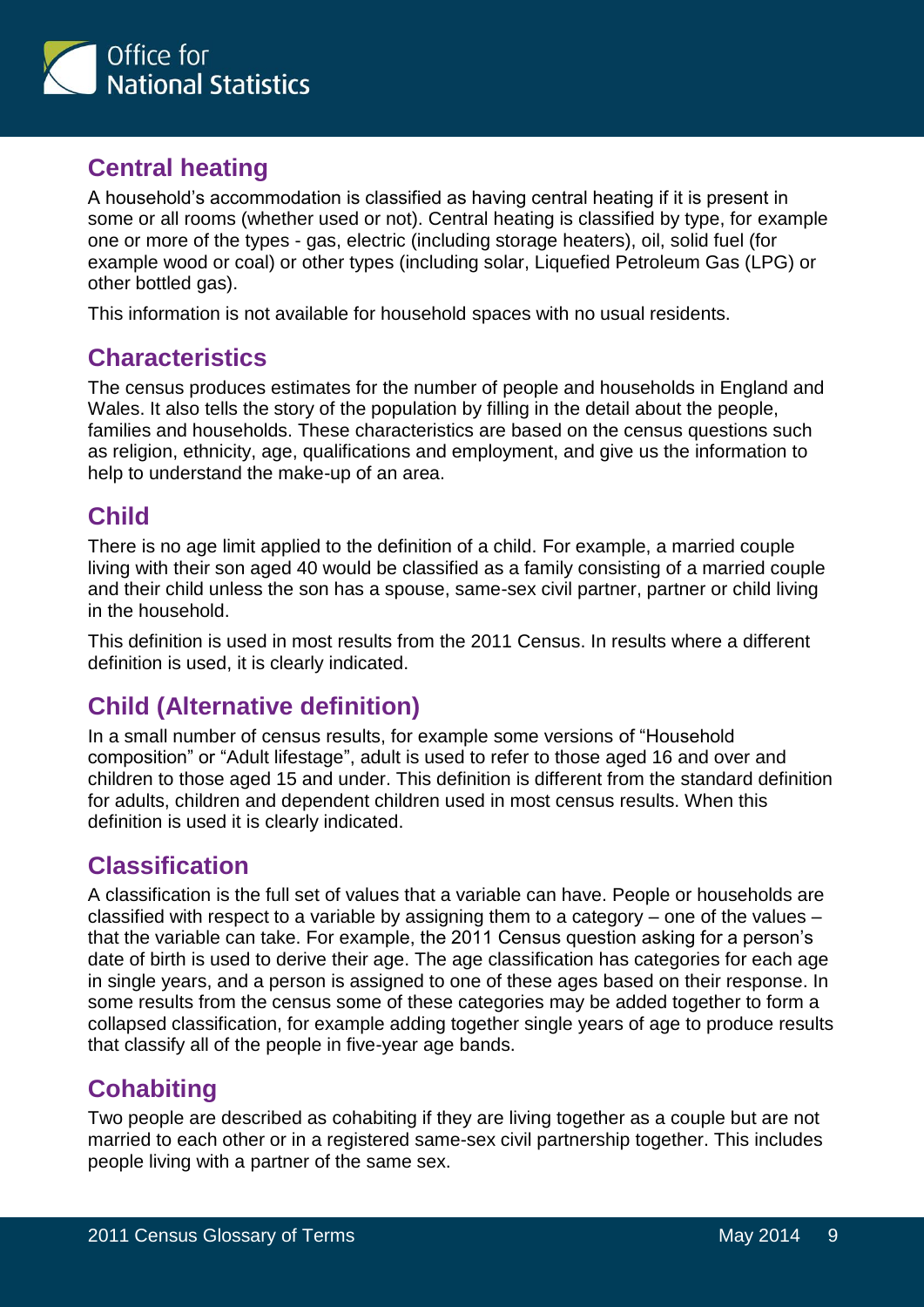

A cohabiting person might be married or in a civil partnership (with someone not resident in the household) but will not be shown as married, in a civil partnership or separated in results relating to living arrangements because cohabiting in this classification takes priority over legal marital or partnership status.

# **Cohabiting couple family**

A cohabiting couple family consists of two people of any sex who are living together as a couple, with or without their child(ren), but who are not married or in a same-sex civil partnership. Child(ren) included in the cohabiting couple family may belong to both members of the couple or only one. Children are included in the family only if they are not themselves living with a spouse, same-sex civil partner or partner and do not have any children of their own in the household.

Cohabiting couples with their grandchild(ren) are also considered a cohabiting couple family if there are no children from the intervening generation present in the household (note that children of the couple may also be present if they are not parents or grandparents of the youngest generation).

# **Cohabiting couple household**

A cohabiting couple household is a household that comprises a cohabiting couple family and no other person. This definition is used in most results from the 2011 Census.

In a small number of results a cohabiting couple household is defined as a household that contains at least one cohabiting couple, but does not contain any married or same-sex civil partnership couples. When this definition is used it is clearly indicated.

#### **Commissioned tables**

Some users require statistics that are not part of the standard pre-planned set of census tables. These users can request that new specific tables be produced. These can include tables that use a different combination of variables than those used in standard results, or tables that use different combinations of classification categories, or tables that are produced for a different geography. There is a charge for this service and ONS carefully checks to make sure that the tables requested are not disclosive (making sure that an individual, or their characteristics, cannot be identified). All requests that can be met will be provided to the original user making the request, and also published on the ONS website so that, under the Open Government License, all statistics produced are made accessible to everyone.

#### **Communal establishment resident**

A communal establishment resident is a person whose place of usual residence is in managed residential accommodation. This means any person who was living, or expected to live in a communal establishment for six months or more. Individuals resident in a communal establishment for less than six months are included as resident at their home address.

A person normally resident at the establishment who was absent on census day is still classified as a resident of the establishment, and also counted as a visitor to the address they were staying on census day.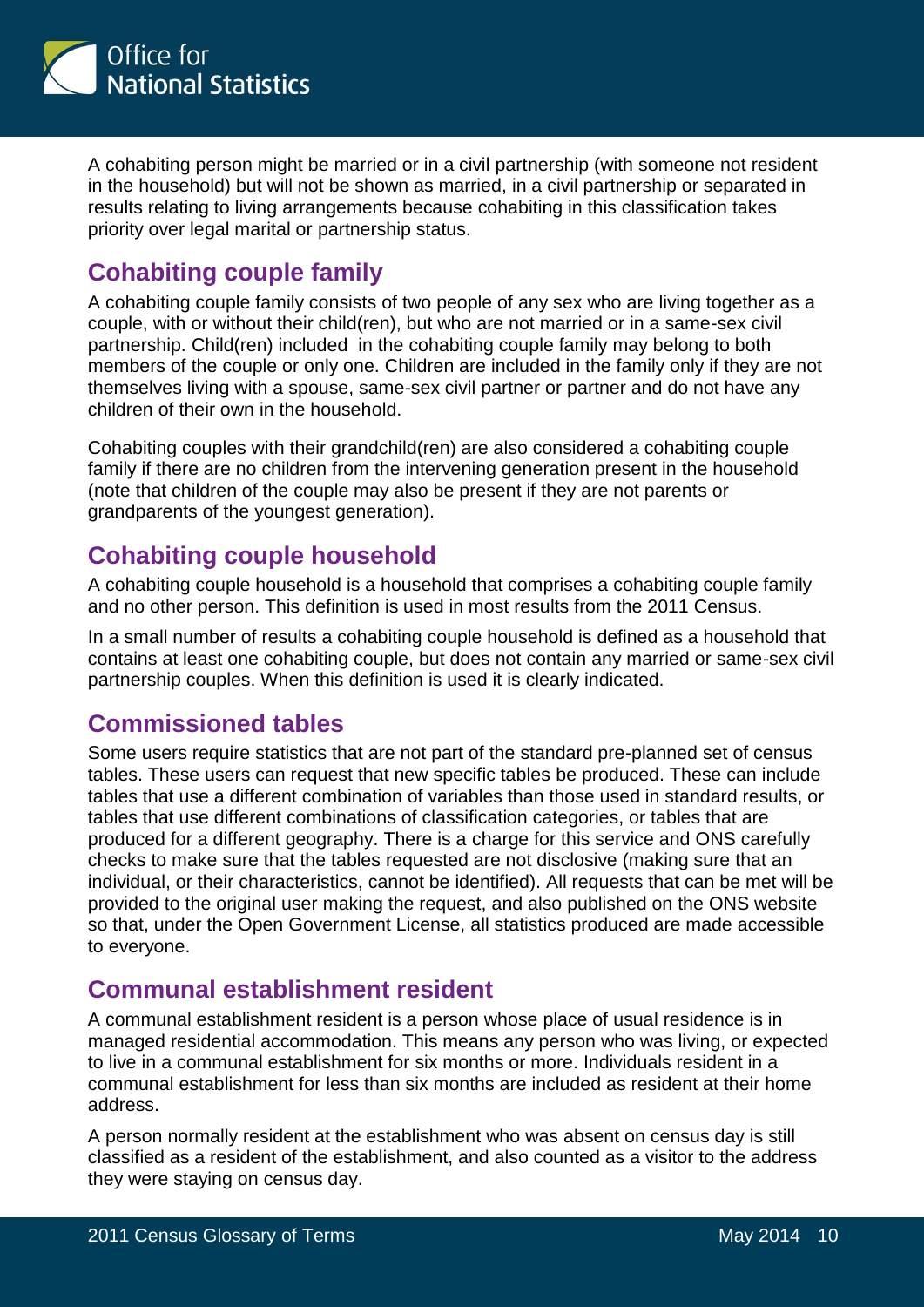

Any person usually resident in the UK who was visiting the establishment on census day and did not have a usual address elsewhere is also classified as a resident of the communal establishment (regardless of how long they stayed or intended to stay there). Any person from outside the UK who intended to stay in the UK for three months or more in total, and who did not have another address at which they usually lived in the UK, is also classified as a resident of the establishment. If they intended to stay in the UK for less than three months in total they are counted as a visitor to the establishment.

#### **Communal establishments**

A communal establishment is an establishment providing managed residential accommodation; "managed" in this context means full-time or part-time supervision of the accommodation. Types of communal establishment include:

- Sheltered accommodation units where fewer than 50 per cent of the units in the establishment have their own cooking facilities, or similar accommodation where residents have their own rooms, but the main meal is provided. If half or more possess their own facilities for cooking (regardless of use) all units in the whole establishment are treated as separate households.
- Small hotels, guest houses, bed & breakfasts and inns and pubs with residential accommodation with room for 10 or more guests (excluding the owner/manager and his/her family).
- All accommodation provided solely for students (during term-time). This includes university-owned cluster flats, houses and apartments located within student villages, and similar accommodation owned by a private company and provided solely for students (University owned student houses that were difficult to identify and not clearly located with other student residences are treated as households, and houses rented to students by private landlords are also treated as households). Accommodation available only to students may include a small number of caretaking or maintenance staff, or academic staff.
- Accommodation available only to nurses. This includes cluster flats and similar accommodation, provided solely for nurses. Nurses' accommodation on a hospital site that does not also contain patients is treated as a separate communal establishment from the hospital (and not categorised as a hospital), so that nurses are treated as "residents" and not "resident staff" or "patients". This ensures consistency with similar nurses' accommodation not on a hospital site.

#### **Comparator data**

A range of data was used to help quality assure 2011 Census estimates. These data included administrative sources (such as the number of people registered with a doctor), surveys (such as the Integrated Household Survey) and other official ONS population products (such as the mid-year population estimates).

More information is available about the wider process for quality assurance at:

[http://www.ons.gov.uk/ons/guide-method/census/2011/census-data/2011-census-user](http://www.ons.gov.uk/ons/guide-method/census/2011/census-data/2011-census-user-guide/quality-and-methods/quality/quality-assurance/index.html)[guide/quality-and-methods/quality/quality-assurance/index.html](http://www.ons.gov.uk/ons/guide-method/census/2011/census-data/2011-census-user-guide/quality-and-methods/quality/quality-assurance/index.html)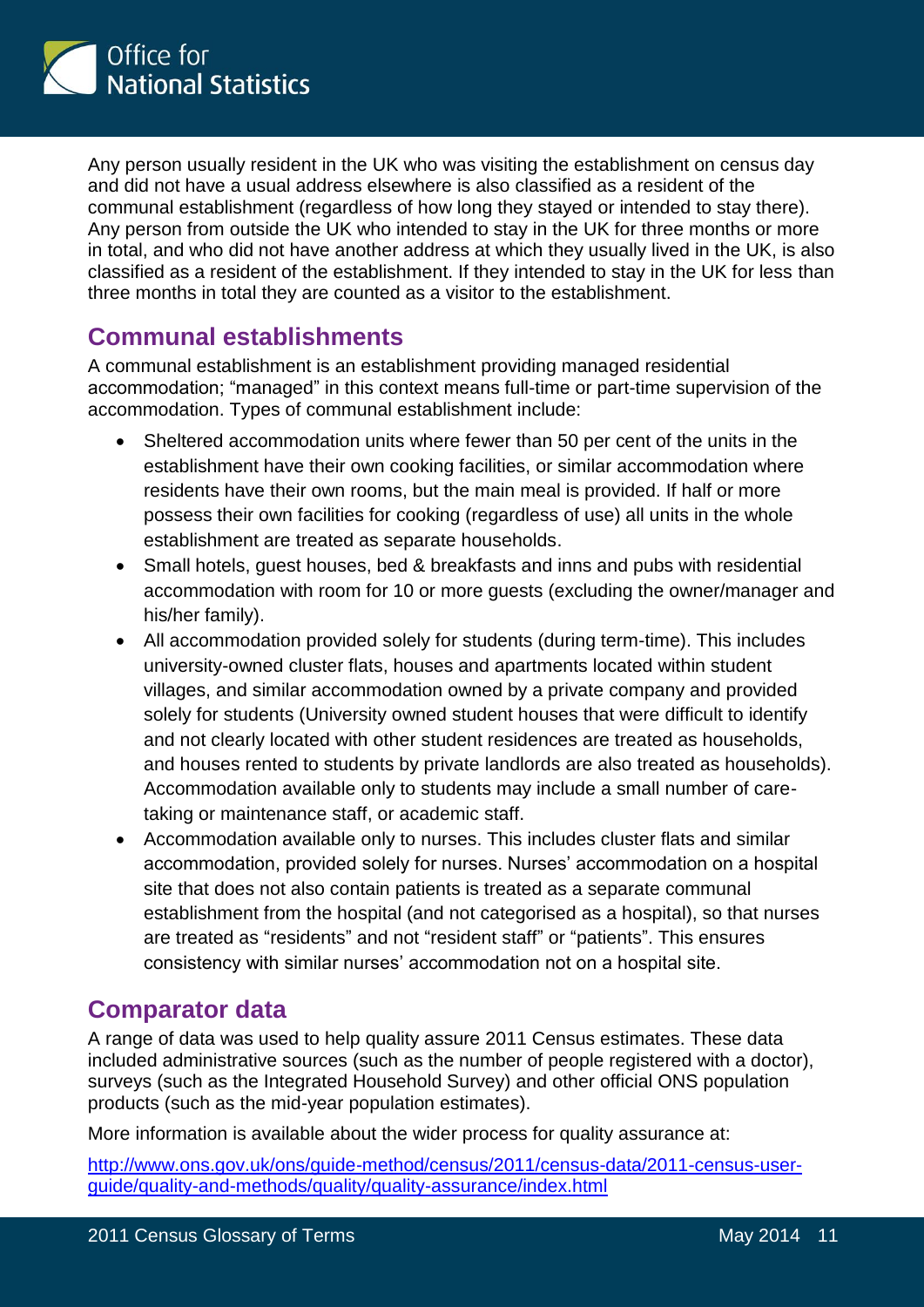

#### **Confidence intervals**

Confidence intervals are commonly used as indicators of the extent to which the estimate, based on a sample, may differ from the true population value; the larger the confidence interval, the less precise is the estimate.

# **Cornish national identity**

This applies to a person who has recorded Cornish as their National Identity. They may also have ticked another response (e.g. British). A person's national identity is a selfdetermined assessment of their own identity with respect to the country or countries with which they feel an affiliation. This assessment of identity is not dependent on legal nationality or ethnic group.

The national identity question included six tick box responses - one for each of the four parts of the UK (English, Welsh, Scottish, Northern Irish), one for British, and one for "Other". Where a person ticked "Other" they were asked to write in the name of the country. People were asked to tick all options that they felt applied to them. This means that in results relating to national identity people may be classified with a single national identity or a combination of identities.

British identity excludes responses indicating an identity related to the British Virgin Islands and British Overseas Territories.

# **Country of birth**

Country of birth is the country in which a person was born. The country of birth question included six tick box responses - one for each of the four parts of the UK, one for the Republic of Ireland, and one for "Elsewhere". Where a person ticked "Elsewhere", they were asked to write in the current name of the country in which they were born. Responses are assigned codes based on the National Statistics Country Classification.

The grouping of countries within the classification is broadly regional, but takes into account the grouping of European Union (EU) countries. Countries in the EU are grouped into those that were EU members in March 2001, and those that became members (Accession countries) between April 2001 and March 2011 as part of the EU enlargement process.

#### **Coverage assessment and adjustment process**

This is a detailed statistical process that was designed to take account of the proportion of people and households who did not complete a census questionnaire.

More information about the Coverage Assessment and Adjustment (CAA) is available at:

[http://www.ons.gov.uk/ons/guide-method/census/2011/census-data/2011-census-user](http://www.ons.gov.uk/ons/guide-method/census/2011/census-data/2011-census-user-guide/quality-and-methods/quality/quality-assurance/index.html)[guide/quality-and-methods/quality/quality-assurance/index.html](http://www.ons.gov.uk/ons/guide-method/census/2011/census-data/2011-census-user-guide/quality-and-methods/quality/quality-assurance/index.html)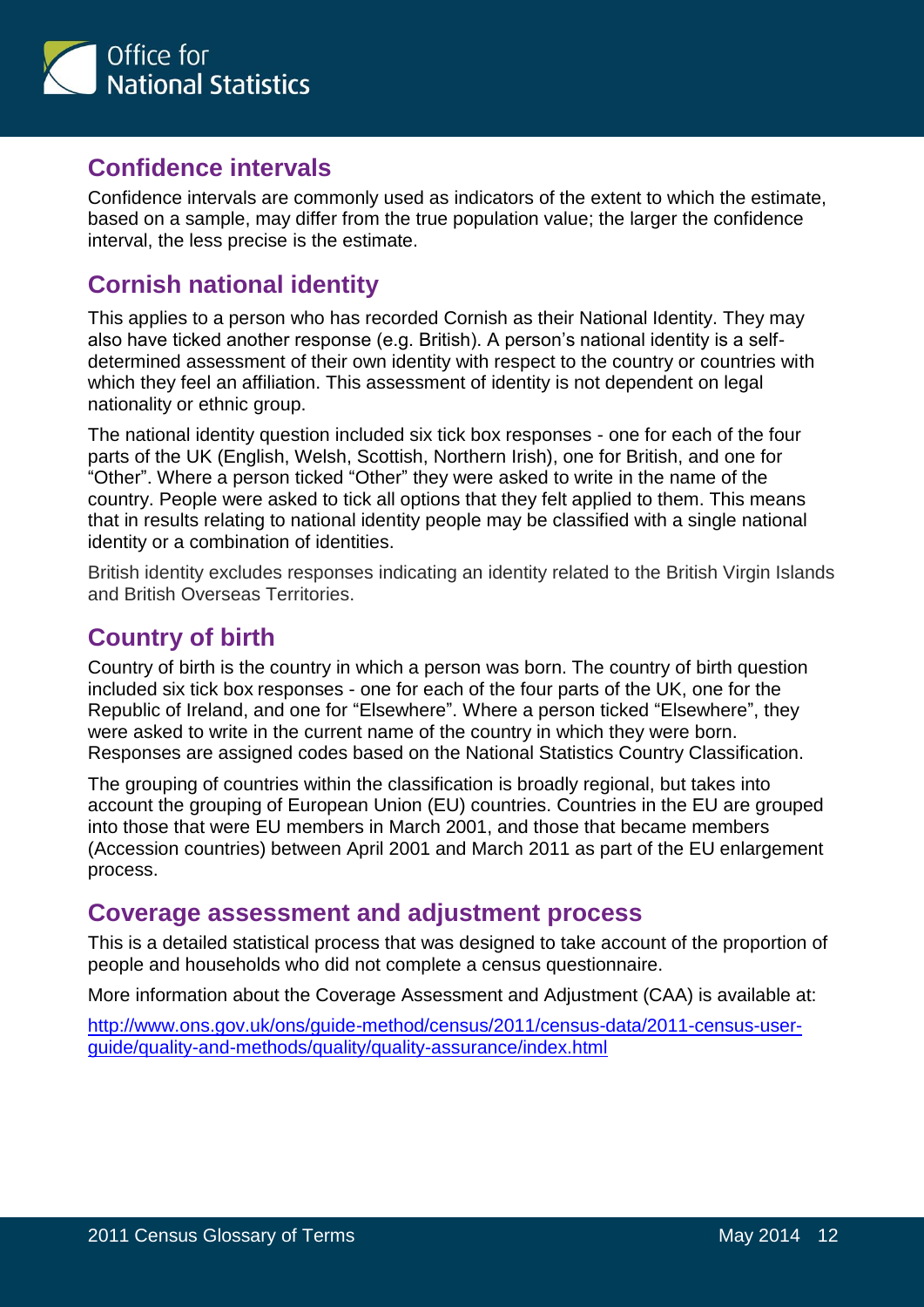

#### **Coverage estimation**

Coverage estimation is also referred to as coverage assessment and adjustment. This is a detailed statistical process that was designed to take account of the proportion of people and households who did not complete a census questionnaire.

More information about coverage estimation is available at:

[http://www.ons.gov.uk/ons/guide-method/census/2011/census-data/2011-census-user](http://www.ons.gov.uk/ons/guide-method/census/2011/census-data/2011-census-user-guide/quality-and-methods/quality/quality-assurance/index.html)[guide/quality-and-methods/quality/quality-assurance/index.html](http://www.ons.gov.uk/ons/guide-method/census/2011/census-data/2011-census-user-guide/quality-and-methods/quality/quality-assurance/index.html)

#### **Coverage matching process**

People and households from census questionnaires were matched to people and households in the Census Coverage Survey (CCS) to identify those on both, those only on the census, and those only in the CCS. This information is used to estimate under- and overcoverage in the census.

# <span id="page-12-0"></span>**D**

#### **Data visualisation**

This refers to a way of presenting data visually. The statistics are taken and put into a visual format (for example a graph or map) so that users can get a clear picture of what the data are saying.

#### **Deactivated address**

A deactivated address is one that was identified as not being a valid household address during the census field operation. The reasons for deactivation were derelict/demolished; could not be found; non residential; or duplicate.

#### **Dependent child**

A dependent child is any person aged 0 to 15 in a household (whether or not in a family) or a person aged 16 to 18 in full-time education and living in a family with his or her parent(s) or grandparent(s). It does not include any people aged 16 to 18 who have a spouse, partner or child living in the household.

#### **Derived variables**

Some statistics from the 2011 Census have to be calculated because the information was not directly collected by the census questionnaire. For example, some census tables provide results that show how far people travel to work. This is derived by using the household home postcode, and the workplace postcode, and calculating the distance between them.

#### **Desk research**

Desk research is research done in an office, to supplement field operations.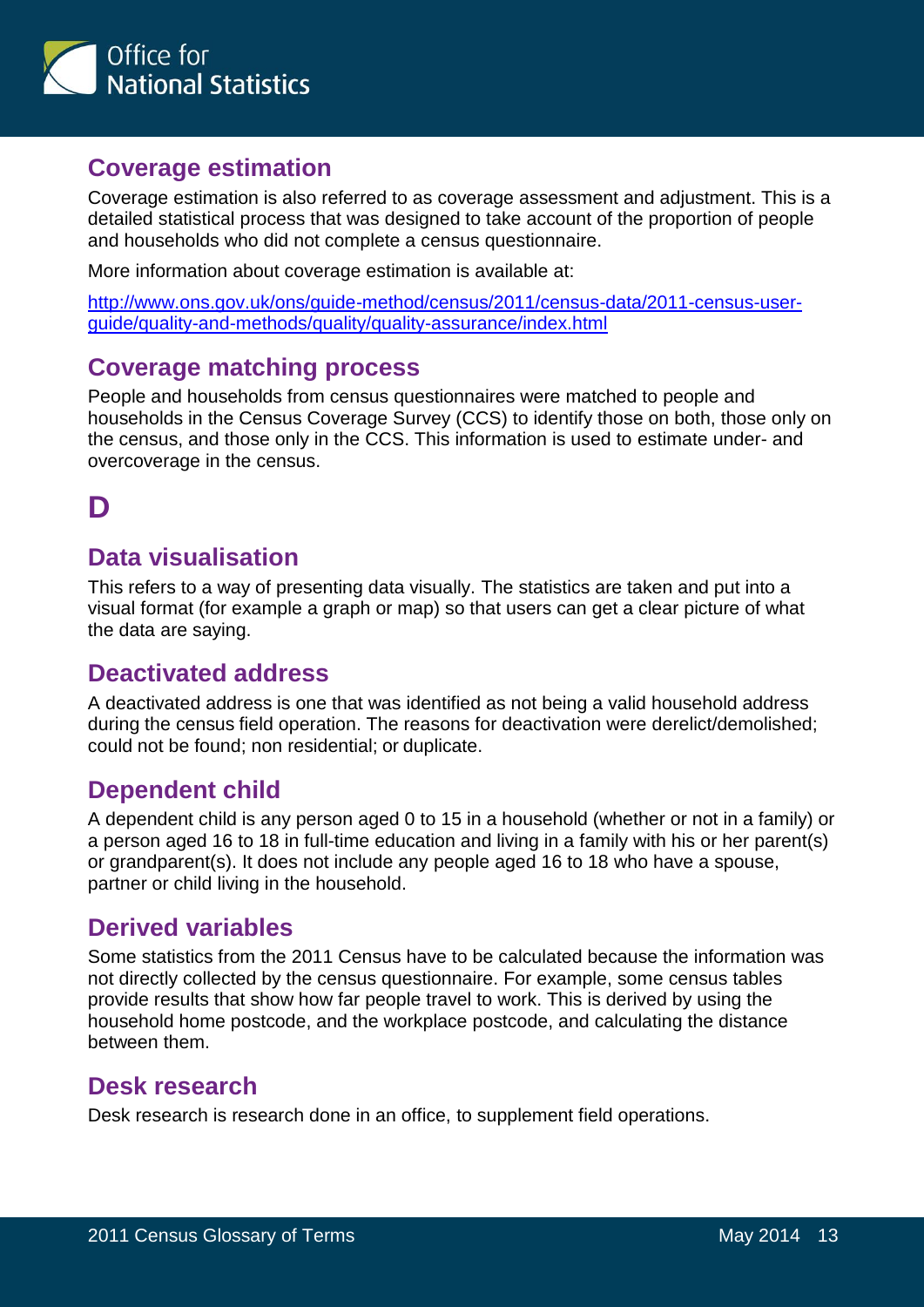

#### **Detailed Characteristics**

The Detailed Characteristics series cross tabulates two or more topics from the 2011 Census. The combination of classifications and the number of categories used for the topics in this series are carefully chosen to maintain confidentiality, and are generally produced only for MSOAs and areas with at least 1,000 usual residents and 400 households. Similar to Local Characteristics tables, these contain two or more census variables, such as age and sex, but provide considerably more detail than their local equivalents, as the larger population means the risk of disclosure of personal information is lower.

#### **Distance travelled to work**

This applies to the distance in kilometres between a person's residential postcode and their workplace postcode, measured in a straight line. Derived distances that result in a distance travelled that exceeds 1200km are treated as invalid and a value is imputed. A distance travelled of 0.1km indicates that the workplace postcode is the same as the residential postcode.

# **Dual system estimation (DSE)**

DSE is the method used to estimate the total population in a sample area by considering the number of people recorded by:

- A. both the census and Census Coverage Survey (CCS),
- B. the census but not the CCS, and
- C. the CCS but not the census.

The dual system estimate (the estimate of the people missed by both the census and the CCS) is calculated by A\*B/C (A times B, divided by C).

Dual system estimation is also known as capture-recapture.

More information is available in the beginners' guide to understanding population estimates and the role of the Census Coverage Survey: Trout, Catfish and Roach:

[http://www.ons.gov.uk/ons/guide-method/census/2011/the-2011-census/census-coverage](http://www.ons.gov.uk/ons/guide-method/census/2011/the-2011-census/census-coverage-survey/trout--catfish-and-roach---the-beginner-s-guide-to-census-population-estimates.pdf)[survey/trout--catfish-and-roach---the-beginner-s-guide-to-census-population-estimates.pdf](http://www.ons.gov.uk/ons/guide-method/census/2011/the-2011-census/census-coverage-survey/trout--catfish-and-roach---the-beginner-s-guide-to-census-population-estimates.pdf)

#### **Dummy form**

A dummy form was completed during the field operation for each valid household that did not return a census questionnaire. The reasons for dummy form completion include: noncontact with resident; refusal of resident to complete a questionnaire; an absent household; a second home; a holiday home; or a vacant property.

This information is used to distinguish between occupied and unoccupied households for use during coverage assessment and adjustment. For addresses where a completed census questionnaire was returned at a later date, the dummy form was deleted.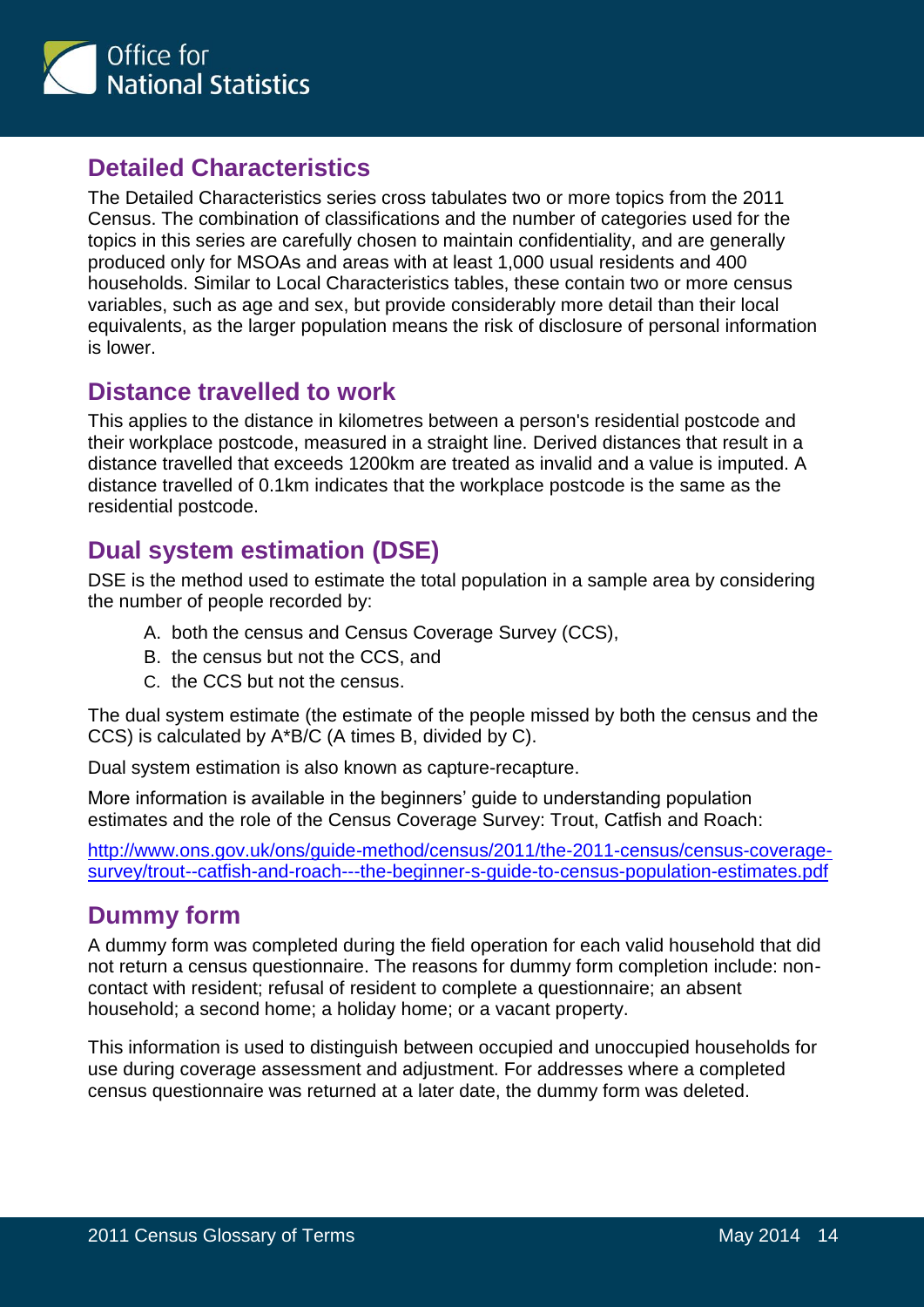

# **Dwelling**

A dwelling is a unit of accommodation which may comprise one or more household spaces (a household space is the accommodation used or available for use by an individual household).

A dwelling may be classified as shared or unshared. A dwelling is shared if:

- the household spaces it contains have the accommodation type "part of a converted or shared house",
- not all of the rooms (including kitchen, bathroom and toilet, if any) are behind a door that only that household can use, and
- there is at least one other such household space at the same address with which it can be combined to form the shared dwelling.

Dwellings that do not meet these conditions are unshared dwellings.

# <span id="page-14-0"></span>**E**

# **Economic activity**

Economic activity relates to whether or not a person who was aged 16 and over was working or looking for work in the week before census. Rather than a simple indicator of whether or not someone was currently in employment, it provides a measure of whether or not a person was an active participant in the labour market.

A person's economic activity is derived from their "Activity last week". This is an indicator of their status or availability for employment - whether employed, actively looking for work, waiting to start a new job, available to start a new job, or their status if not employed or not seeking employment. Additional information included in the economic activity classification is also derived from information about the number of hours a person works and their type of employment - whether employed or self-employed.

The census concept of economic activity is compatible with the standard for economic status defined by the International Labour Organisation (ILO). It is one of a number of definitions used internationally to produce accurate and comparable statistics on employment, unemployment and economic status.

# **Economically active**

A person aged 16 and over is described as economically active if, in the week before the census, they were:

- in employment, as an employee or self-employed,
- not in employment, but were seeking work and ready to start work within two weeks, or
- not in employment, but waiting to start a job already obtained and available.

Full-time students who fulfil any of these criteria are classified as economically active and are counted separately in the "Full-time student" category of economically active - they are not included in any of the other categories such as employees or unemployed.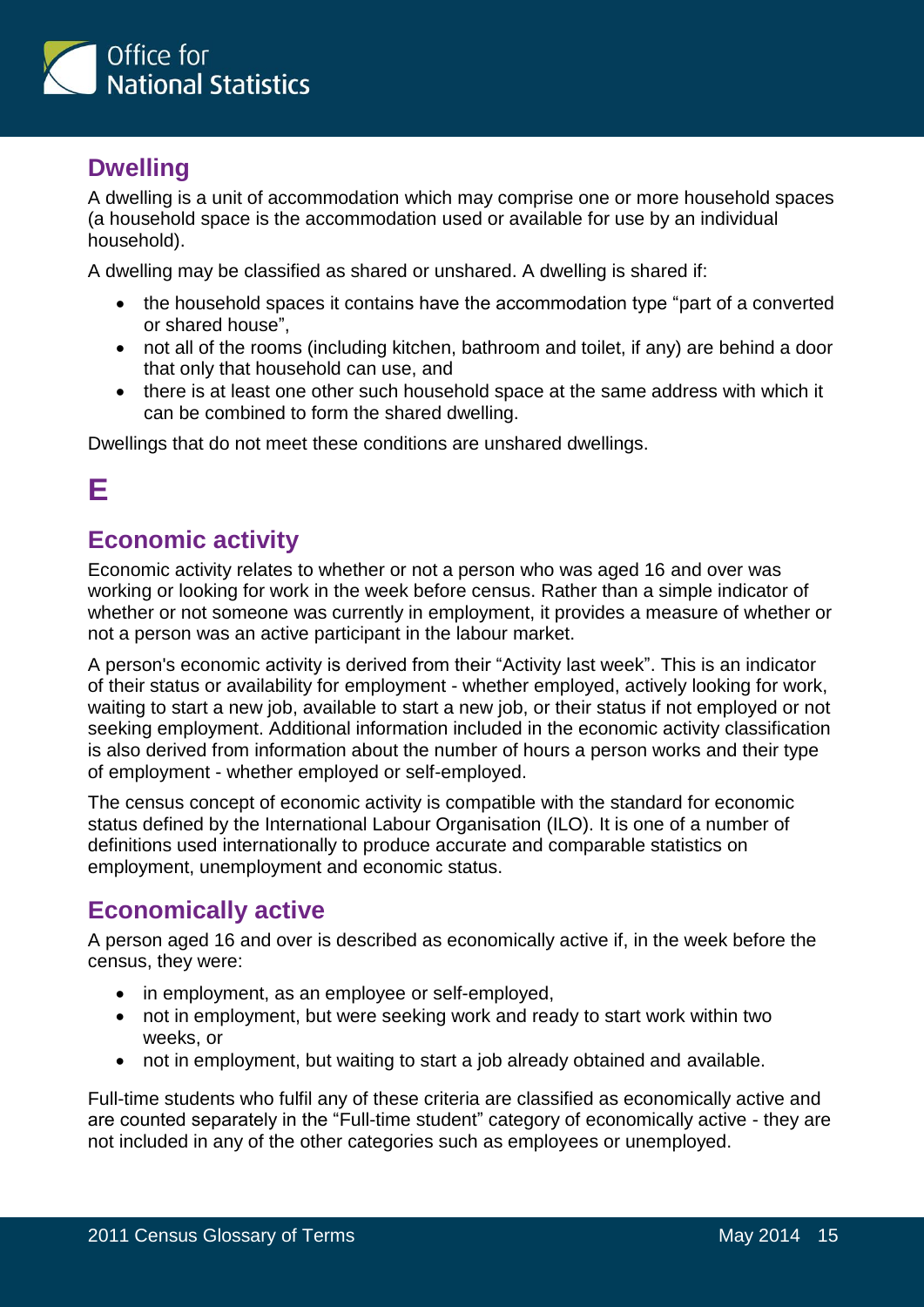

#### **Economically inactive**

A person aged 16 and over is described as economically inactive if, in the week before the census, they were not in employment but did not meet the criteria to be classified as "Unemployed". This includes a person looking for work but not available to start work within two weeks, as well as anyone not looking for work, or unable to work - for example retired, looking after home/family, permanently sick or disabled.

Students who fulfil any of these criteria are also classified as economically inactive. This does not necessarily mean they were in full-time education and excludes students who were working or in some other way economically active.

# **Economically inactive: 'Other'**

Economically inactive 'Other' includes people aged 16 and over who were not in employment and did not meet the criteria to be classified as unemployed for reasons other than being retired, a student, looking after home or family or being permanently sick or disabled.

# **Electoral Wards/Divisions**

Electoral areas represented by one or more local government councillors. In Wales, the equivalent areas are called electoral divisions.

# **Employed**

A person aged 16 and over is defined as employed (or in employment) if in the week before the census they carried out at least one hour's paid work, either as an employee or self-employed.

This includes casual or temporary work, on a government-sponsored training scheme, doing paid or unpaid work for their own or family business, being away from work ill, on maternity leave, or on holiday or temporarily laid off.

# **Employee**

An employee is a person aged 16 and over in employment doing paid work for an individual or organisation.

This relates to a person's main job or, if not working at the time of the census, their last main job.

# **English as a household language**

This variable describes whether English is used as a main language in a household.

# **English language proficiency**

See Proficiency in English language.

#### **English national identity**

This applies to a person who has recorded English as their National Identity. They may also have ticked another response (e.g. British). A person's national identity is a selfdetermined assessment of their own identity with respect to the country or countries with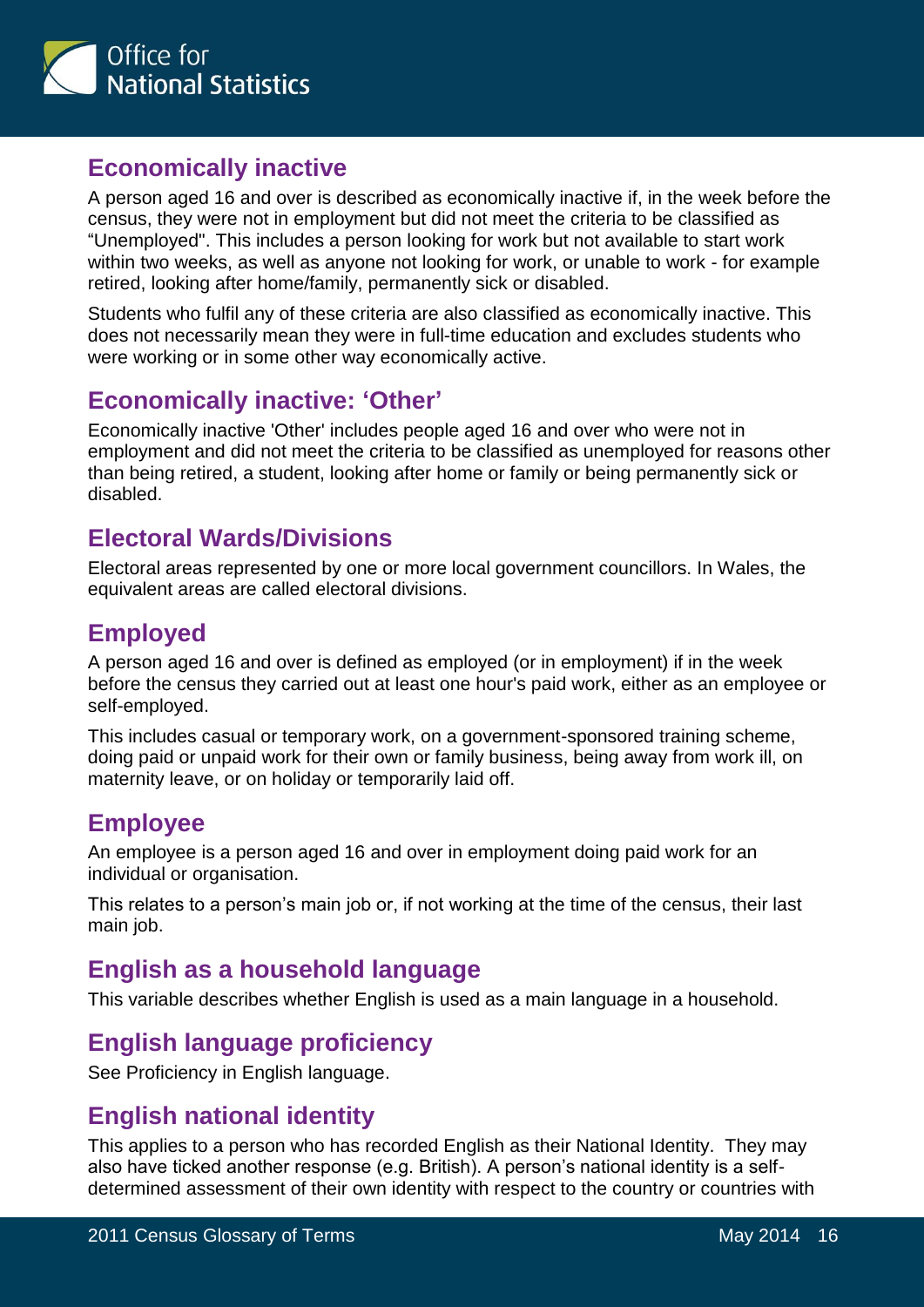

which they feel an affiliation. This assessment of identity is not dependent on legal nationality or ethnic group.

The national identity question included six tick box responses - one for each of the four parts of the UK (English, Welsh, Scottish and Northern Irish), one for British, and one for "Other". Where a person ticked "Other" they were asked to write in the name of the country. People were asked to tick all options that they felt applied to them. This means that in results relating to national identity people may be classified with a single national identity or a combination of identities.

British identity excludes responses indicating an identity related to the British Virgin Islands and British Overseas Territories.

#### **Estimates**

The 2011 Census statistics are estimates of the whole population. The census counts of people who were included on a questionnaire are adjusted to include estimates of people not included on a questionnaire.

#### **Estimation area**

Estimation areas are groups of similar local authorities which were used as the geographical area for drawing the Census Coverage Survey sample, and for the census estimation for under-coverage.

Estimation areas consist of either single local authorities, or groups of contiguous local authorities.

#### **Ethnic group**

Ethnic group classifies people according to their own perceived ethnic group and cultural background.

#### **Ethnic national identity**

Ethnic national identity classifies a person according to the combination of the responses given to the questions asking them about their own perceived ethnic group or cultural background, and their national identity.

The ethnic national identity classification categorises a person using the same basic categories as the ethnic group classification, but with additional detail provided for a person who indicated an English/Welsh/Scottish/Northern Irish ethnic group, who are further sub-categorised by the national identity categories:

- English or English and British,
- Welsh or Welsh and British,
- Northern Irish or Northern Irish and British,
- Scottish or Scottish and British,
- British only, or
- Other.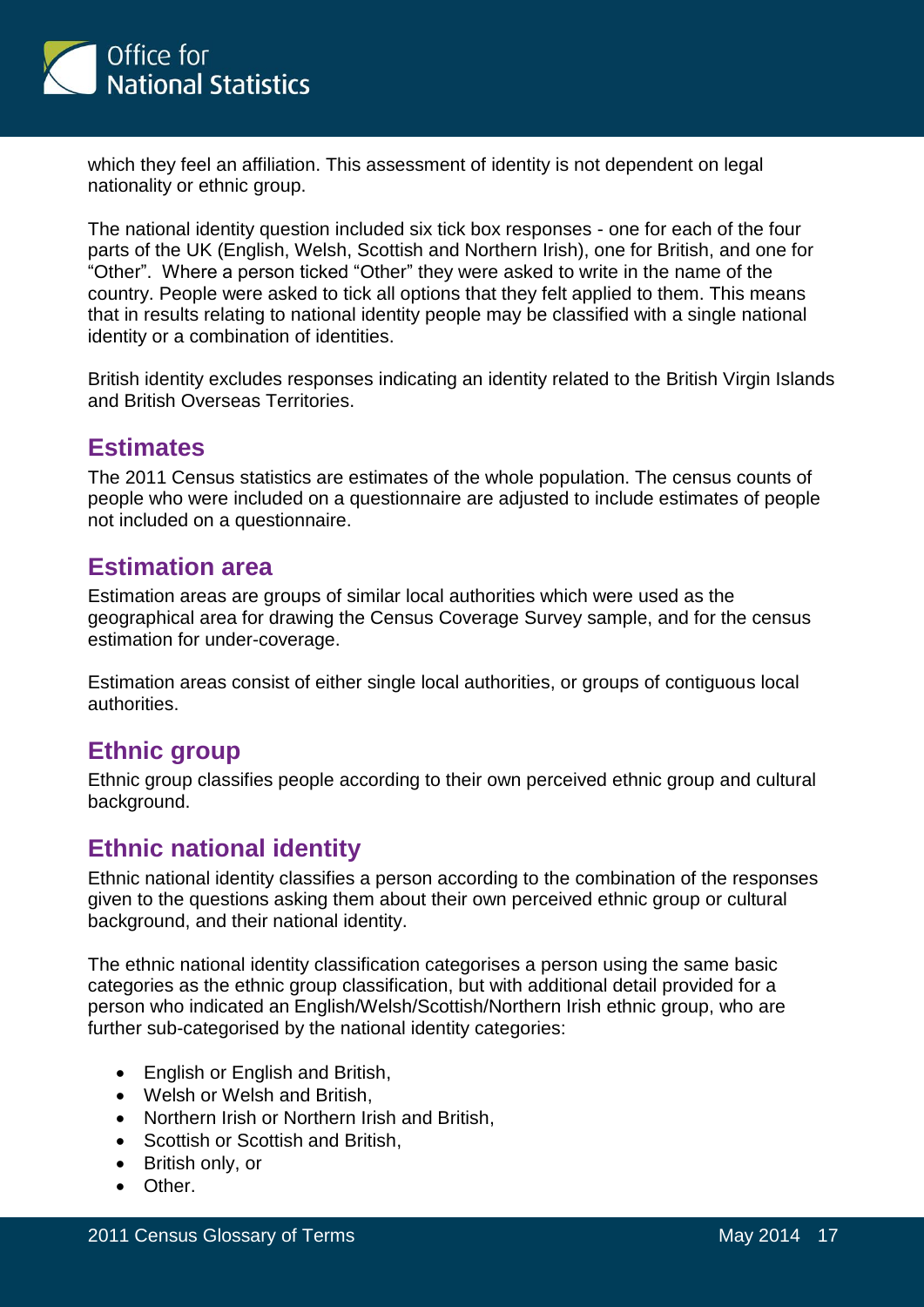

# <span id="page-17-0"></span>**F**

# **Family**

A family is defined as a group of people who are either:

- a married, same-sex civil partnership, or cohabiting couple, with or without child(ren),
- $\bullet$  a lone parent with child(ren),
- a married, same-sex civil partnership, or cohabiting couple with grandchild(ren) but with no children present from the intervening generation, or
- a single grandparent with grandchild(ren) but no children present from the intervening generation.

Children in couple families need not belong to both members of the couple

For single or couple grandparents with grandchildren present, the children of the grandparent(s) may also be present if they are not parents or grandparents of the youngest generation present.

#### **Family Reference Person**

The Family Reference Person (FRP) is identified by criteria based on the family make up.

- In a lone parent family it is taken to be the lone parent.
- In a couple family, the FRP is chosen from the two people in the couple on the basis of their economic activity (in the priority order: full-time job, part-time job, unemployed, retired, other). If both people have the same economic activity, the FRP is identified as the elder of the two or, if they are the same age, the first member of the couple on the form.

#### **Family type**

Family type is the classification of families into different types distinguished by the presence, absence and type of couple relationship, whether

- a married couple family,
- a same-sex civil partnership family,
- a cohabiting couple family, or a
- a lone parent family.

In some results couple families are classified by whether or not there are any step-children in the family.

This topic is applicable to all families according to the census definition of a family – it does not include "other related families".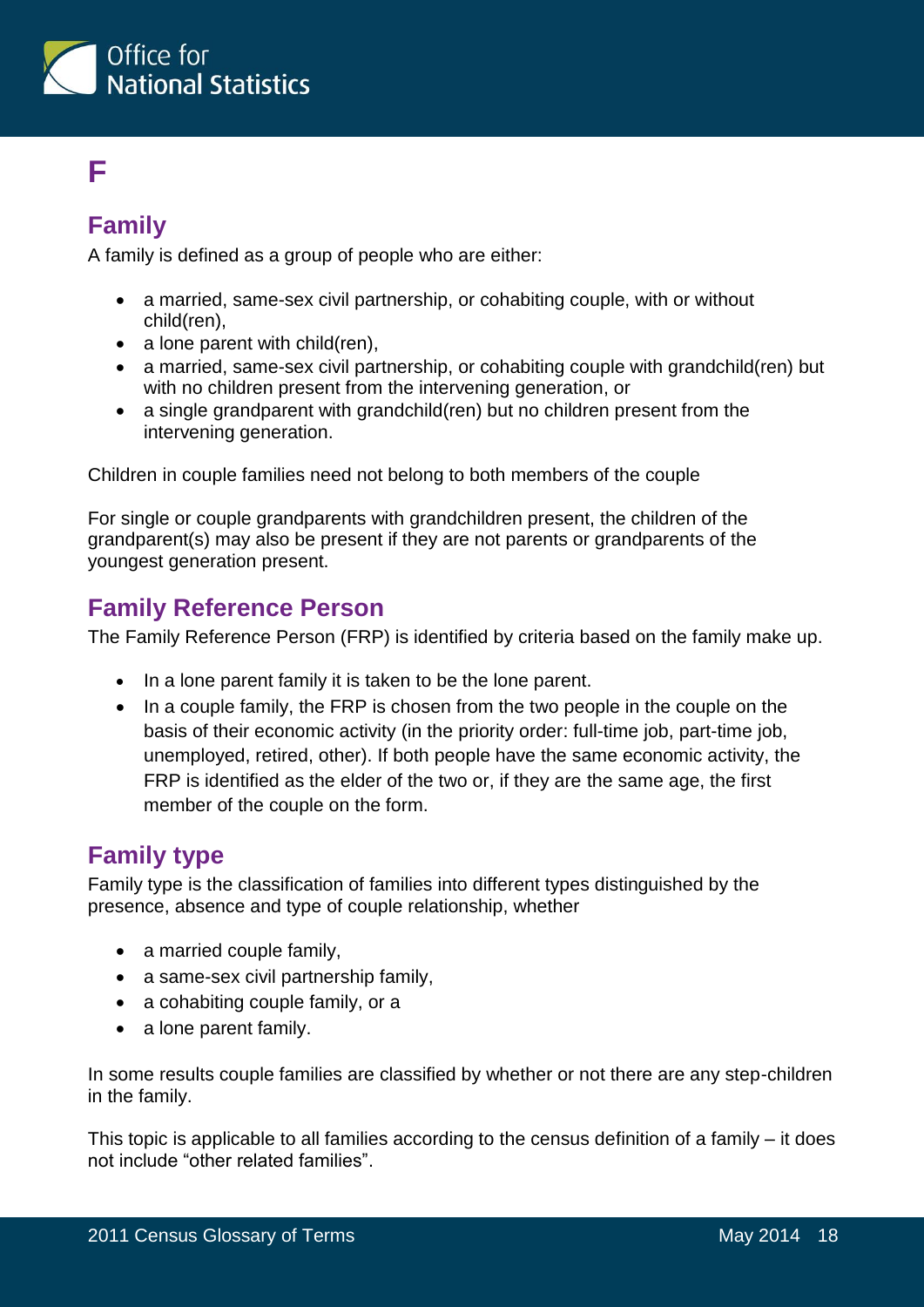

#### **Fertility rate**

Fertility rate generally refers to the Total Fertility Rate (TFR).

#### **Field operation**

The 2011 Census field operation refers to the time between sending out the questionnaires, and the end of the Census Coverage Survey. During this time period, census employees were in the field, for example, helping members of the public to complete their questionnaires.

#### **First release, and second, third, fourth etc**

Because of their breadth and depth, census statistics take a long time to compile and to process.

Therefore, the statistics are released in batches of similar table types, to make the process manageable.

#### **Flow data statistics**

Sometimes referred to as origin-destination statistics, these tables are matrices which concentrate on the movement of migrants within and across England and Wales, and on the movement of people on their journeys between residences and workplaces. They provide estimates of the flows of people that are either:

- migrating people who were resident in one area one year before the census, but resident in another area at the time of the census (the flow of people to and from an area), or
- travelling to work people who, in the week before the census, were resident in one area but worked in another (the flow of people to and from an areas).

In addition to overall counts of the flows between areas, the tables provide results that classify people by various topics, such as age and ethnicity.

#### **Full-time student**

A full-time student is a person of any age who has indicated that they are a schoolchild or student in full-time education.

Schoolchildren and students in full-time education studying away from their family home are treated as usually resident at their term-time address.

#### **Full-time working**

Full-time working is defined as working 31 hours or more per week. This applies to the number of hours a person aged 16 and over in employment in the week before the census worked in their main job, and includes paid and unpaid overtime.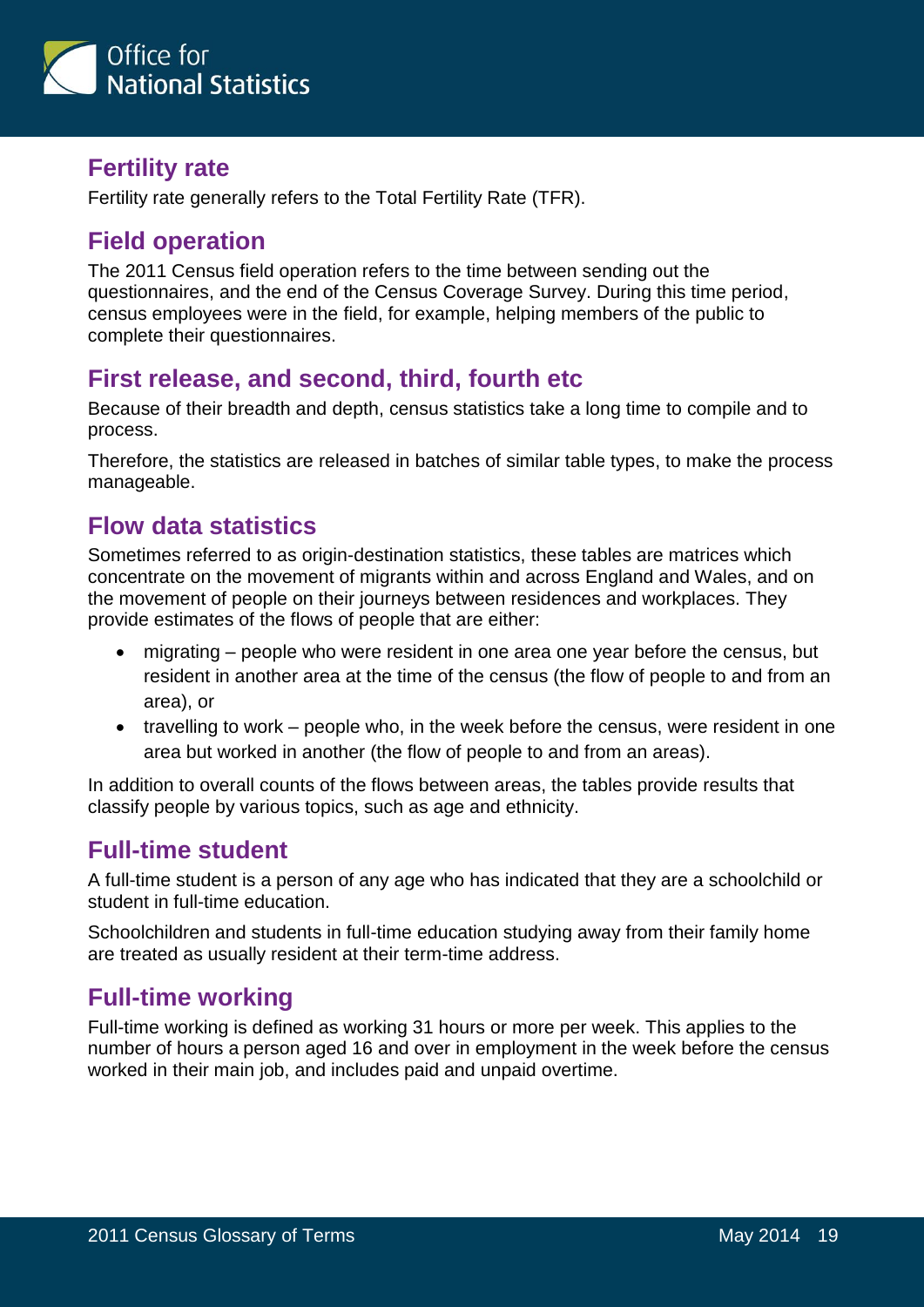

# <span id="page-19-0"></span>**G**

# **General Health**

General health is a self-assessment of a person's general state of health. People were asked to assess whether their health was very good, good, fair, bad or very bad. This assessment is not based on a person's health over any specified period of time.

#### **Geography**

The 2011 Census statistics are published for a number of different geographies. These can be large, for example the whole of England, or small, for example an output area (OA), the lowest level of geography for which statistics are produced.

For higher levels of geography more detailed statistics can be produced. When a lower level of geography is used, such as output areas (which have a minimum of 100 persons), the statistics produced have less detail in order to protect the confidentiality of people and ensure that individuals or their characteristics cannot be identified.

<span id="page-19-1"></span>In general the boundaries for these areas are those in effect as at 31 December 2011.

# **H**

#### **Hard-to-count areas (HtC)**

A nationally consistent index was produced for every lower super output area (LSOA) in England and Wales. Using the characteristics most associated with non-response (e.g. density, tenure, age, employment status etc), the index predicted levels of non-response to rank the areas to create the HtC index. The index has five categories (one to five). Category one areas are the most likely to respond and category five least likely. The split of HtC categories across England and Wales is:

HTC1: 40 per cent HTC2: 40 per cent HTC3: 10 per cent HTC4: 8 per cent HTC5: 2 per cent

More information about the method and a breakdown for each LSOA is available in the paper "Predicting patterns of household non-response" at

[http://www.ons.gov.uk/ons/guide-method/census/2011/how-our-census-works/how-we](http://www.ons.gov.uk/ons/guide-method/census/2011/how-our-census-works/how-we-took-the-2011-census/how-we-processed-the-information/coverage-assessment-and-adjustment-processes/index.html)[took-the-2011-census/how-we-processed-the-information/coverage-assessment-and](http://www.ons.gov.uk/ons/guide-method/census/2011/how-our-census-works/how-we-took-the-2011-census/how-we-processed-the-information/coverage-assessment-and-adjustment-processes/index.html)[adjustment-processes/index.html](http://www.ons.gov.uk/ons/guide-method/census/2011/how-our-census-works/how-we-took-the-2011-census/how-we-processed-the-information/coverage-assessment-and-adjustment-processes/index.html)

#### **Health areas**

In England, the current health geography is Strategic Health Authorities (10 in total) comprising 151 Primary Care Organisations (PCOs). In Wales there is a single-tier health geography of seven Local Health Boards. As with all output geographies, statistics will be produced for health areas with boundaries that were in effect as at 31 December 2011.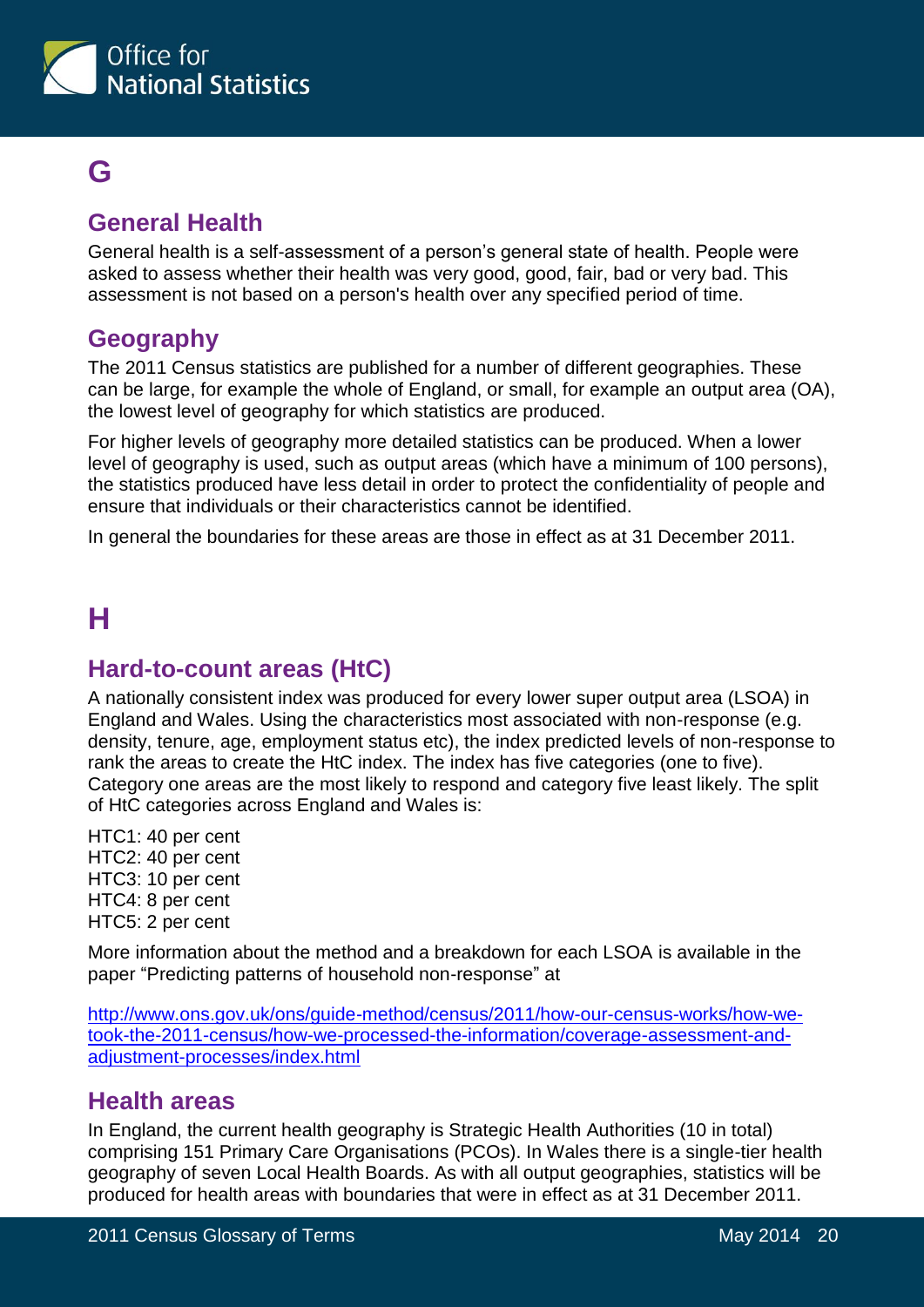

# **Highest level of qualification**

The highest level of qualification is derived from the question asking people to indicate all types of qualifications held. People were also asked if they held foreign qualifications and to indicate the closest equivalent.

There were 12 response options (plus "no qualifications") covering professional and vocational qualifications, and a range of academic qualifications.

These are combined into:

- **No Qualifications:** No academic or professional qualifications
- **Level 1 qualifications:** 1-4 O Levels/CSE/GCSEs (any grades), Entry Level, Foundation Diploma, NVQ level 1, Foundation GNVQ, Basic/Essential Skills
- **Level 2 qualifications:** 5+ O Level (Passes)/CSEs (Grade 1)/GCSEs (Grades A\*- C), School Certificate, 1 A Level/ 2-3 AS Levels/VCEs, Intermediate/Higher Diploma, Welsh Baccalaureate Intermediate Diploma, NVQ level 2, Intermediate GNVQ, City and Guilds Craft, BTEC First/General Diploma, RSA Diploma
- **Apprenticeship**
- **Level 3 qualifications:** 2+ A Levels/VCEs, 4+ AS Levels, Higher School Certificate, Progression/Advanced Diploma, Welsh Baccalaureate Advanced Diploma, NVQ Level 3; Advanced GNVQ, City and Guilds Advanced Craft, ONC, OND, BTEC National, RSA Advanced Diploma
- **Level 4+ qualifications:** Degree (for example BA, BSc), Higher Degree (for example MA, PhD, PGCE), NVQ Level 4-5, HNC, HND, RSA Higher Diploma, BTEC Higher level, Foundation degree (NI),
- **Professional qualifications** (for example teaching, nursing, accountancy)
- **Other qualifications:** Vocational/Work-related Qualifications, Foreign Qualifications (Not stated/ level unknown).

#### **Hours worked**

The number of hours that a person, aged 16 and over in employment in the week before the census, worked in their main job. This includes paid and unpaid overtime.

#### **Household**

A household is defined as:

- one person living alone, or
- a group of people (not necessarily related) living at the same address who share cooking facilities and share a living room or sitting room or dining area.

This includes:

- sheltered accommodation units in an establishment where 50 per cent or more have their own kitchens (irrespective of whether there are other communal facilities), and
- all people living in caravans on any type of site that is their usual residence. This will include anyone who has no other usual residence elsewhere in the UK.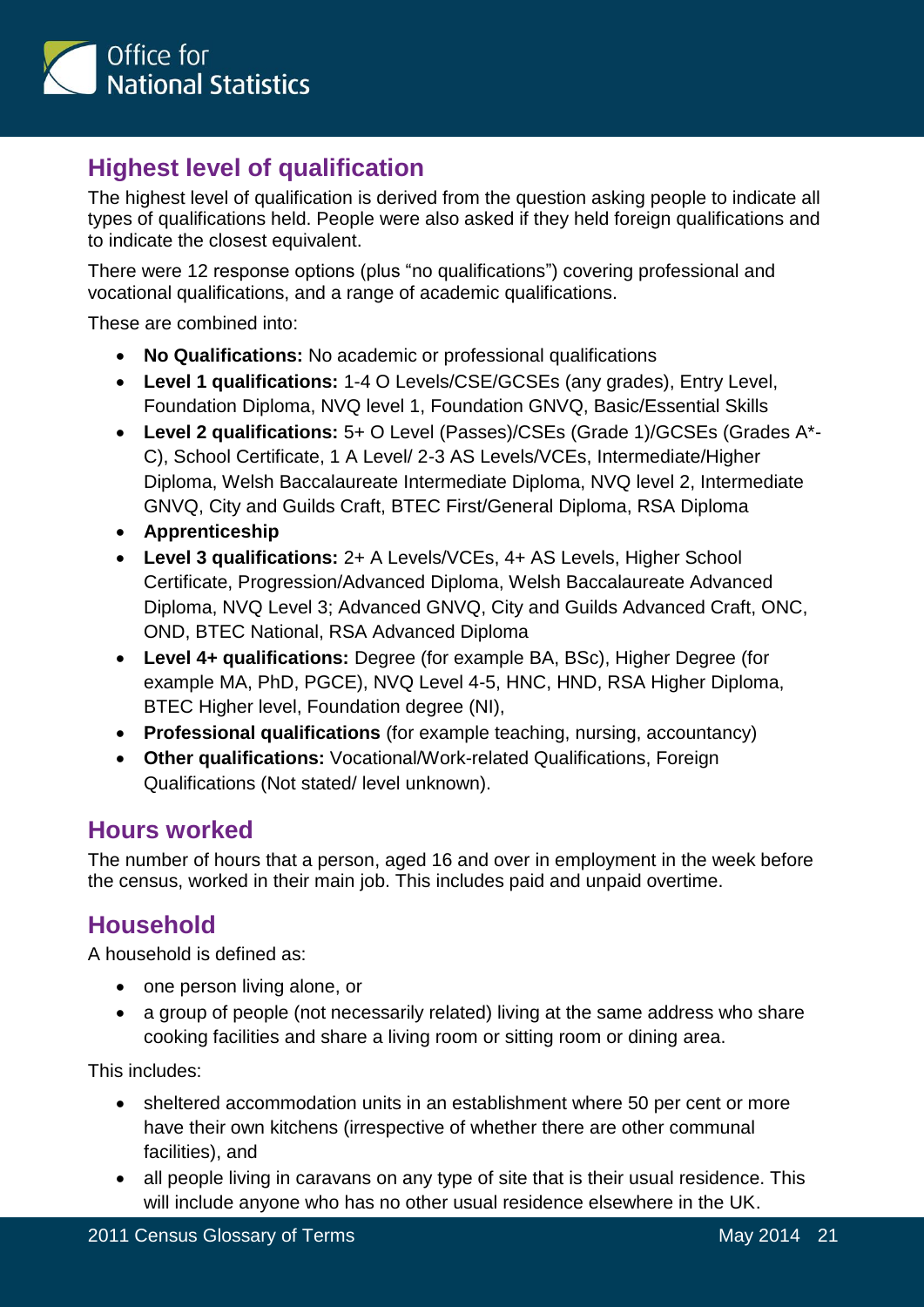

A household must contain at least one person whose place of usual residence is at the address. A group of short-term residents living together is not classified as a household, and neither is a group of people at an address where only visitors are staying.

# **Household composition**

Household composition classifies households according to the relationships between the household members. Households consisting of one family and no other usual residents are classified according to the type of family (married, same-sex civil partnership or cohabiting couple family, or lone parent family) and the number of dependent children. Other households are classified by the number of people, the number of dependent children, or whether the household consists only of students or only of people aged 65 and over.

This definition is used in most results from the 2011 Census. In a small number of results an alternative classification is used that defines households by the age of the household members. It takes no account of the relationships between them. In results where this different definition is used it is clearly indicated.

#### **Household deprivation**

According to the 2011 Census, a household is classified as deprived if it meets at least one of these four conditions:

- Employment: any member of a household not a full-time student is either unemployed or long-term sick,
- Education: no person in the household has at least level 2 education (see highest level of qualification), and no person aged 16-18 is a fulltime student,
- Health and disability: any person in the household has general health "bad or very bad" or has a long term health problem, and
- Housing: Household's accommodation is ether overcrowded, with an occupancy rating -1 or less, or is in a shared dwelling, or has no central heating.

#### **Household language**

Household language classifies households by the combination of adults and children within a household that have English (English, or Welsh in Wales) as a main language. Household language uses the alternate definition of an adult and child that are used in a small number of census results.

#### **Household lifestage**

Household lifestage classifies households according to:

- the age of the Household Reference Person (HRP), whether they are in a one or two person household, and
- the presence of dependent children in the household, for households with two or more persons.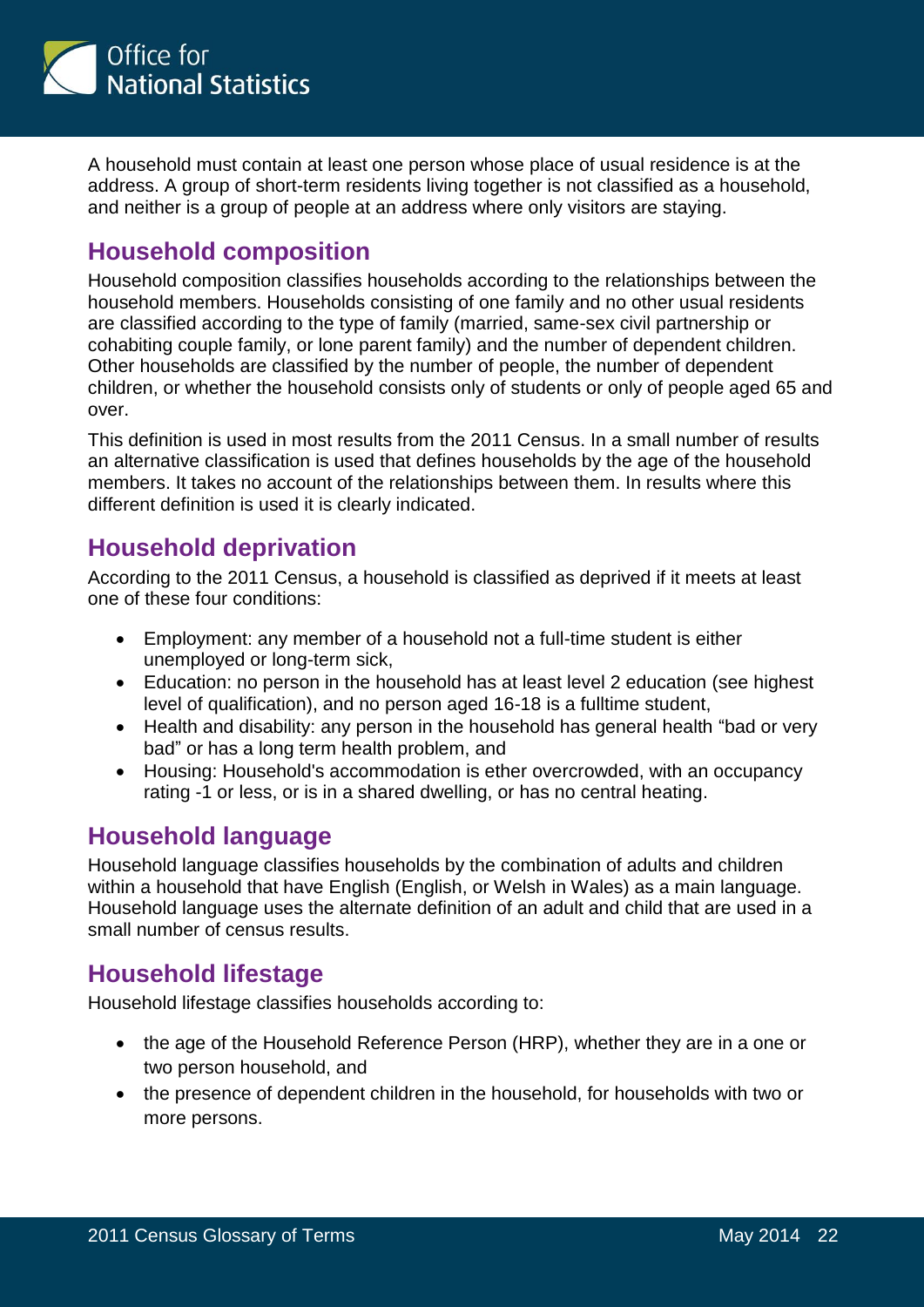

#### **Household Reference Person**

The concept of a Household Reference Person (HRP) was introduced in the 2001 Census (in common with other government surveys in 2001/2) to replace the traditional concept of the head of the household. HRPs provide an individual person within a household to act as a reference point for producing further derived statistics and for characterising a whole household according to characteristics of the chosen reference person.

For a person living alone, it follows that this person is the HRP.

If a household contains only one family (with or without ungrouped individuals) then the HRP is the same as the Family Reference Person (FRP).

For families in which there is generational divide between family members that cannot be determined (Other related family), there is no FRP. Members of these families are treated the same as ungrouped individuals.

If there is more than one family in a household the HRP is chosen from among the FRPs using the same criteria used to choose the FRP. This means the HRP will be selected from the FRPs on the basis of their economic activity, in the priority order:

- Economically active, employed, full-time, non-student
- Economically active, employed, full-time, student
- Economically active, employed, part-time, non-student
- Economically active, employed, part-time, student
- Economically active, unemployed, non-student
- Economically active, unemployed, student
- Economically inactive, retired
- Economically inactive, other

If some or all FRPs have the same economic activity, the HRP is the eldest of the FRPs. If some or all are the same age, the HRP is the first of the FRPs from the order in which they were listed on the questionnaire.

If a household is made up entirely of any combination of ungrouped individuals and other related families, the HRP is chosen from among all people in the household, using the same criteria used to chose between FRPs. Students at their non term-time address and short-term migrants cannot be the HRP.

#### **Household resident**

A household resident is a person whose place of usual residence is in an individual household, and not within managed residential accommodation in a communal establishment.

#### **Household size**

The size of a household is equal to the number of usual residents in the household. Visitors staying at an address do not contribute to that household's size because they are counted in the household of their place of usual residence.

Household size is only applicable to household spaces with at least one usual resident.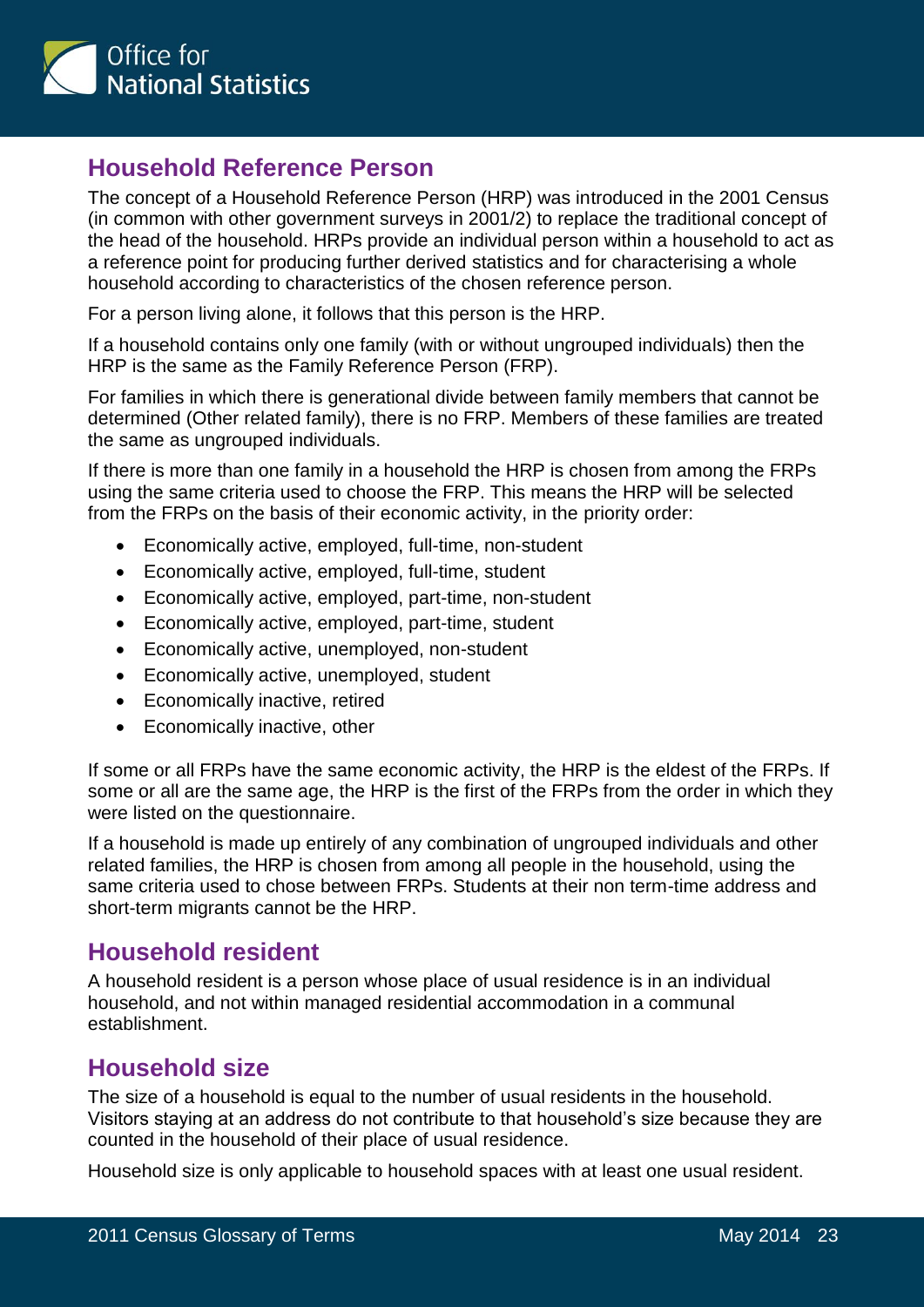

#### **Household space**

A household space is the accommodation used or available for use by an individual household. Household spaces are identified separately in census results as those with at least one usual resident, and those that do not have any usual residents.

A household space with no usual residents may still be used by short-term residents, visitors who were present on census night, or a combination of short-term residents and visitors.

Vacant household spaces and household spaces that are used as second addresses are also classified in census results as household spaces with no usual residents.

#### **Household space occupancy**

A household space is the accommodation used or available for use by an individual household.

A household space with no usual residents is not the same as a vacant household space because it may be a second home or holiday accommodation, or may otherwise have had visitors present on census night.

# **Household spaces with no usual residents (Indicator)**

A household space is the accommodation used or available for use by an individual household.

A household space with no usual residents is not the same as a vacant household space because it may be a second home or holiday accommodation, or may otherwise have had visitors present on census night.

#### **Household type**

Household type classifies households in an alternative way to the household composition classification that is used in most standard census results.

A household is classified by the type of family present, but households with more than one family are categorised in the priority order:

- married couple family.
- same-sex civil partnership couple family,
- cohabiting couple family,
- lone parent family.

Within a family type a family with dependent children takes priority.

This means that in tables that use this classification the alternative definitions of married couple household, same-sex civil partnership couple household, cohabiting couple household and lone parent household are applicable.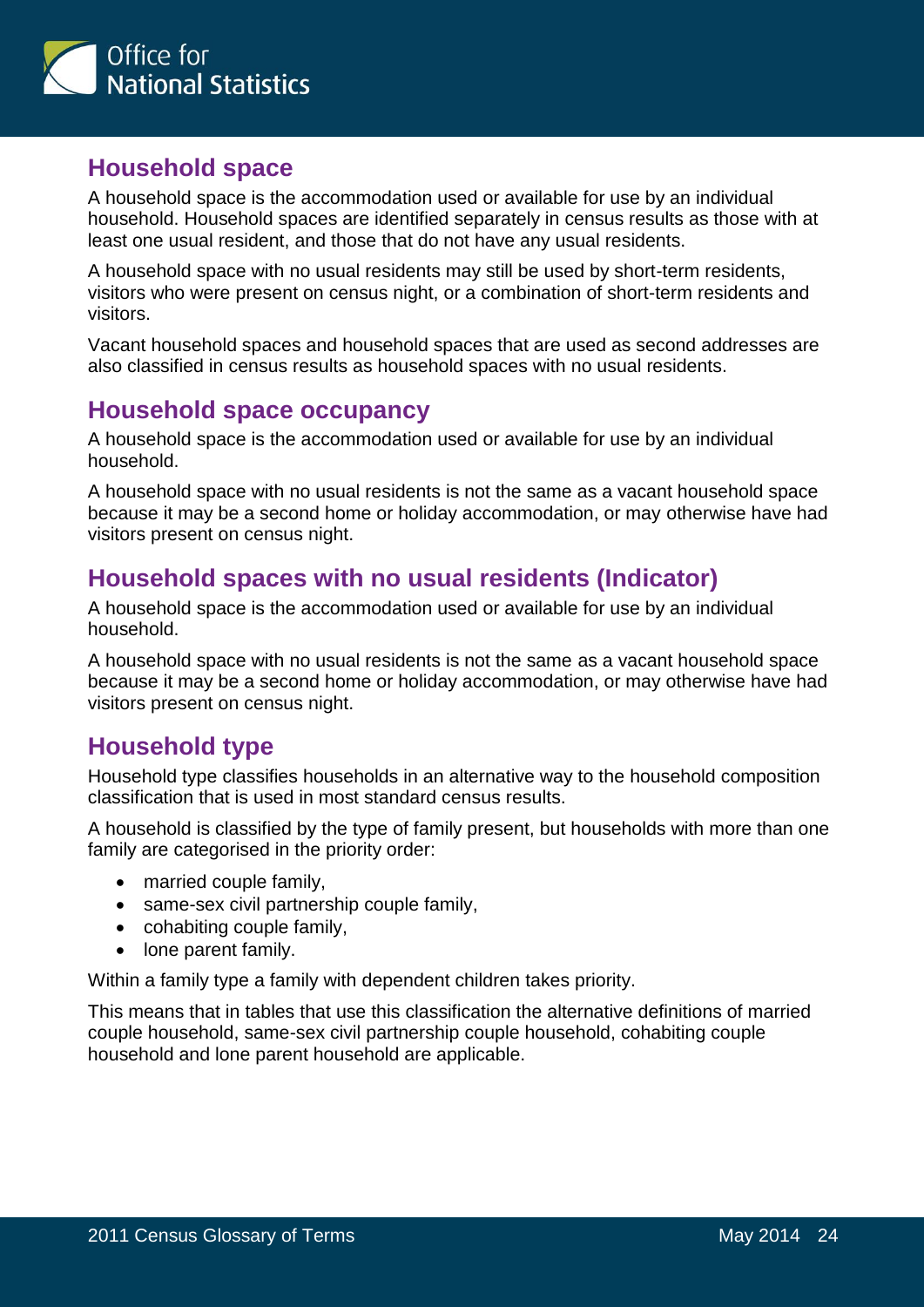

# <span id="page-24-0"></span>**I**

#### **Implied response rate**

An implied response rate is a technique that was used to assess the plausibility of census estimates in comparison to alternative sources. Using the alternative source as the denominator provides an implied response rate that would be needed in the census, if an alternative source were correct.

#### **Industry**

The industry in which a person aged 16 and over works relates to their main job, and is derived from information provided on the main activity of their employer or business. This is used to assign responses to an industry code based on the Standard Industrial Classification 2007.

#### **Industry, Other**

"R, S, T, U Other" includes the SIC 07 groups "R Arts, entertainment and recreation", "S Other service activities", "T Activities of households as employers; undifferentiated goods and services - producing activities of households for own use" and "U Activities of extraterritorial organisations and bodies".

#### **Intention to stay**

Individuals who were not born in the UK and arrived between 27 March 2010 and 27 March 2011, were asked: "Including the time you have already spent here, how long do you intend to stay in the United Kingdom?" The tick box options were:

- Less than 6 months,
- 6 months or more, but less than 12 months, or
- 12 months or more.

#### **Intercensal change in number of household spaces**

Intercensal change (household spaces) is a measure of the increase or decrease in the number of household spaces in an area between the 2001 and 2011 censuses expressed as a percentage of the number of household spaces in 2001.

Caution must be taken when interpreting these changes because of the differences in geographical boundaries and differences in the definitions used between censuses. In addition, both the 2001 and 2011 censuses used methods to adjust the estimates to correct for under - or overenumeration. The intercensal change is not exact – it is a measure of the difference between two estimates.

#### **Intercensal change in number of occupied household spaces**

Intercensal change (occupied household spaces) is a measure of the increase or decrease in the number of occupied household spaces in an area between the 2001 and 2011 censuses expressed as a percentage of the number of household spaces in 2001.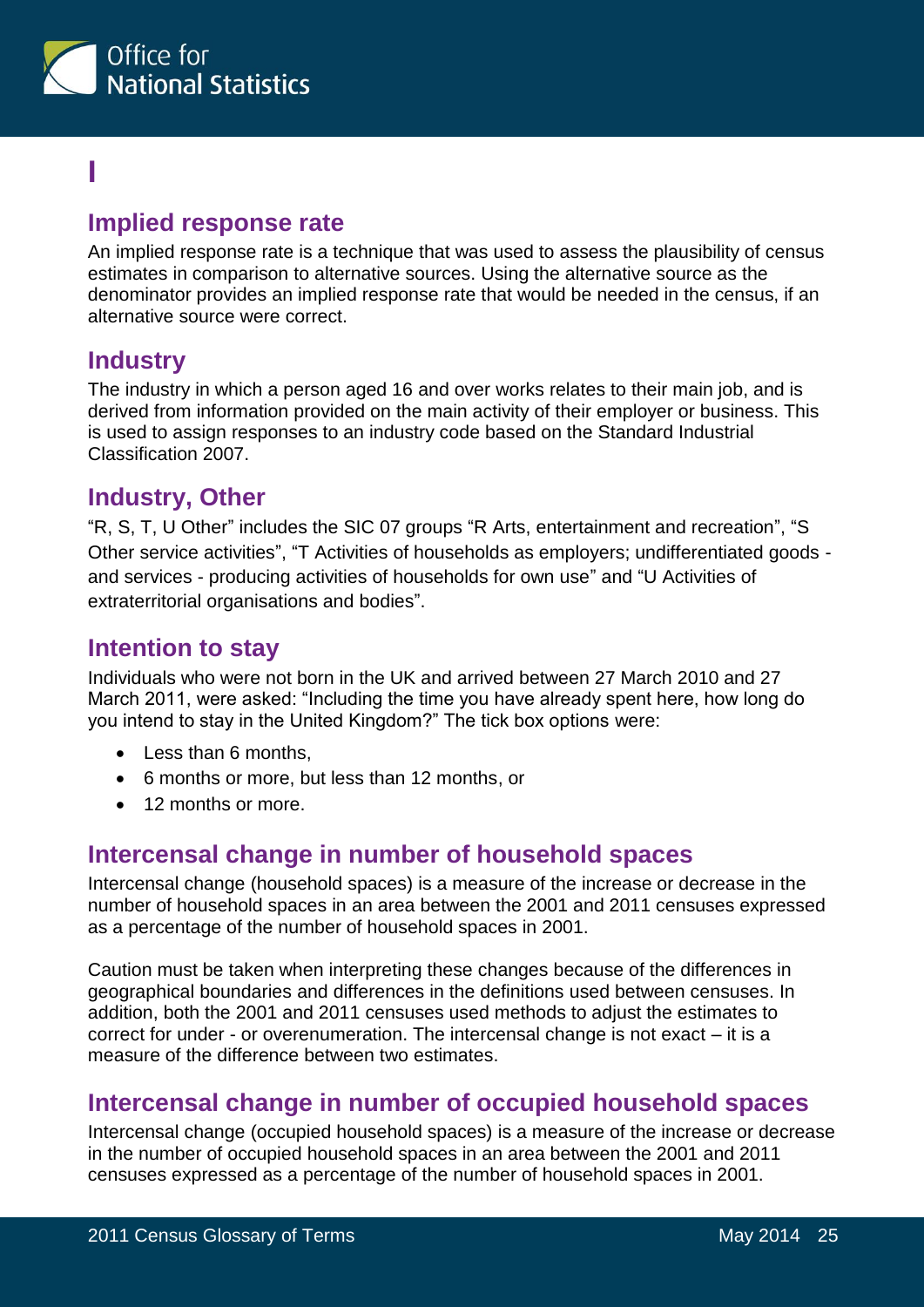

Caution must be taken when interpreting these changes because of the differences in geographical boundaries differences in the definitions used between censuses.

In addition, both the 2001 and 2011 censuses used methods to adjust the estimates to correct for under- or over-enumeration. The intercensal change is not exact; it is a measure of the difference between two estimates.

#### **Intercensal population change**

Intercensal population change is a measure of the increase or decrease in the usual resident population of an area between the 2001 and 2011 censuses expressed as a percentage of the 2001 population. Caution must be taken when interpreting these changes because of the differences in the definition of a usual resident used in each census, the differences in geographical boundaries, and other changes in definitions used.

In addition, both the 2001 and 2011 censuses used methods to adjust the population estimate to correct for under - or overenumeration. The intercensal change is not exact – it is a measure of the difference between two population estimates.

#### **International migrant**

There is no single way to define and identify an international migrant. This is also true when considering the usually resident population of England and Wales on census day (27 March 2011). Using the 2011 Census there are three ways in which an international migrant can be defined:

- A person who was born outside the UK, and therefore has migrated to the UK at some point in the past. However, while some people born abroad will have migrated recently, others will have lived in the UK for many years. Moreover, some people born abroad will be UK citizens, either because their parents were UK citizens overseas at the time of their birth, or because they have been granted UK citizenship since arriving.
- A person who holds a non-UK passport (taken to indicate a non-UK national). Again, while some non-UK nationals will have migrated to the UK recently, others will have lived in the UK for many years.
- A person who was usually resident outside the UK one year prior to census day, indicating that they have migrated to the UK in the year up to 27 March 2011. This definition therefore excludes any international migrants who arrived in the UK prior to 28 March 2010 and will include some people who are UK-born or UK nationals.

#### **Irish National identity**

This applies to a person who has recorded Irish as their National Identity. They may also have ticked another response (e.g. British). A person's national identity is a selfdetermined assessment of their own identity with respect to the country or countries with which they feel an affiliation. This assessment of identity is not dependent on legal nationality or ethnic group.

The national identity question included six tick box responses - one for each of the four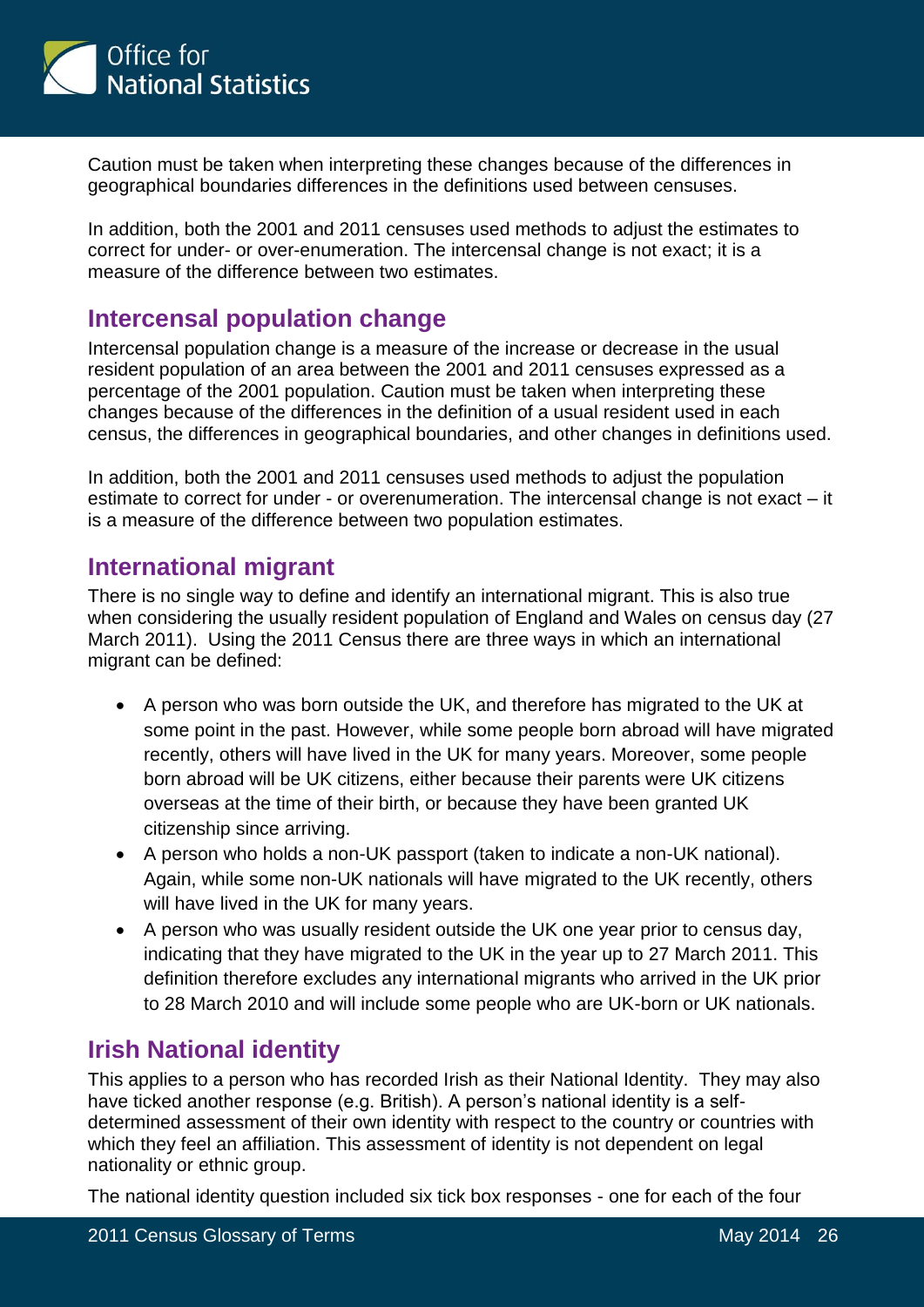

parts of the UK (English, Welsh, Scottish and Northern Irish), one for British, and one for "Other". Where a person ticked "Other" they were asked to write in the name of the country. People were asked to tick all options that they felt applied to them. This means that in results relating to national identity people may be classified with a single national identity or a combination of identities.

British identity excludes responses indicating an identity related to the British Virgin Islands and British Overseas Territories.

# **Item deterministic editing rate**

Deterministic editing is a process used to resolve invalid or inconsistent values by determining the correct value directly from other values in the record. Only three variables were edited deterministically in the 2011 census; marital and civil partnership status, position in establishment and relationships. Deterministic Editing was used prior to Item imputation and it should be noted that values determined by this process may have been changed again in order to resolve inconsistencies with other variables.

The item deterministic editing rate is the percentage of the measured population that had a value edited deterministically for that item. It is calculated as the total number of values deterministically edited for an item divided by the total number of persons who were required to answer the question.

#### **Item imputation rate**

Item imputation is a statistical process that replaces invalid responses to a question with a valid value. It can also be used to replace valid values that are found to be inconsistent according to predetermined definitions or edit rules. For example, if a person gives their age as ten years old but then gives an occupation these values are inconsistent because by definition a ten year old cannot be in employment. Both values would be marked for imputation and one or both may be amended to make the record consistent.

The item imputation rate is the percentage of the measured population whose values have been changed by the imputation process. It is calculated by dividing the total number of imputed responses by the total number of persons who were required to answer that item.

The difference between the item non-response rate and the item imputation rate is the item inconsistency rate. This is the percentage of responses that were replaced due to failing the edit rules, such that:

#### **Item Imputation Rate = Item Non-response Rate + Item Inconsistency Rate**

#### **Item non-response rate**

Item non-response refers to an invalid response to a question in a completed questionnaire. Invalid responses include blanks, multi-ticks, out of range values and partially answered responses, for example in Second address, Occupation or Industry which are collected in more than one field.

The item non-response rate is the percentage of the measured population that had an invalid value for that item. It is calculated by dividing the total number of invalid responses for an item by the total number of persons who were required to answer that item.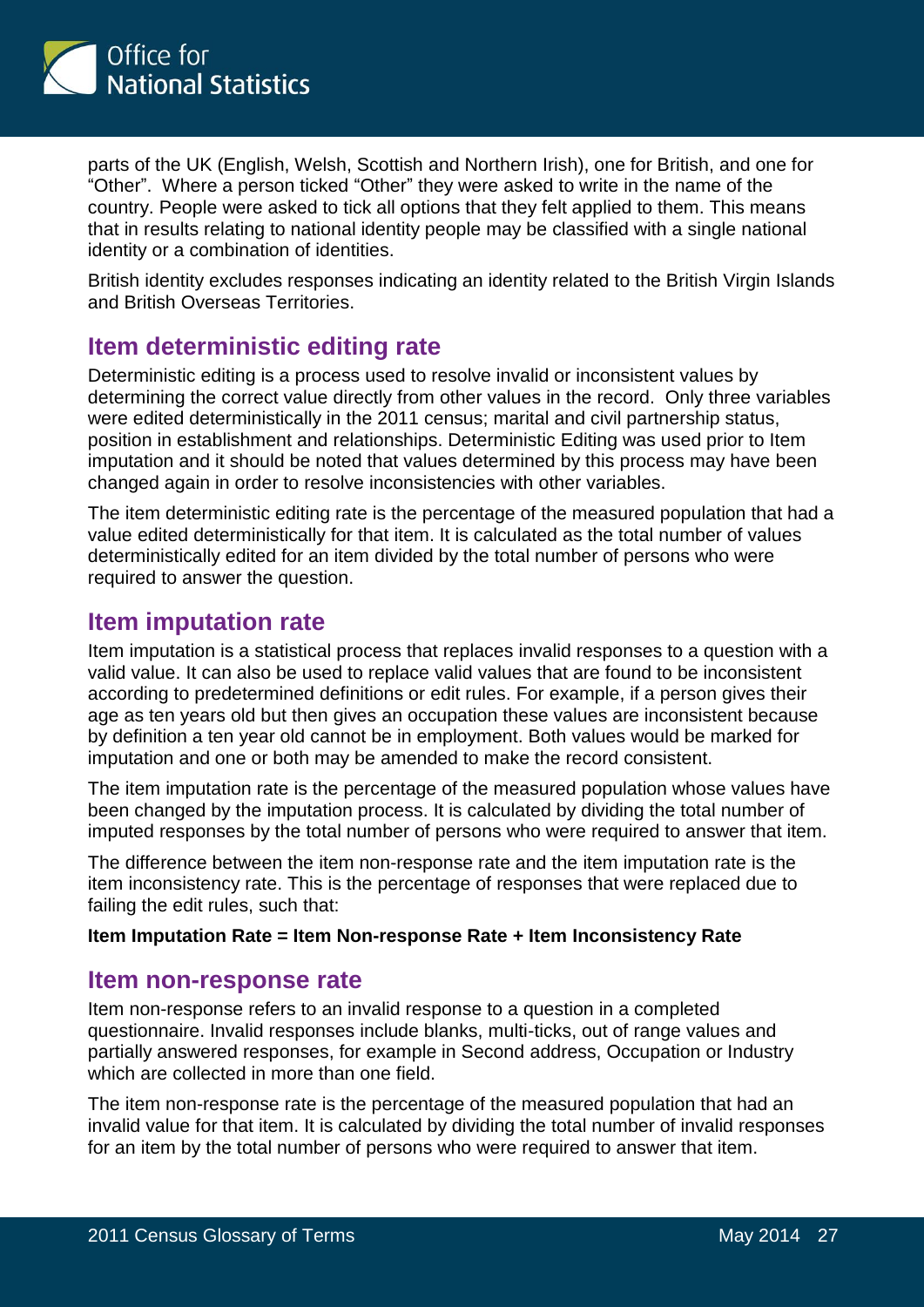

# <span id="page-27-0"></span>**K**

# **Key population groups**

Key population groups is a term that was used in planning the census to refer to groups within the population of England and Wales that are less likely to return a questionnaire.

More information is available in the paper "Framework for getting the count right for key population groups":

[http://www.ons.gov.uk/ons/guide-method/census/2011/how-our-census-works/how-we](http://www.ons.gov.uk/ons/guide-method/census/2011/how-our-census-works/how-we-took-the-2011-census/how-we-collected-the-information/working-with-communities-and-local-authorities/index.html)[took-the-2011-census/how-we-collected-the-information/working-with-communities-and](http://www.ons.gov.uk/ons/guide-method/census/2011/how-our-census-works/how-we-took-the-2011-census/how-we-collected-the-information/working-with-communities-and-local-authorities/index.html)[local-authorities/index.html](http://www.ons.gov.uk/ons/guide-method/census/2011/how-our-census-works/how-we-took-the-2011-census/how-we-collected-the-information/working-with-communities-and-local-authorities/index.html)

# **Key Statistics**

Tables in the Key Statistics family of tables provide summary figures that cover the full range of results from the census. They are presented in a tabular format, with figures as both numbers and percentages, to allow comparison across different areas.

#### **Knowledge of Welsh**

A person has knowledge of Welsh if they can do one or more of the following: Understand spoken Welsh, Speak Welsh, Read Welsh, and/or Write Welsh.

# <span id="page-27-1"></span>**L**

#### **Length of residence in the UK**

The length of residence in the UK is derived from the date that a person last arrived to live in the UK. Short visits away from the UK are not counted in determining the date that a person last arrived.

Length of residence is only applicable to usual residents who were not born in the UK. It does not include usual residents born in the UK who have emigrated and since returned these are recorded in the category "Born in the UK".

#### **List inflation**

List inflation refers to where there are more people on an administrative source for an area, than are living in that area. For example, list inflation occurs on the patient register when someone moves house but doesn't change their GP registration, creating an inflated list at their old area.

#### **Living arrangements**

The living arrangements classification combines responses to the question on marital and civil partnership status with information about whether or not a person is living in a couple. This topic is only applicable to people in households. Living arrangements differs from marital and civil partnership status because cohabiting takes priority over other categories. For example, if a person is divorced and cohabiting, then in results for living arrangements they are classified as cohabiting.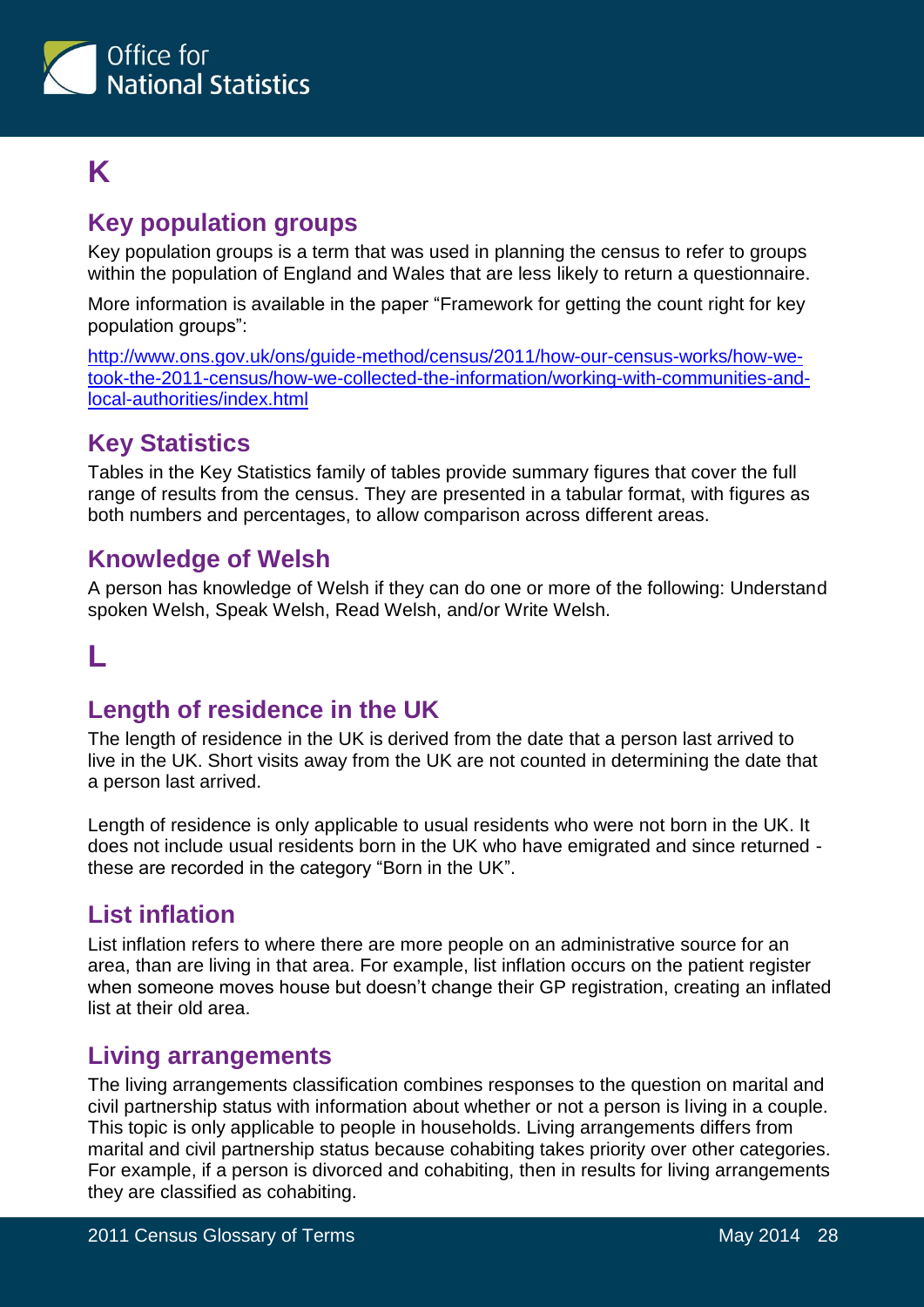

# **Living in a couple**

The term "living in a couple" includes people who are living together in a couple and are either married, in a same-sex civil partnership, or are cohabiting with a partner of any sex.

# **Local authorities**

Information about administrative geography is available on the ONS website:

[http://www.ons.gov.uk/ons/guide-method/geography/beginner-s](http://www.ons.gov.uk/ons/guide-method/geography/beginner-s-guide/administrative/index.html)[guide/administrative/index.html](http://www.ons.gov.uk/ons/guide-method/geography/beginner-s-guide/administrative/index.html)

# **Local Characteristics**

Tables in the Local Characteristics family of tables have a minimum population threshold (size) of 100 persons and 40 households. This means that they can be produced for output areas (OAs) and higher geographies. They provide the most detailed results possible for OAs, and contain two or more variables such as sex and occupation by age.

#### **Lone-parent family**

A lone-parent family consists of a father or mother with his or her child(ren) where the parent does not have a spouse, same-sex civil partner or partner in the household, and the child(ren) do not have a spouse, same-sex civil partner or child in the household. A lone grandparent with his or her grandchild(ren) are also considered a lone-parent family if there are no children in the intervening generation present in the household (note that children of the grandparent may also be present if they are not parents or grandparents of the youngest generation).

#### **Lone-parent household**

A lone-parent household is a household that comprises a lone-parent family and no other person. This definition is used in most results from the 2011 Census.

In a small number of results a lone-parent household is defined as a household that contains at least one lone-parent family, but does not contain any married, same-sex civil partnership or cohabiting couples. When this definition is used it is clearly indicated.

# **Long-term health problem or disability**

A long-term health problem or disability that limits a person's day-to-day activities, and has lasted, or is expected to last, at least 12 months. This includes problems that are related to old age. People were asked to assess whether their daily activities were limited a lot or a little by such a health problem, or whether their daily activities were not limited at all.

#### **Long-term unemployed**

A person is defined as long-term unemployed at the time of the 2011 Census if they were unemployed and the year they last worked was 2009 or earlier.

# **Look-up files**

Look-up files are lists that relate one set of geographic areas to another in exact or approximate terms.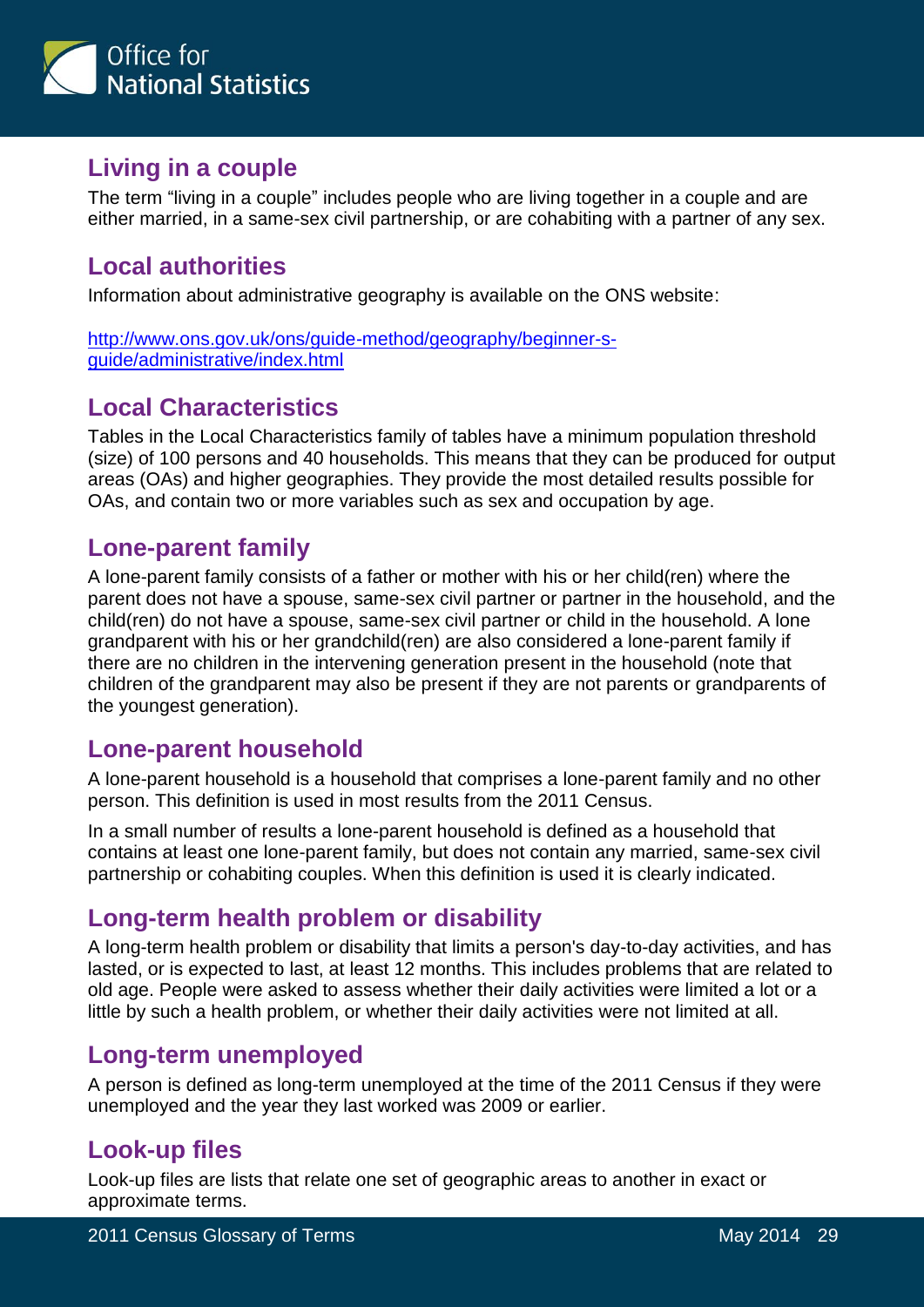

For the 2011 Census the statistics produced for a range of areas are done so on a "best fit" basis. This mean that census statistics for a given area are calculated as a best fit of the statistics for the output areas (OAs) that make up, or constitute, that area. Consequently geographic look-up files for census statistics are best fit or approximate.

More information about the best fitting policy for output geography is available on the ONS website:

[http://www.ons.gov.uk/ons/guide-method/census/2011/how-our-census-works/how-we](http://www.ons.gov.uk/ons/guide-method/census/2011/how-our-census-works/how-we-took-the-2011-census/how-we-planned-for-data-delivery/output-geography/best-fit-policy/index.html)[took-the-2011-census/how-we-planned-for-data-delivery/output-geography/best-fit](http://www.ons.gov.uk/ons/guide-method/census/2011/how-our-census-works/how-we-took-the-2011-census/how-we-planned-for-data-delivery/output-geography/best-fit-policy/index.html)[policy/index.html](http://www.ons.gov.uk/ons/guide-method/census/2011/how-our-census-works/how-we-took-the-2011-census/how-we-planned-for-data-delivery/output-geography/best-fit-policy/index.html)

Other types of look-up file which relate the tables in the 2001 Census to those in 2011 are also available.

#### **Lower layer super output area**

Commonly known as LSOAs, lower layer super output areas had a minimum of 1,000 persons with an average of 1,500 persons when they were created from 2001 Census data. If a user is looking at statistics at LSOA level, they know that the statistics refer to roughly five output areas.

# <span id="page-29-0"></span>**M**

#### **Main job**

The main job of a person aged 16 and over is the job in which they usually work the most hours. For people not working at the time of the census the main job relates to the person's last job. Topics based on employment all relate to a person's main job.

#### **Main language**

This is a person's first or preferred language.

#### **Marital and civil partnership status**

Marital and civil partnership status classifies an individual according to their legal marital or registered same-sex civil partnership status as at census day, 27 March 2011.

This topic is the equivalent of the 2001 Census variable "marital status", but has undergone significant revision to take account of the Civil Partnership Act which came into force on 5 December 2005.

Marital and civil partnership states include:

- married/in a registered same-sex civil partnership,
- separated (but still legally married/in a registered same-sex civil partnership),
- divorced/formerly in a registered same-sex civil partnership, or
- widowed/surviving same-sex civil partner.

Although the term "single" is widely used to cover people in a number of states such as divorced or separated it is not a legally recognised status and was not an option on the census questionnaire. In census results the term single is used to refer only to someone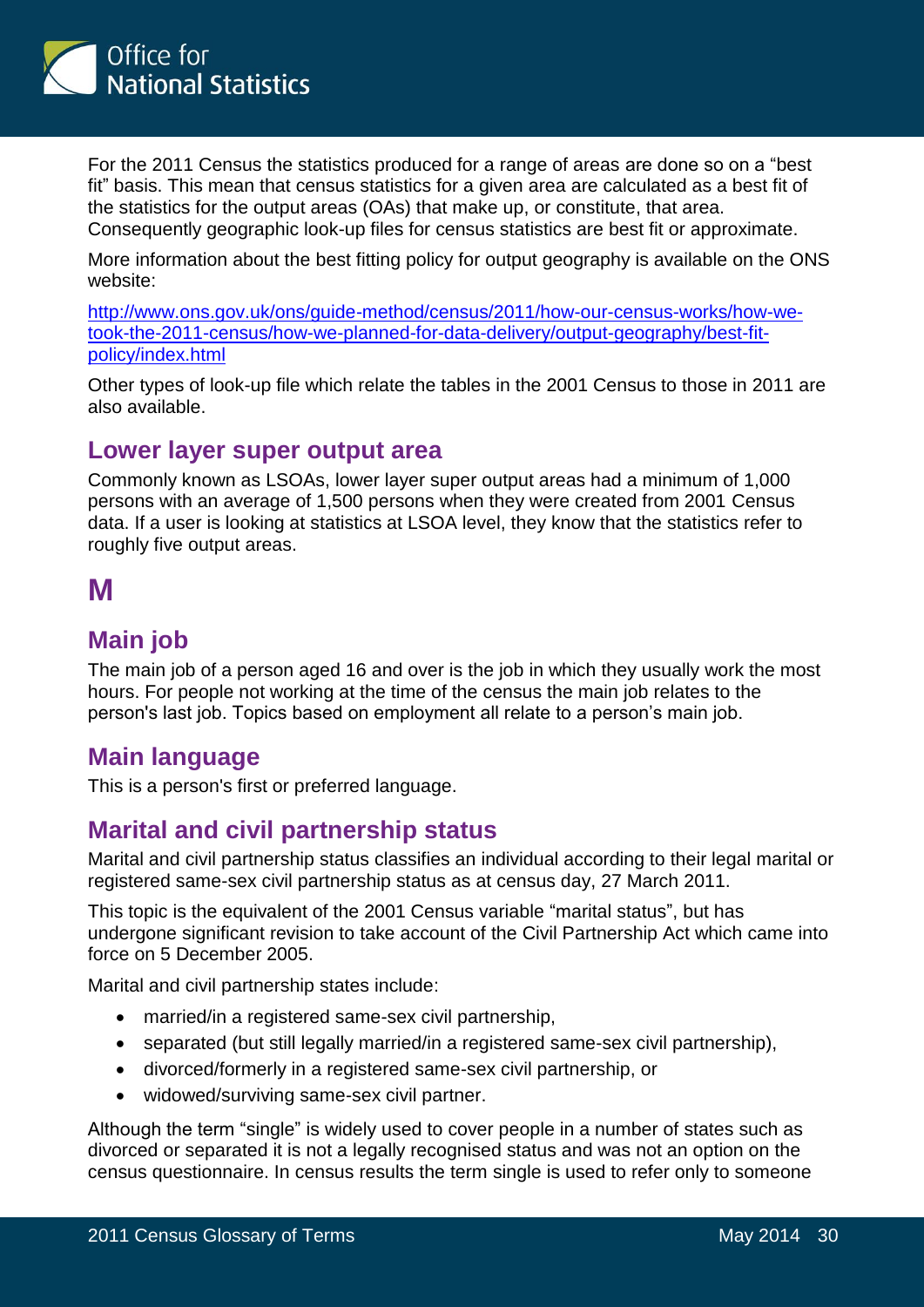

who has never been married or in a registered same-sex civil partnership, which were options on the census questionnaire.

### **Married-couple family**

A married-couple family consists of a husband and wife with or without child(ren). The child(ren) may belong to both members of the couple or only one. Children are included in the family only if they are not themselves living with a spouse, same-sex civil partner or partner and do not have any children of their own in the household.

A husband and wife with their grandchild(ren) are also considered a married couple family if there are no children in the intervening generation present in the household (note that children of the couple may also be present if they are not parents or grandparents of the youngest generation).

#### **Married-couple household**

A married-couple household is a household that comprises a married-couple family and no other person. This definition is used in most results from the 2011 Census. In a small number of results, a married-couple household is defined as a household that contains at least one married couple. When this definition is used it is clearly indicated.

#### **Mean age**

Mean age is calculated by dividing the sum of each person's age by the number of people. Ages are the age at last birthday, at 27 March 2011 (in whole years).

#### **Median age**

The median age is the middle value when all the ages are arranged in order from youngest to oldest. Ages used are the age at last birthday, at 27 March 2011 (in whole years).

#### **Metadata**

Statistical metadata comes in two forms:

- structural metadata, which are needed to identify, use and process tables of data, for example the names and identifiers of the variable and categories used in a table – these appear in the table as the row and column labels
- reference metadata, which describes the concepts used in statistical tables, for example variable descriptions and other definitions that allow users of the statistics to understand what they are measuring.

#### **Method of travel to work**

The method of travel used for the longest part, by distance, of the usual journey to work. This topic is only applicable to people who were in employment in the week before the census.

#### **Microdata**

Census microdata are anonymised sets of individuals' responses to the census questions. Microdata samples are suitable for statistical research and are available for individual and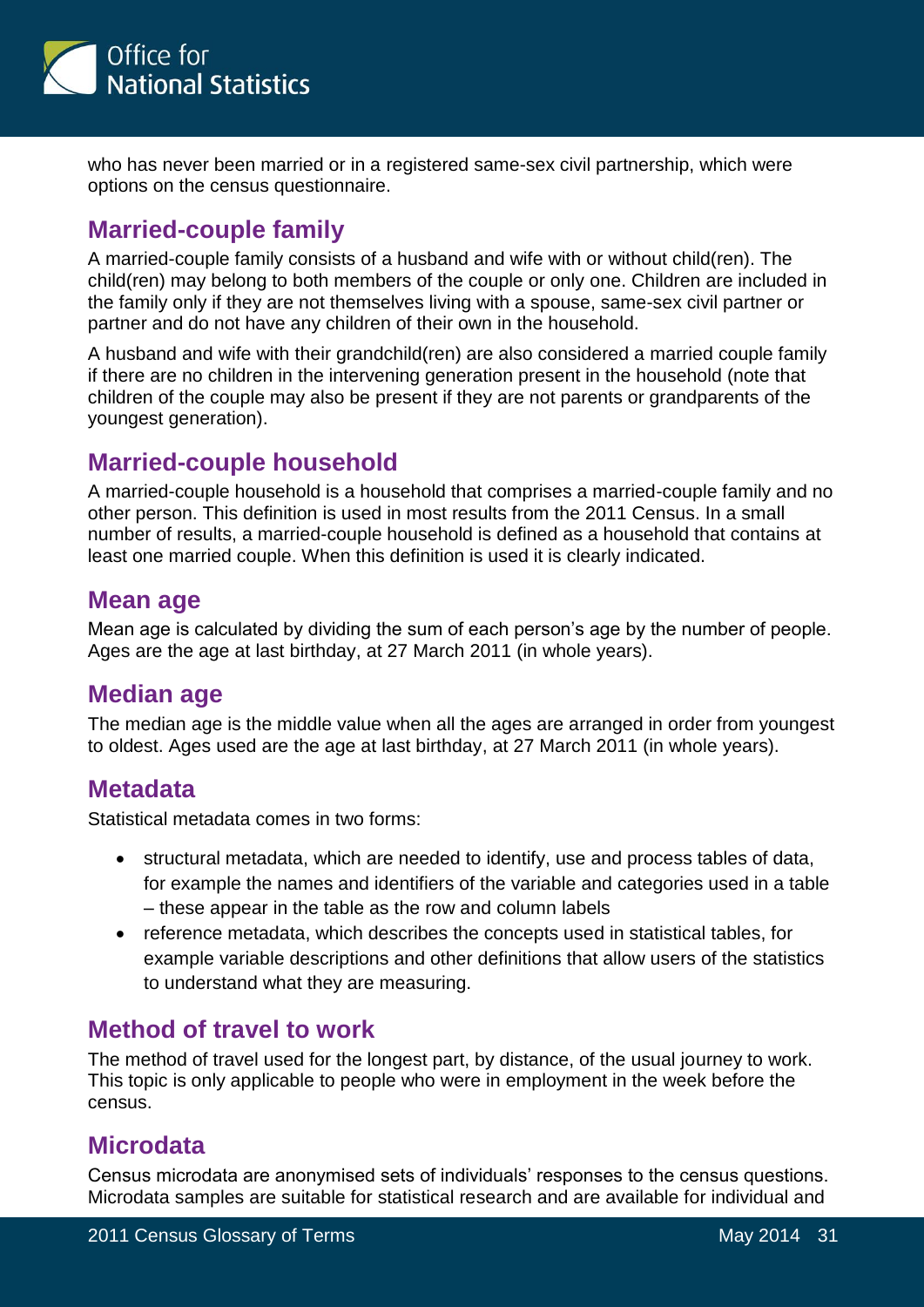

household records from the 1991 and 2001 Censuses, and in time will be available for the 2011 Census.

The samples are anonymised, contain no identifiers, and the data is treated to protect the confidentiality of the people who's responses are within the sample. It is therefore neither possible to identify any individual or household from the data, nor possible to disclose any information on any individual or household, using these samples. In addition only approved researchers can access very detailed samples and even then, no microdata can be taken out of ONS's virtual microdata laboratory.

#### **Middle layer super output area**

Commonly known as MSOAs, middle layer super output areas had a minimum of 5,000 persons with an average of 7,200 persons when they were created for 2001 Census data. If a user is looking at statistics at MSOA level, they know that the statistics refer to roughly five lower layer super output areas.

#### **Mid-year population estimates**

The mid-year population estimates provide an annual series for the population as of 30 June. The 2011, census-based, mid-year population estimates are scheduled for release in September 2012.

#### **Multi-person household**

"Multi-person households" refers to households which comprise people not in the formal definition of a family but who are related in some other way (eg two sisters or an aunt and her nephew), or people who are all unrelated (eg one person and their foster child or all student households).

#### **Multiple ethnic groups**

'Multiple ethnic groups' classifies households by the diversity in ethnic group of household members in different relationships - for example, different ethnic groups between generations only, or different ethnic groups within partnerships only.

#### **Multivariate**

<span id="page-31-0"></span>Multivariate tables are cross-classifications that bring together information from two or more variables or question responses, in a single table, and cross-reference them. For example, age by sex shows how many males and females there are in any age group. This can then be cross-tabulated further by other characteristics such as qualifications, employment and ethnic group. The combinations of these variables show the characteristics of different population groups.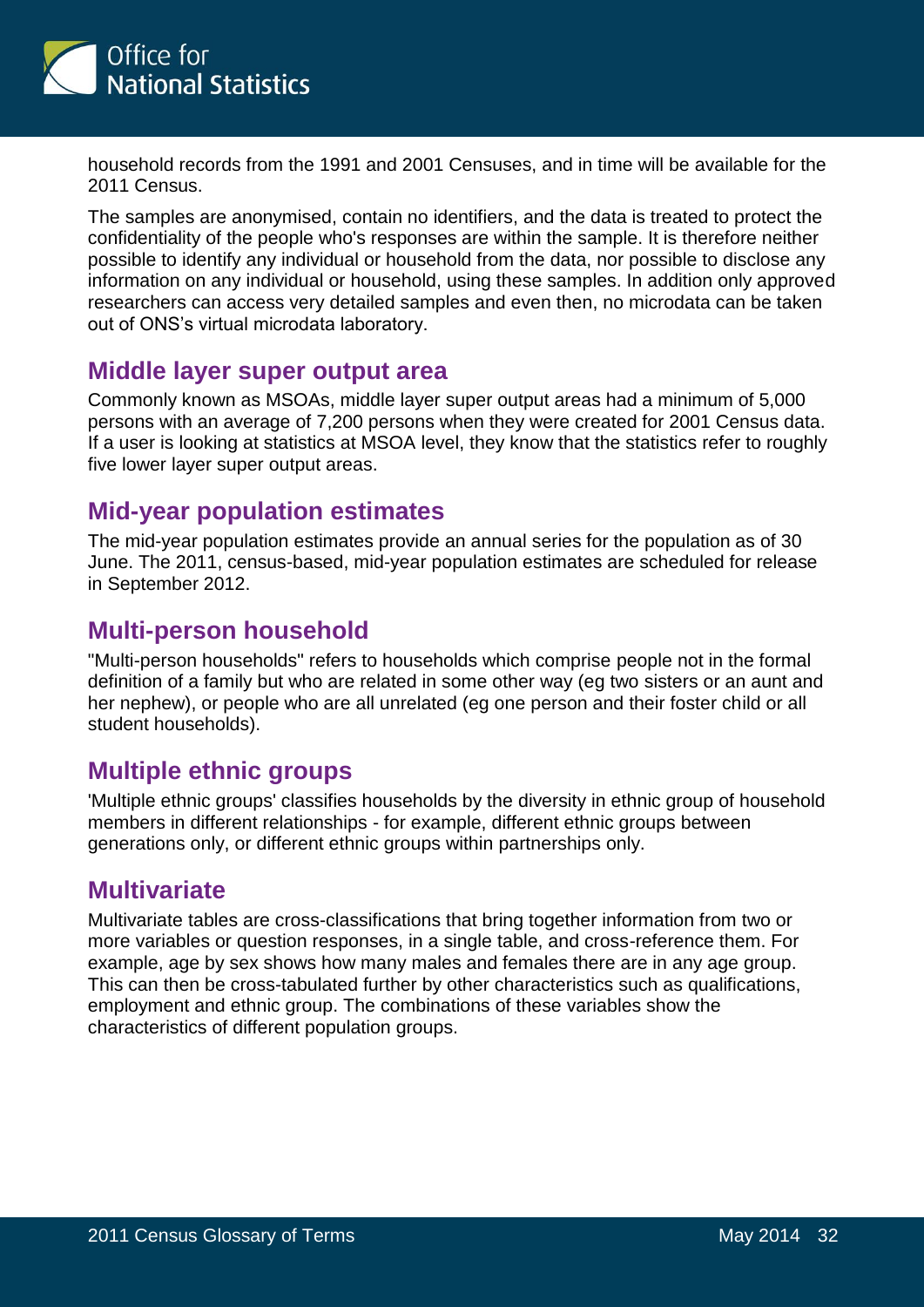

# **N**

# **National adjustment**

National adjustment is one part of the components of the census population estimates. This refers to an adjustment applied after an assessment of residual bias in the population estimates for England and Wales.

#### **National Identity**

A person's national identity is a self-determined assessment of their own identity with respect to the country or countries with which they feel an affiliation. This assessment of identity is not dependent on legal nationality or ethnic group.

The national identity question included six tick box responses - one for each of the four parts of the UK (English, Welsh, Scottish, Northern Irish), one for British, and one for "Other". Where a person ticked "Other" they were asked to write in the name of the country. People were asked to tick all options that they felt applied to them. This means that in results relating to national identity people may be classified with a single national identity or a combination of identities.

British identity excludes responses indicating an identity related to the British Virgin Islands and British Overseas Territories.

#### **National identity, Other**

This applies to a person who has recorded "Other" as their National Identity (and may have provided a specific country as a write in response). They may also have ticked another response (e.g. British or Irish).

#### **National parks**

National parks are areas of protected countryside. There are currently 13 national parks in England and Wales.

#### **National Statistics Socio-economic Classification (NS-SEC)**

The National Statistics Socio-economic Classification (NS-SEC) provides an indication of socioeconomic position based on occupation. It is an Office for National Statistics standard classification. To assign a person aged 16 to 74 to an NS-SEC category their occupation title is combined with information about their employment status, whether they are employed or self-employed, and whether or not they supervise other employees. Full-time students are recorded in the' full-time students' category regardless of whether they are economically active or not.

The rebased version of NS-SEC used in census results uses occupation coded to SOC2010. More information about NS-SEC:

[http://ons.gov.uk/ons/guide-method/classifications/current-standard](http://ons.gov.uk/ons/guide-method/classifications/current-standard-classifications/soc2010/soc2010-volume-3-ns-sec--rebased-on-soc2010--user-manual/index.html)[classifications/soc2010/soc2010-volume-3-ns-sec--rebased-on-soc2010--user](http://ons.gov.uk/ons/guide-method/classifications/current-standard-classifications/soc2010/soc2010-volume-3-ns-sec--rebased-on-soc2010--user-manual/index.html)[manual/index.html.](http://ons.gov.uk/ons/guide-method/classifications/current-standard-classifications/soc2010/soc2010-volume-3-ns-sec--rebased-on-soc2010--user-manual/index.html)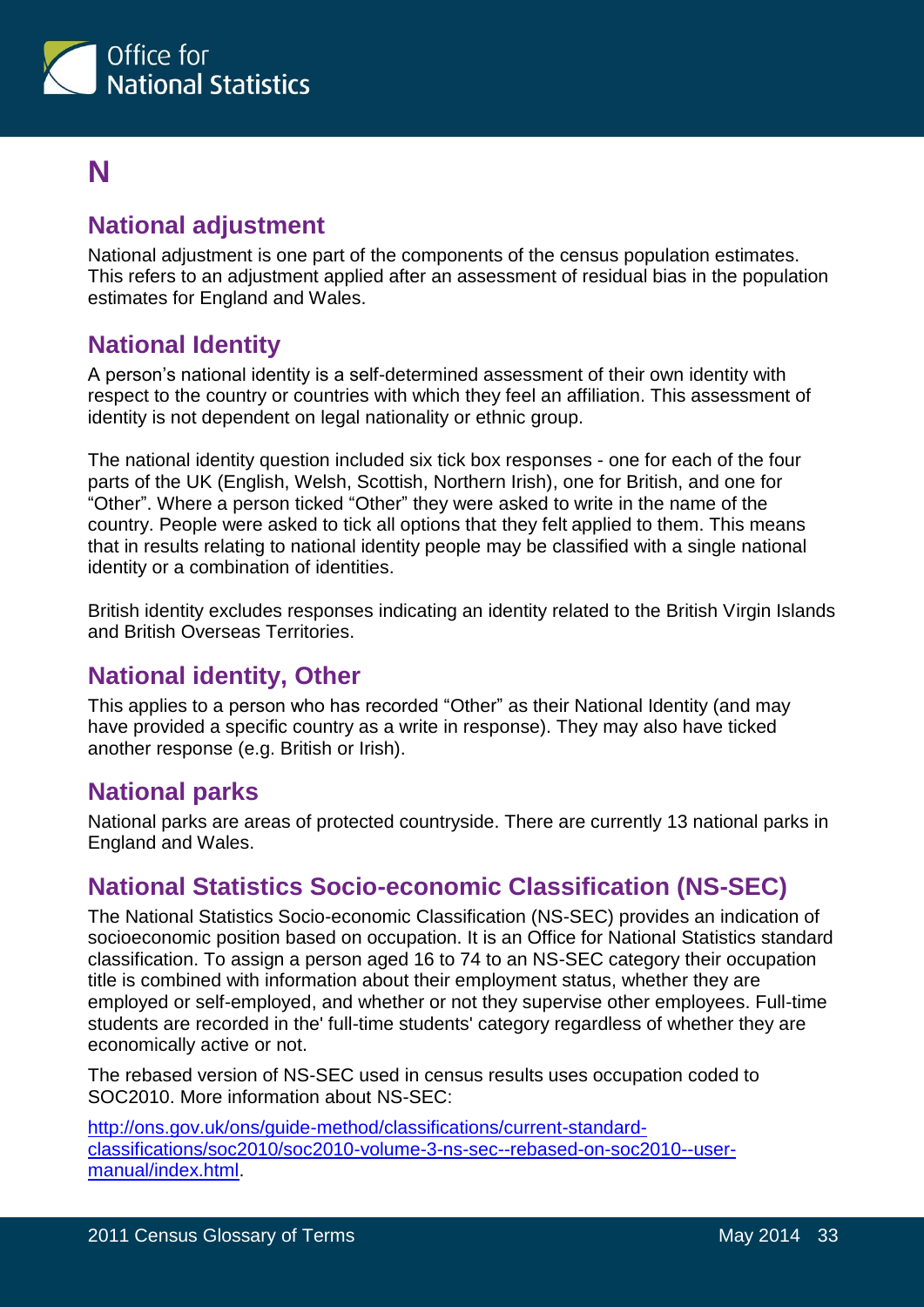

In 2011 Census results, because the census did not ask a question about the number of employees at a person's workplace, the reduced method of deriving NS-SEC (which does not require this information) is used.

#### **Non-UK born short-term resident**

A non-UK born short-term resident is anyone born outside the UK who has stayed or intends to stay in the UK for a period of three months or more but less than 12 months.

# **Northern Irish national identity**

This applies to a person who has recorded Northern Irish as their National Identity. They may also have ticked another response (e.g. British). A person's national identity is a selfdetermined assessment of their own identity with respect to the country or countries with which they feel an affiliation. This assessment of identity is not dependent on legal nationality or ethnic group.

The national identity question included six tick box responses - one for each of the four parts of the UK (English, Welsh, Scottish and Northern Irish), one for British, and one for "Other". Where a person ticked "Other" they were asked to write in the name of the country. People were asked to tick all options that they felt applied to them. This means that in results relating to national identity people may be classified with a single national identity or a combination of identities.

British identity excludes responses indicating an identity related to the British Virgin Islands and British Overseas Territories.

#### **Not living in a couple**

A person "not living in a couple" can be classified as married or in a same-sex civil partnership if they denote their marital status as married or in a same-sex civil partnership but have no spouse or same-sex partner resident in the household.

#### **NS-SEC not classifiable for other reasons**

'Not classifiable for other reasons' includes any people who cannot be allocated to another category.

#### **NS-SEC, Traditional / New**

L3.1 Traditional Employees, L3.3 Traditional Self-Employed

'Traditional' refers to occupations regarded as professional by the two former socioeconomic classifications Social Class based on Occupation (SC) and Socio-economic Groups (SEG).

L3.2 New Employees, L3.4 New Self-Employed

'New' refers to occupations not previously regarded as professional by the two former socio-economic classifications Social Class based on Occupation (SC) and Socioeconomic Groups (SEG).

L4.1 Traditional Employees, L4.3 Traditional Self-Employed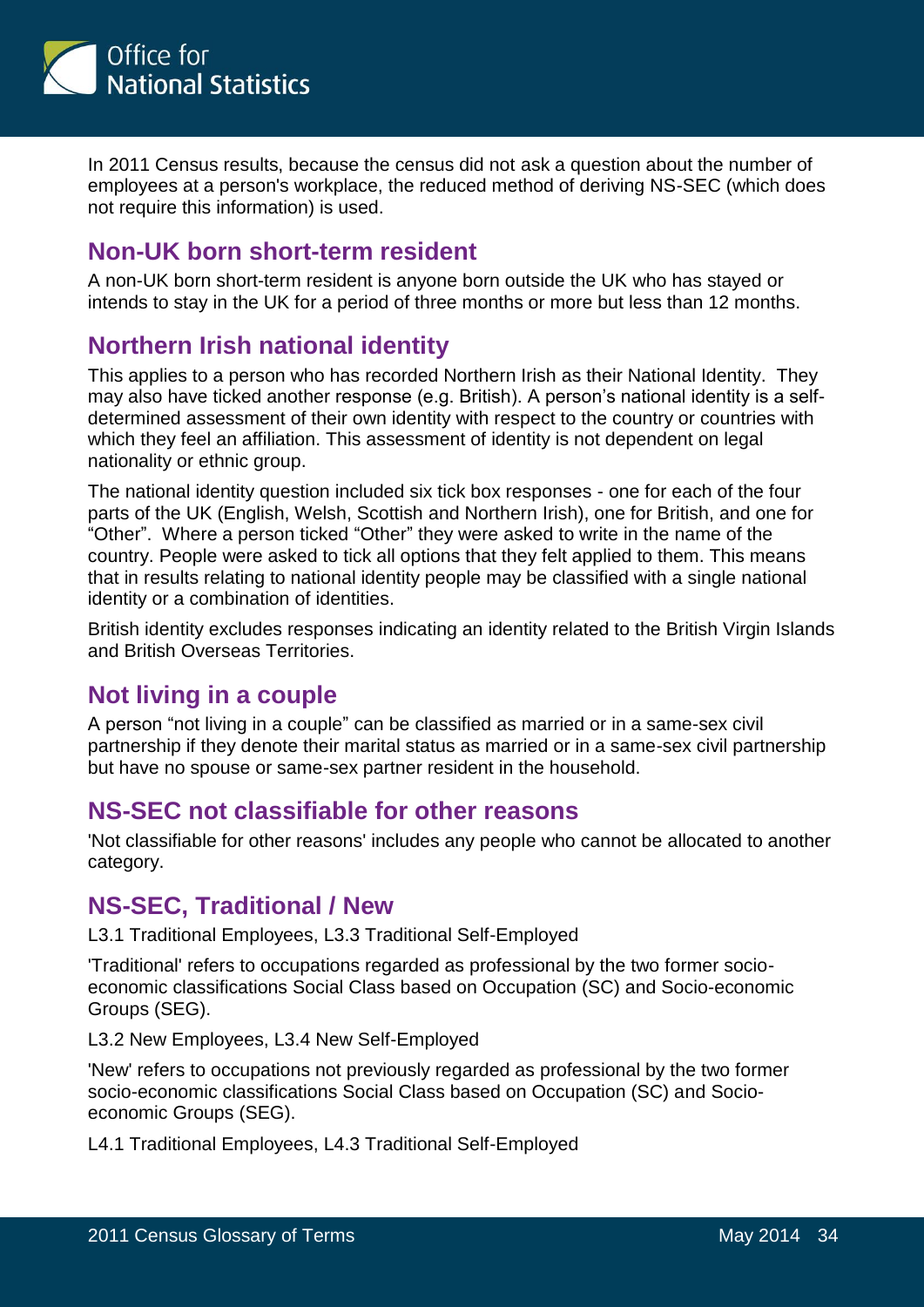

'Traditional' refers to occupations regarded as professional or technical by the two former socioeconomic classifications Social Class based on Occupation (SC) and Socioeconomic Groups (SEG).

L4.2 New Employees, L4.4 New Self-Employed

'New' refers to occupations not previously regarded as professional or technical by the two former socioeconomic classifications Social Class based on Occupation (SC) and Socioeconomic Groups (SEG).

#### **NS-SEC, not classified**

The sub-category of NS-SEC "Occupation not stated or inadequately described" which usually forms part of the "Not classified" category is not applicable in census results because missing answers are imputed.

#### **Number of adults in employment in household**

This derived variable provides a count of the number of adults in a household. An adult in a household is defined as a person who is not a dependent child.

A person aged 16 and over is defined as employed (or in employment) if in the week before the census they carried out at least one hour's paid work, either as an employee or self-employed.

This includes casual or temporary work, on a government-sponsored training scheme, doing paid or unpaid work for their own or family business, being away from work ill, on maternity leave, or on holiday or temporarily laid off.

#### **Number of bedrooms**

This is the number of bedrooms in a household's accommodation.

A bedroom is defined as any room that was intended to be used as a bedroom when the property was built, or any room that has been permanently converted for use as a bedroom. It also includes all rooms intended for use as a bedroom even if not being used as a bedroom at the time of the Census.

Bedsits and studio flats are counted as having one bedroom.

The number of bedrooms is not available for household spaces with no usual residents.

#### **Number of household spaces in shared dwellings**

A household space is the accommodation used or available for use by an individual household.

Household spaces are identified separately in census results as those with at least one usual resident, and those that do not have any usual residents.

A household space with no usual residents may still be used by short-term residents, visitors who were present on census night, or a combination of short-term residents and visitors.

Vacant household spaces, and household spaces that are used as second addresses, are also classified in census results as "household spaces with no usual residents".

A dwelling is shared if: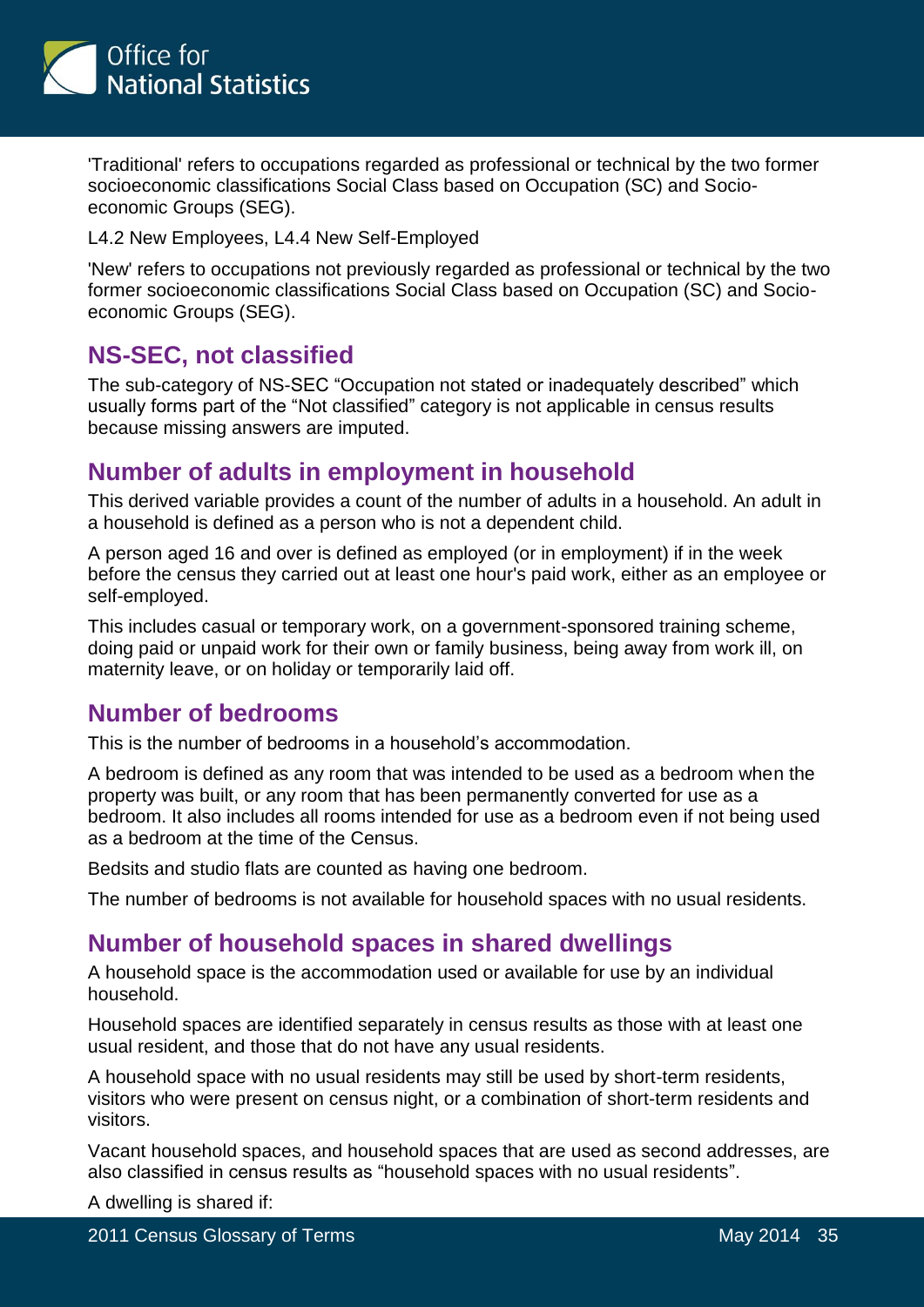

- the household spaces it contains have the accommodation type "part of a converted or shared house",
- not all of the rooms (including kitchen, bathroom and toilet, if any) are behind a door that only that household can use, and
- there is at least one other such household space at the same address with which it can be combined to form the shared dwelling.

#### **Number of persons per bedroom in household**

The number of persons per bedroom is equal to the number of usual residents in a household divided by the number of bedrooms in that household's accommodation.

A bedroom is defined as any room that was intended to be used as a bedroom when the property was built, or any room that has been permanently converted for use as a bedroom. It also includes all rooms intended for use as a bedroom even if not being used as a bedroom at the time of the Census.

Bedsits and studio flats are counted as having one bedroom.

#### **Number of persons per room in household**

The number of persons per room is equal to the number of usual residents in a household divided by the number of rooms in that household's accommodation.

The definition of a room does not include bathrooms, toilets, halls or landings, or rooms that can only be used for storage. All other rooms, for example, kitchens, living rooms, bedrooms, utility rooms, studies and conservatories are counted.

If two rooms have been converted into one they are counted as one room. Rooms shared between a number of households, for example a shared kitchen, are not counted.

#### **Number of rooms**

This is the number of rooms in a household's accommodation.

The definition of a room does not include bathrooms, toilets, halls or landings, or rooms that can only be used for storage. All other rooms, for example, kitchens, living rooms, bedrooms, utility rooms, studies and conservatories are counted.

If two rooms have been converted into one they are counted as one room. Rooms shared between a number of households, for example a shared kitchen, are not counted.

The number of rooms is not available for household spaces with no usual residents.

#### **Occupancy rating**

Occupancy rating provides a measure of whether a household's accommodation is overcrowded or under occupied. There are two measures of occupancy rating, one based on the total number of rooms in a household's accommodation, and one based only on the number of bedrooms. The ages of the household members and their relationships to each other are used to derive the number of rooms/bedrooms they require, based on a standard

<span id="page-35-0"></span>**O**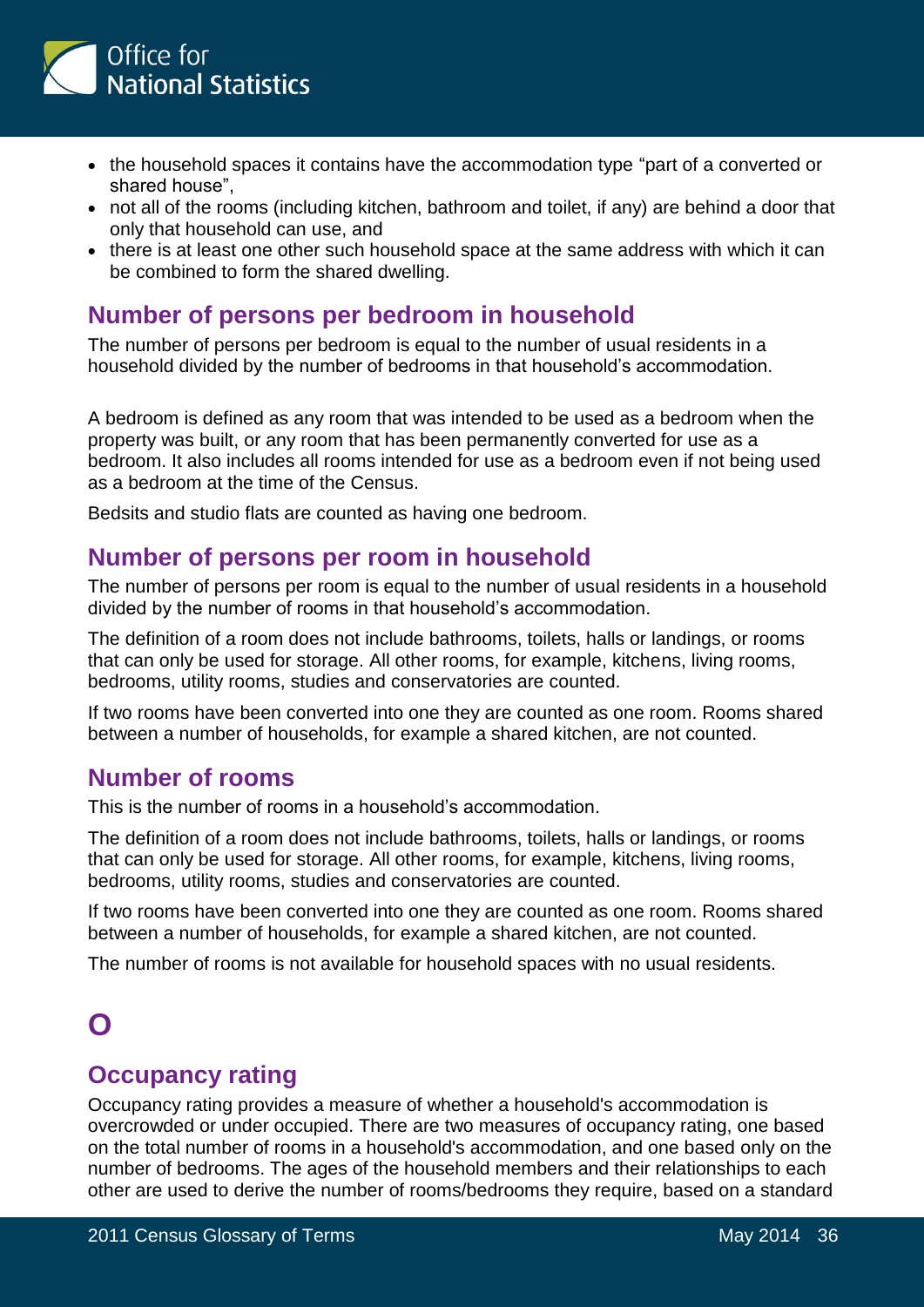

formula. The number of rooms/bedrooms required is subtracted from the number of rooms/bedrooms in the household's accommodation to obtain the occupancy rating. An occupancy rating of -1 implies that a household has one fewer room/bedroom than required, whereas +1 implies that they have one more room/bedroom than the standard requirement.

For more information about the formula used to derive occupancy rating please see [http://www.ons.gov.uk/ons/guide-method/census/2011/census-data/2011-census-user](http://www.ons.gov.uk/ons/guide-method/census/2011/census-data/2011-census-user-guide/quality-and-methods/quality/quality-notes-and-clarifications/index.html)[guide/quality-and-methods/quality/quality-notes-and-clarifications/index.html](http://www.ons.gov.uk/ons/guide-method/census/2011/census-data/2011-census-user-guide/quality-and-methods/quality/quality-notes-and-clarifications/index.html)

# **Occupation**

A person's occupation relates to their main job and is derived from either their job title or details of the activities involved in their job. This is used to assign responses to an occupation code based on the Standard Occupational Classification 2010 (SOC2010).

#### **One family and no others**

A household comprises "one family and no others" if there is only one family in the household and there are no non-family people (ungrouped individuals).

# **Other national identity**

This applies to a person who has recorded "Other" as their National Identity. They may also have ticked another response (e.g. British). A person's national identity is a selfdetermined assessment of their own identity with respect to the country or countries with which they feel an affiliation. This assessment of identity is not dependent on legal nationality or ethnic group.

The national identity question included six tick box responses - one for each of the four parts of the UK (English, Welsh, Scottish and Northern Irish), one for British, and one for "Other". Where a person ticked "Other" they were asked to write in the name of the country. People were asked to tick all options that they felt applied to them. This means that in results relating to national identity people may be classified with a single national identity or a combination of identities.

British identity excludes responses indicating an identity related to the British Virgin Islands and British Overseas Territories.

#### **Output areas/output area hierarchy**

An output area is the lowest level of geography for publishing statistics, and is the core geography from which statistics for other geographies are built. Output areas were created for England and Wales from the 2001 Census data, by grouping a number of households and populations together so that each output area's population is roughly the same. 175,434 output areas were created from the 2001 Census data, each containing a minimum of 100 persons with an average of 300 persons.

By using these output areas as containers for statistics, they are comparable in terms of population size. Output areas have a minimum number of persons (100) and households (40) to ensure that confidentiality of the individual or of a household is protected. If the country was divided into equal containers based on size of the area - for example grid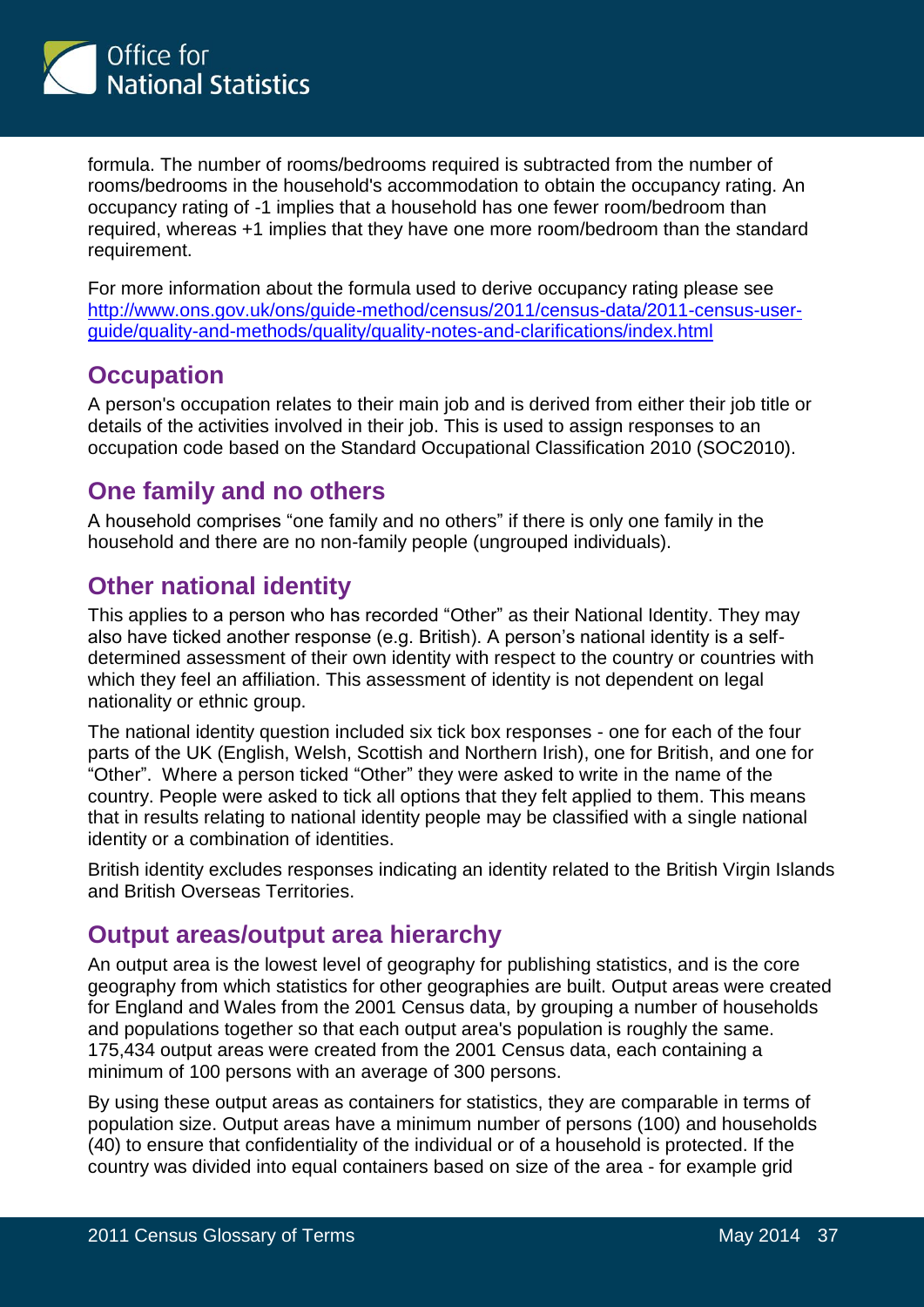

squares - there would be a large variation in the population size. A grid square in a city could have 2,000 households, whereas in a rural area it could have one household.

Two higher levels of output area geographies were created to improve reporting and publishing of small area statistics. Lower layer super output areas are groups of around five outputs areas. Middle layer super output areas are groups of around five lower layer super output areas. No upper layer super output areas were created.

#### **Out of term population**

The out of term population is a redistribution of the usually resident population to their place of residence in out of term periods. Students who reported a second address which was a student's home address are counted at that second address. Students that did not provide an out of term address and usual residents who are not students are counted at their usual residence. The following population groups are excluded from the out of term population of an area:

- Those students who reported an out of term address outside of England and Wales.
- Short-term residents

#### **Outputs**

These are what the census produces; the results. The term encompasses the statistics, the data, the numbers, the tables, metadata, supporting information and the visualisations. Outputs come in many shapes and forms, from high level geography (numbers for the whole of England and / or Wales) to low-level geography (numbers for a small area).

#### **Overcount/overcoverage**

An overcount occurs if people complete (or are included in) two or more questionnaires at different addresses, for example where a child in joint custody is included on the census questionnaire of both parents. Overcount is also referred to as overcoverage. An adjustment has been made for overcount within the estimation process for under and overcoverage.

# <span id="page-37-0"></span>**P**

#### **Parishes**

Parishes are subdivisions of local authorities in many parts of England. Parish councils are the most local level of government. Unlike electoral wards/divisions, parishes are not found in all parts of England. The Welsh equivalents are communities, and cover the whole of Wales.

More information about parishes and communities is available on the ONS website at [http://www.ons.gov.uk/ons/guide-method/geography/beginner-s](http://www.ons.gov.uk/ons/guide-method/geography/beginner-s-guide/administrative/england/parishes-and-communities/index.html)[guide/administrative/england/parishes-and-communities/index.html](http://www.ons.gov.uk/ons/guide-method/geography/beginner-s-guide/administrative/england/parishes-and-communities/index.html)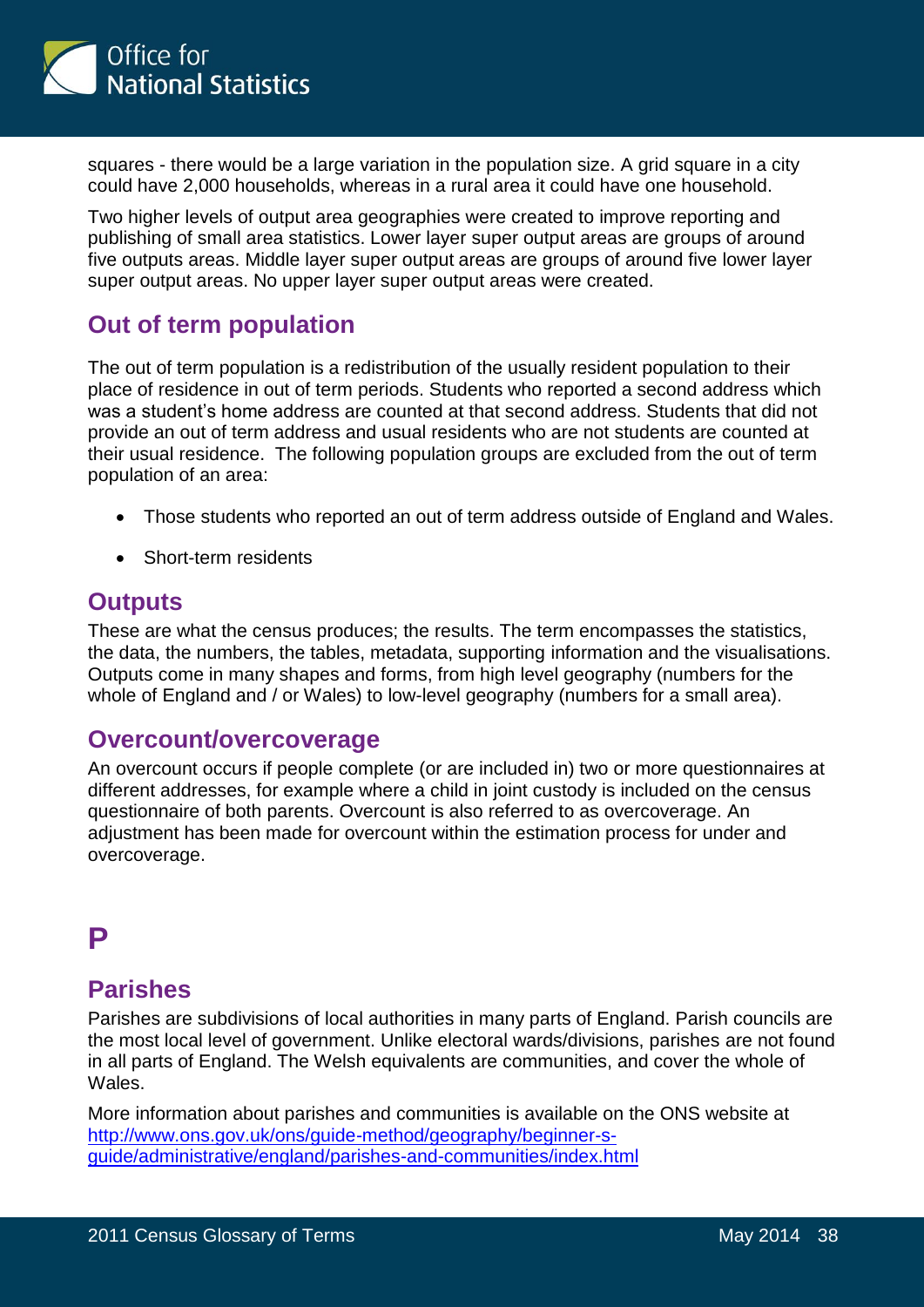

#### **Parliamentary constituents**

Westminster Parliamentary Constituencies are the areas used to elect Members of Parliament to the House of Commons. There are 533 Parliamentary constituencies in England, and 40 in Wales.

### **Part-time working**

Part-time working is defined as working 30 hours or less per week. This applies to the number of hours a person aged 16 and over in employment in the week before the census worked in their main job, and includes paid and unpaid overtime.

# **Partially moving household**

A partially moving household is where one or more members of the household have moved in the last year but not all members have moved from the same address.

#### **Passports held**

Passports held classify a person according to the passport or passports that they held at the time of the 2011 Census. People were asked to indicate whether they held no passport, a United Kingdom passport, an Irish passport, or a passport from another country, and to write in the name of the other country if applicable. If more than one of the options were applicable people were asked to indicate all that applied

In results that classify people by passports held, those who hold a United Kingdom or Irish passport, and any other type of passport, will appear in each applicable category.

The categories "EU countries" and "non-EU countries" relate to the European Union (EU) as at March 2011.

# **Passports held (Indicator)**

Passports held (Indicator) classifies whether a person held a passport at the time of the 2011 Census, regardless of the issuing country.

# **Passports held (Irish)**

Passports held (Irish) classifies whether a person held an Irish passport at the time of the 2011 Census. People were asked to indicate whether they held no passport, a United Kingdom passport, an Irish passport, or a passport from another country, and to write in the name of the other country if applicable. If more than one of the options were applicable people were asked to indicate all that applied.

In results that classify people by passports held, those with a United Kingdom or Irish passport, and any other type of passport, will appear in each applicable category.

#### **Passports held (UK)**

Passports held (UK) classifies whether a person held a UK passport at the time of the 2011 Census. People were asked to indicate whether they held no passport, a United Kingdom passport, an Irish passport, or a passport from another country, and to write in the name of the other country if applicable. If more than one of the options were applicable people were asked to indicate all that applied.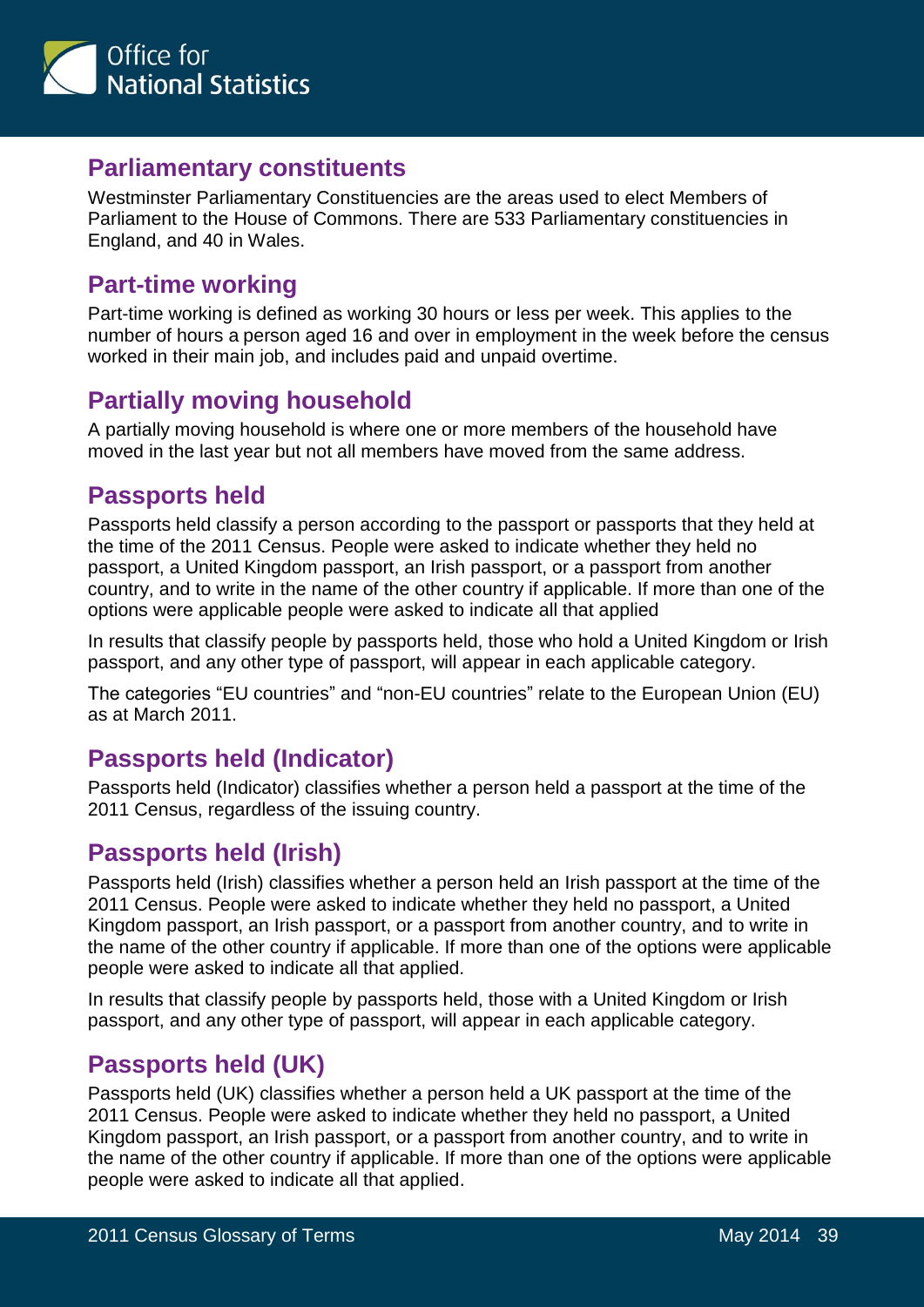

In results that classify people by passports held, those with a United Kingdom or Irish passport, and any other type of passport, will appear in each applicable category.

#### **Persons per bedroom**

The number of persons per bedroom is equal to the number of usual residents in a household divided by the number of bedrooms in that household's accommodation.

A bedroom is defined as any room that was intended to be used as a bedroom when the property was built, or any room that has been permanently converted for use as a bedroom. It also includes all rooms intended for use as a bedroom even if not being used as a bedroom at the time of the census.

#### **Persons per room**

The number of persons per room is equal to the number of usual residents in a household divided by the number of rooms in that household's accommodation.

The definition of a room does not include bathrooms, toilets, halls or landings, or rooms that can only be used for storage. All other rooms, for example, kitchens, living rooms, bedrooms, utility rooms, studies and conservatories are counted.

If two rooms have been converted into one they are counted as one room. Rooms shared between a number of households, for example a shared kitchen, are not counted.

#### **Persons sleeping rough**

Persons sleeping rough are those that are identified as "absolutely homeless", that is: people sleeping, or bedded down, in the open air (such as on the streets, or in doorways, parks or bus shelters), and people in buildings or other places not designed for habitation.

A small number of census results identify communal establishments with persons sleeping rough present.

#### **Place of usual residence**

For the 2011 Census a person's place of usual residence is generally the address in the UK at which they spend the majority of time. For most people this means their permanent or family home.

The census counted someone as usually resident at their permanent or family home if, on 27 March 2011:

- they were temporarily away from home, for example on holiday, visiting friends or relatives or travelling (unless outside of the UK for 12 months or more),
- they were in a communal establishment such as a care home, hospital or similar establishment for less than six months,
- they were a baby born on or before 27 March 2011, even if still in hospital, or
- they had more than one UK address and were staying at the second address on census night.

In addition to people present at their permanent or family home, the 2011 Census counted someone as usually resident at an address if on 27 March: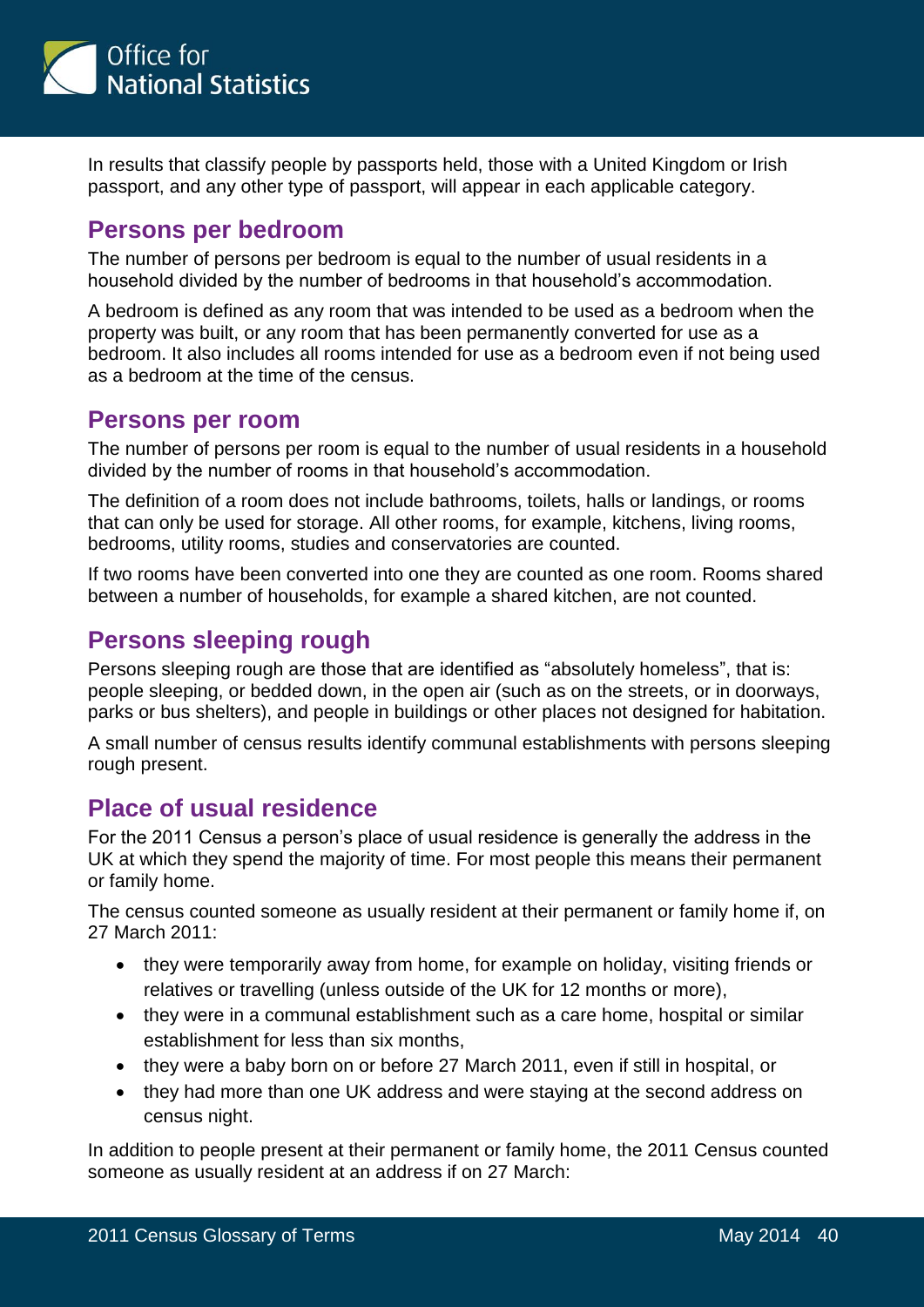

 they were a usual resident of the UK and present at an address on census night, even if only for one night, and had no other usual address in the UK.

Someone was not counted as usually resident at an address if, on 27 March 2011:

- the address at which they were staying was not their usual address and they usually lived elsewhere in the UK (these people were counted as visitors to the address), or
- they were away from their home address and had been staying or were expecting to stay in a communal establishment such as a care home or hospital for six months or more (these people were enumerated as usually resident at the communal establishment).

Further clarification is applicable to the definition of place of usual residence certain population subgroups:

**Students and schoolchildren** in full-time education studying away from the family home were counted as usually resident at their term-time address. Basic demographic information only (name, sex, age, marital status and relationship) was collected at their non-term time ('home' or vacation) address.

**Armed forces personnel** were counted as usually resident at their permanent or family home even if the majority of their time was spent at their working address.

Additionally, the following clarification applies to armed forces personnel with specific circumstances:

- A member of the armed forces on deployment on operations was included at their permanent or family address regardless of length of deployment.
- A member of the armed forces with no permanent or family address at which they were usually resident was recorded as usually resident at their base address.
- If the permanent (stationed) base was abroad, e.g. Germany or Cyprus, then the armed forces member was not included in the census count.
- A member of the armed forces serving on a ship inside UK waters on 27 March 2011 was counted as usually resident at their family/permanent home or resident on the ship if they did not have a family/permanent home.
- A member of the armed forces serving on a ship outside UK waters on 27 March 2011 was counted as usually resident at their family/permanent home or home port/naval base address if they did not have afamily/permanent home.
- Additionally, armed forces personnel from overseas forces based in the UK for three months or longer were counted as usually resident in the UK at their UK permanent or family home/base address.

**People with a second address**, for example those working away from home and other people with two or more addresses, were counted as usually resident at their permanent or family home even if the majority of their time is spent at another address. This includes people who spent time at a second address outside of the UK, but only if they intended to remain outside the UK for less than 12 months in total (except armed forces deployed on operations).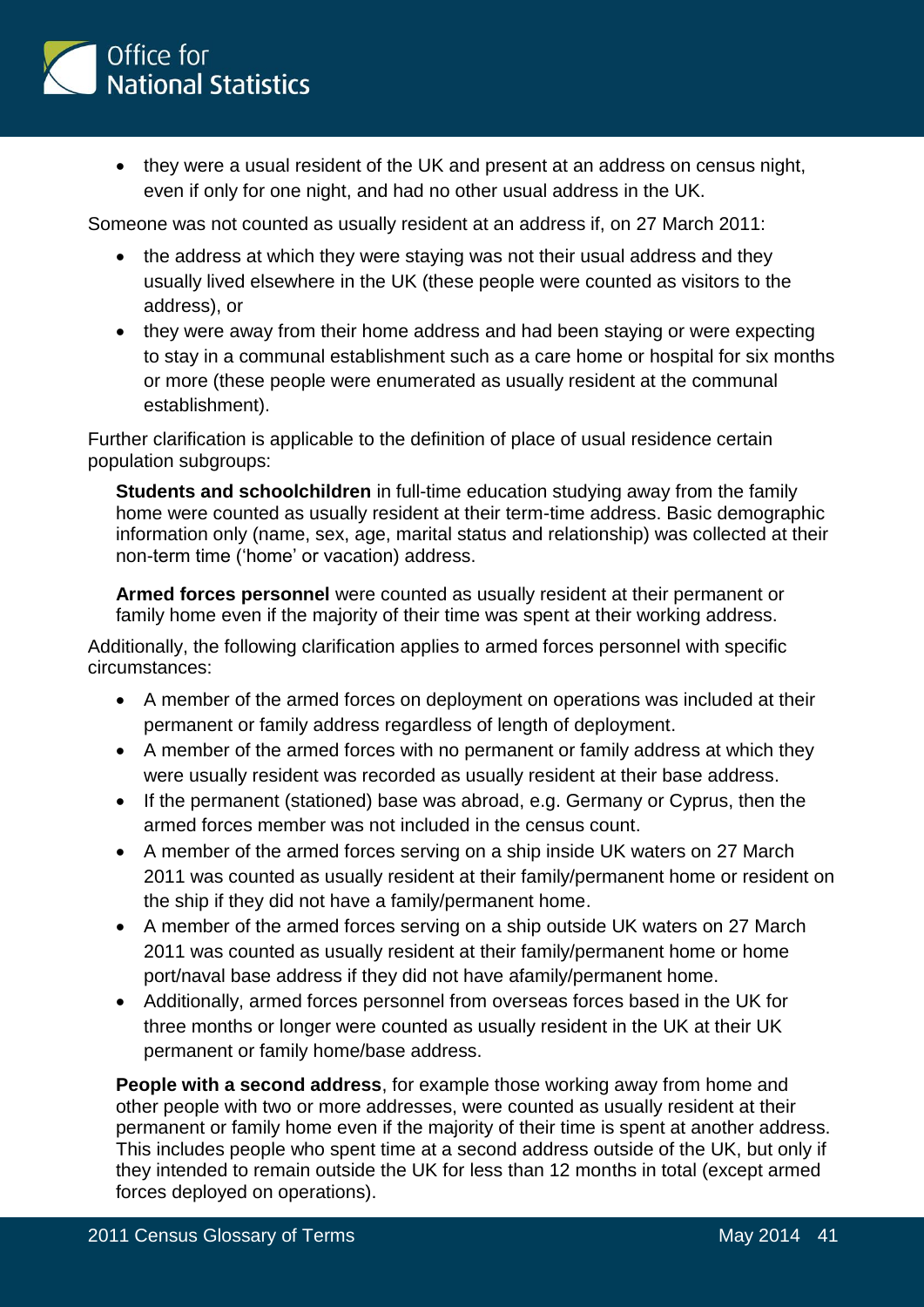

**Children with parents who live apart** and spend part of their time living with each parent were advised to be counted as usually resident at the address at which the child spent the majority of their time. If the child spent time equally living with each parent then they were advised to be counted as usually resident at the address where they were staying overnight on 27 March 2011.

For people **living in communal establishments** who had already spent or expected to spend six months or more in a communal establishment, for example, a care home, hospital or hostel, their place of usual residence was that communal establishment. Otherwise their place of usual residence was at their UK home address and the person was classified as a visitor to the communal establishment. (See Communal establishment resident for further clarification).

Place of usual residence for **people in prison** applies to sentenced prisoners in a similar way as others in communal establishments, based upon the length of their sentence. This means that

- if they were convicted with a sentence of six months or more then they were counted as usually resident in the prison
- if they were convicted with a sentence of less than six months then they were counted as usually resident at their permanent or family home and as a visitor to the prison
- if they were on remand they were counted as usually resident at their permanent or family home, and as a visitor to the prison, irrespective of how long they were in prison on remand.

#### **Population and household thresholds**

When census statistics are produced they are added up, or aggregated, to provide total figures for complete geographic areas. This means that users of statistics are not able to look up the details for just their house, or for their neighbour or for anyone else's (because that would break confidentiality rules). ONS aggregates the figures for individuals and households, so that users can't directly find out information about any one person or household.

To eliminate the chance of someone being able to identify individuals within a given area, minimum population thresholds are applied for the release of different sets of results with different levels of detail. The tables which have more detail in them have higher thresholds. Areas that fall below these thresholds may be amalgamated with others to allow the release of results for the population of the amalgamated area.

Other than postcode estimates, the lowest threshold for which data are released in England and Wales is the output area which has a minimum threshold of 100 people and 40 households.

The thresholds for each of the standard sets of census tables are:

- Detailed Characteristics / Theme tables 5,000 residents and 2,000 households;
- Key Statistics / Quick Statistics / Local Characteristics 100 residents and 40 households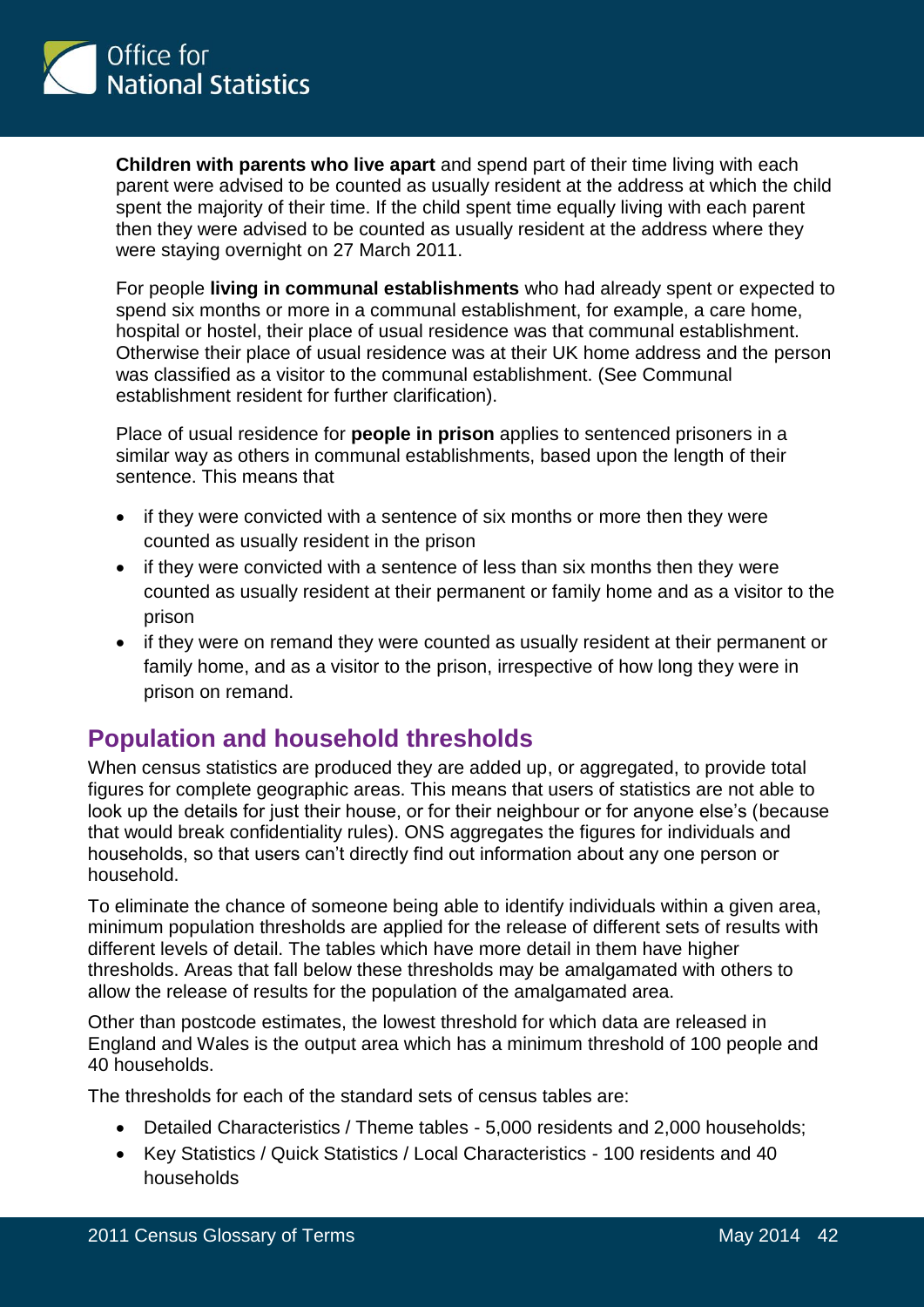

#### **Population base for enumeration**

The population base for enumeration for the 2011 Census is all usual residents and shortterm residents in England and Wales on 27 March 2011. The main base for statistics is usual residents. Statistics are also planned for other population bases, including short-term residents.

#### **Population density**

Population density is the number of usual residents per hectare. A hectare is the metric unit of area defined as 10,000 square metres or approximately 2.47 acres. Population density for each area is calculated using aggregations of the area measurements (to two decimal places) for each output area that has been best-fitted to each higher area.

#### **Position in communal establishment**

A usual resident of a communal establishment is either a resident of the establishment, a member of staff who is resident in the establishment, or a family member of staff that are resident in the establishment.

#### **Postcode estimates**

These are estimated numbers of people, by sex, and numbers of households, in each postcode in England and in Wales.

#### **Postcode sectors**

Postcode sectors are geographic areas created by Royal Mail to manage mail delivery. There are around 3,000 addresses per postcode sector.

# **Proficiency in English language**

Proficiency in English language classifies people whose main language is not English (or not English or Welsh in Wales) according to their ability to speak English. A person is classified in one of the categories:

- can speak English very well,
- can speak English well,
- cannot speak English well, or
- cannot speak English.

#### **Provision of unpaid care**

A person is a provider of unpaid care if they look after or give help or support to family members, friends, neighbours or others because of long-term physical or mental ill health or disability, or problems related to old age. This does not include any activities as part of paid employment. No distinction is made about whether any care that a person provides is within their own household or outside of the household, so no explicit link can be made about whether the care provided is for a person within the household who has poor general health or a long-term health problem or disability.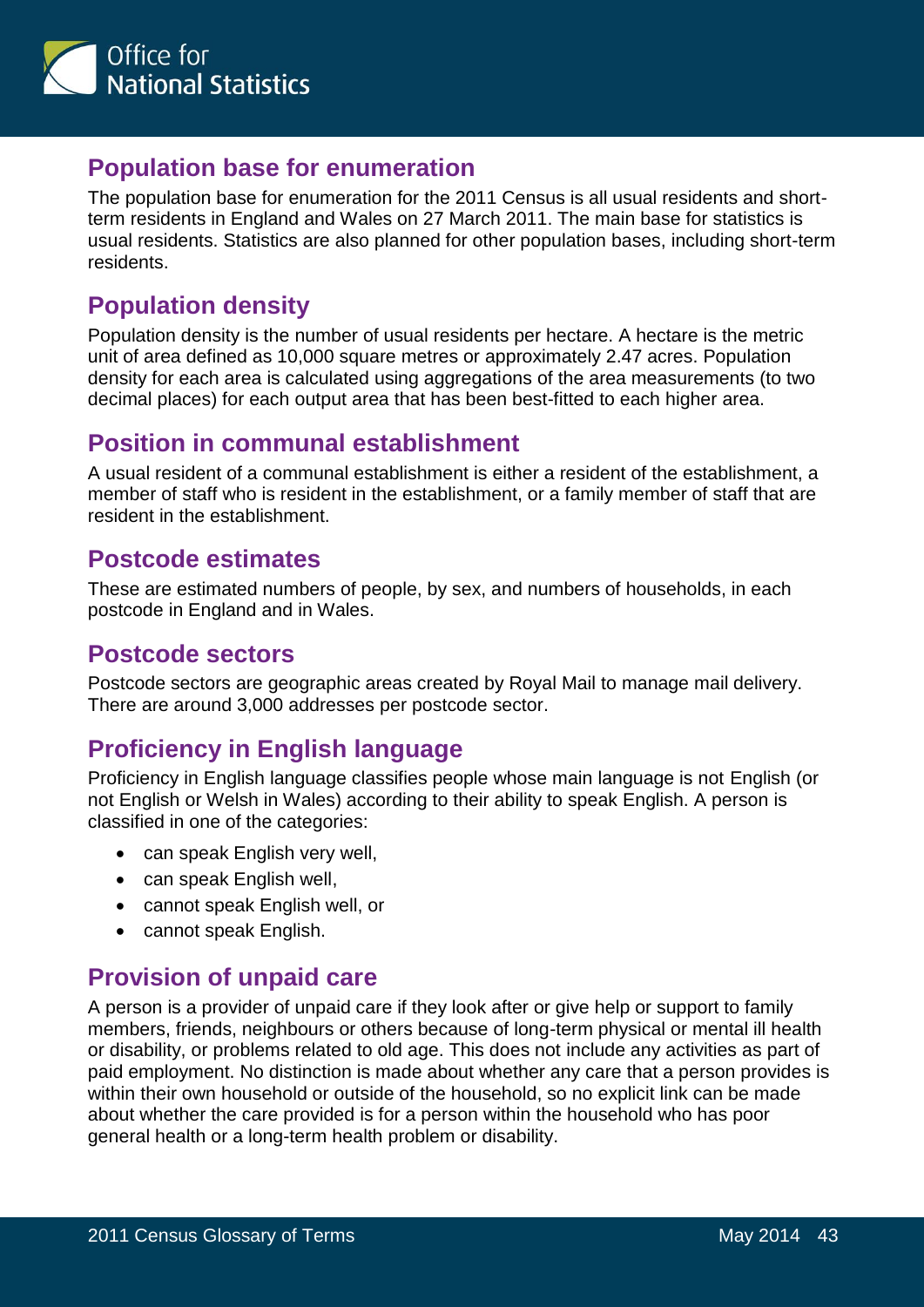

# <span id="page-43-0"></span>**Q**

# **Qualifications**

The qualifications classification counts all of the academic or vocational/professional qualifications that a person has obtained, for example A Levels, Diploma, Apprenticeship, nursing or accountancy qualifications. People were asked to tick all of the categories applicable to their qualifications. People were also asked if they held foreign qualifications and to indicate the closest equivalent qualifications from the other categories listed. People who did this are counted in both the "foreign qualifications" category and any other applicable category equivalent to their foreign qualifications.

#### **Quality assurance**

Quality assurance processes are used to ensure that the census results are robust and fit for purpose. The steps include comparing the census results with alternative sources of data to identify implausible inconsistencies and either explain these discrepancies (for example differences in definition), or resolve the inconsistencies through the census coverage assessment and adjustment process.

# **Quality measures (or indicators)**

Quality measures, or quality indicators, help users understand the quality of the census results. Two examples of the main indicators of quality associated with 2011 Census statistics are response rates and confidence intervals.

# **Questionnaire**

The 2011 Census questionnaire is available to download:

[http://www.ons.gov.uk/ons/guide-method/census/2011/how-our-census-works/how-we](http://www.ons.gov.uk/ons/guide-method/census/2011/how-our-census-works/how-we-took-the-2011-census/how-we-collected-the-information/questionnaires--delivery--completion-and-return/2011-census-questions/index.html)[took-the-2011-census/how-we-collected-the-information/questionnaires--delivery-](http://www.ons.gov.uk/ons/guide-method/census/2011/how-our-census-works/how-we-took-the-2011-census/how-we-collected-the-information/questionnaires--delivery--completion-and-return/2011-census-questions/index.html) [completion-and-return/2011-census-questions/index.html](http://www.ons.gov.uk/ons/guide-method/census/2011/how-our-census-works/how-we-took-the-2011-census/how-we-collected-the-information/questionnaires--delivery--completion-and-return/2011-census-questions/index.html)

# **Questionnaire tracking system**

To track census questionnaires throughout the field operations, a tracking system was used that linked the unique bar code on each questionnaire with an address. This provided up to date information on which addresses:

- had returned a questionnaire, or
- had not returned a questionnaire or were not expected to return a questionnaire (address was deactivated).

This information was used to target field resources effectively, sending collectors to visit addresses that did not return a questionnaire to offer assistance and/or remind them to complete their questionnaire.

# **Quick Statistics**

Tables which fall under the Quick Statistics banner contain statistics which refer to one variable and its response categories from a census question. Quick Statistics are available for output area and higher geographies. An example is the number of people who report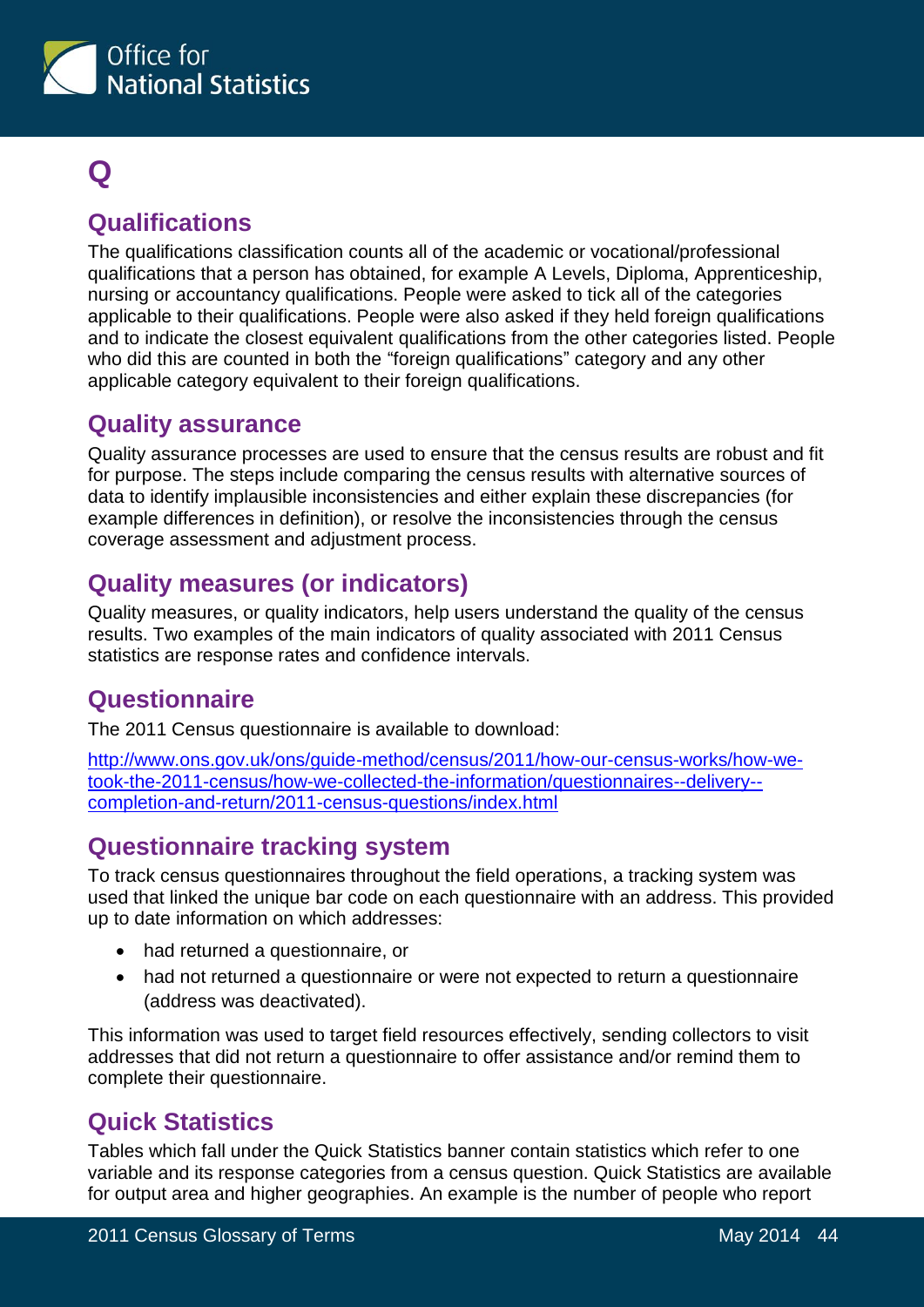

Very Good, Good, Fair, Bad and Very Bad health status, reported by output area. Health is the variable and the five options are the response categories, or values that the variable can take. Quick Statistics tables will form the majority of the statistics released between November 2012 and February 2013.

# <span id="page-44-0"></span>**R**

#### **Record swapping**

Record swapping is one of the steps ONS takes to help protect the confidentiality of individuals and households and prevent those with rare and unique characteristics being identifiable in the published statistics. This process is part of statistical disclosure control. For example, the information for each household is maintained in a record. If there is something potentially disclosive (identifiable) in a record, a similar record is found in another area, and the two may be swapped before the statistics are released, so that the rare or unique information about that household is protected.

#### **Records**

After census questionnaires are returned, the information is scanned, read by a computer, and turned into records. Each record contains a complete set of the information about a single household or individual, and each record for an individual in a household is linked to the record for that household. Similarly, completed questionnaires from the Census Coverage Survey are called records. The records feed into the aggregated census statistics that are produced, and which do not include any disclosive information.

#### **Region**

2011 Census statistics are being released for England, Wales and the former Government Office Regions in England:

North East North West Yorkshire and the Humber East Midlands West Midlands East of England London South East South West

More information about regions is available in the ONS Beginners Guide to UK Geography available from the ONS website:

[http://www.ons.gov.uk/ons/guide-method/geography/beginner-s](http://www.ons.gov.uk/ons/guide-method/geography/beginner-s-guide/administrative/england/government-office-regions/index.html)[guide/administrative/england/government-office-regions/index.html](http://www.ons.gov.uk/ons/guide-method/geography/beginner-s-guide/administrative/england/government-office-regions/index.html)

#### **Religion**

The voluntary question on religion in the 2011 Census was intended to capture people's religious affiliation and identification at the time of the Census irrespective of whether they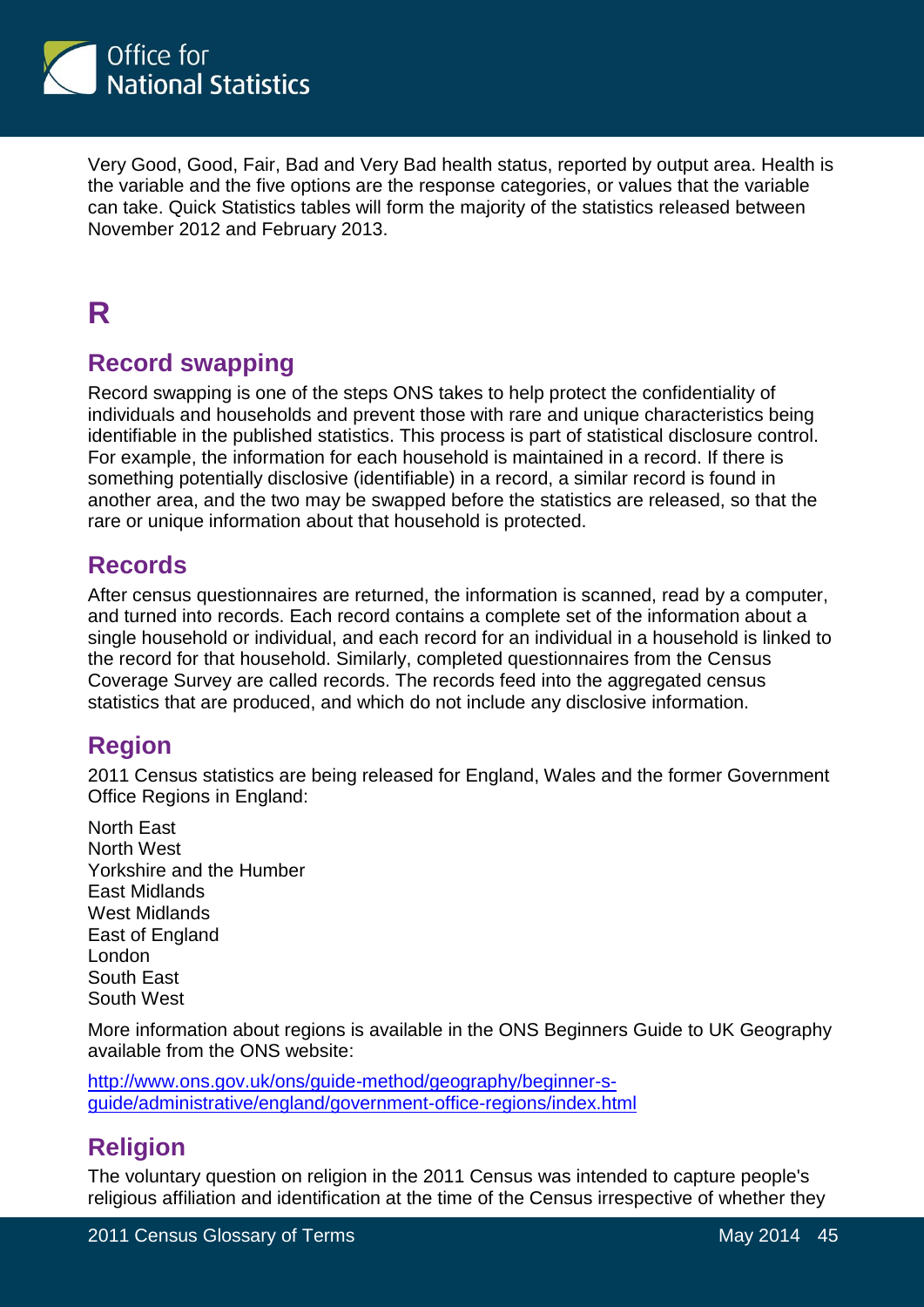

practised or believed in that religion or how important it was in their lives. If a person had no religion then the first of a series of tick boxes could be selected. Care should be taken when using these data not to infer, or allow the inference by others, that the practice of a religion or specific religious activities that are expected of believers has been measured. Unlike other census questions where missing answers are imputed, this question was voluntary, and where no answer was provided the response is categorised as 'not stated'.

### **Residence type**

This defines the type of residence that a person lives in. It categorises people as living in a household or living in a communal establishment.

# **Residential addresses**

Residential addresses are properties which are lived in, or could be lived in (for example vacant residential addresses); they are not solely commercial or derelict.

#### **Response rates**

The 2011 Census person response rate is the total number of usual residents whose details were completed on a returned questionnaire, divided by the estimate of the total number of usual residents.

Prior to the census, ONS set a headline target of achieving 94 per cent response for England and Wales overall.

#### **Return rates**

Return rates are the number of household questionnaires returned as a proportion of the total active household questionnaires that were in circulation (active refers to all households where the address hadn't been deactivated by the field staff during field operations). Return rates were used during the census field operation to target field staff resources to the lowest responding areas.

# <span id="page-45-0"></span>**S**

#### **Same-sex civil partnership couple family**

A same-sex civil partnership couple family consists of two same-sex civil partners with or without child(ren). The child(ren) may belong to either member of the couple. Children are included in the family only if they are not themselves living with a spouse, same-sex civil partner or partner and do not have any children of their own in the household.

Same-sex civil partners with their grandchild(ren) are also considered a same-sex civil partnership family if there are no children in the intervening generation present in the household (note that children of the couple may also be present if they are not parents or grandparents of the youngest generation).

#### **Same-sex civil partnership couple household**

A same-sex civil partnership couple household is a household that comprises a same-sex civil partnership couple family and no other person. This definition is used in most results from the 2011 Census.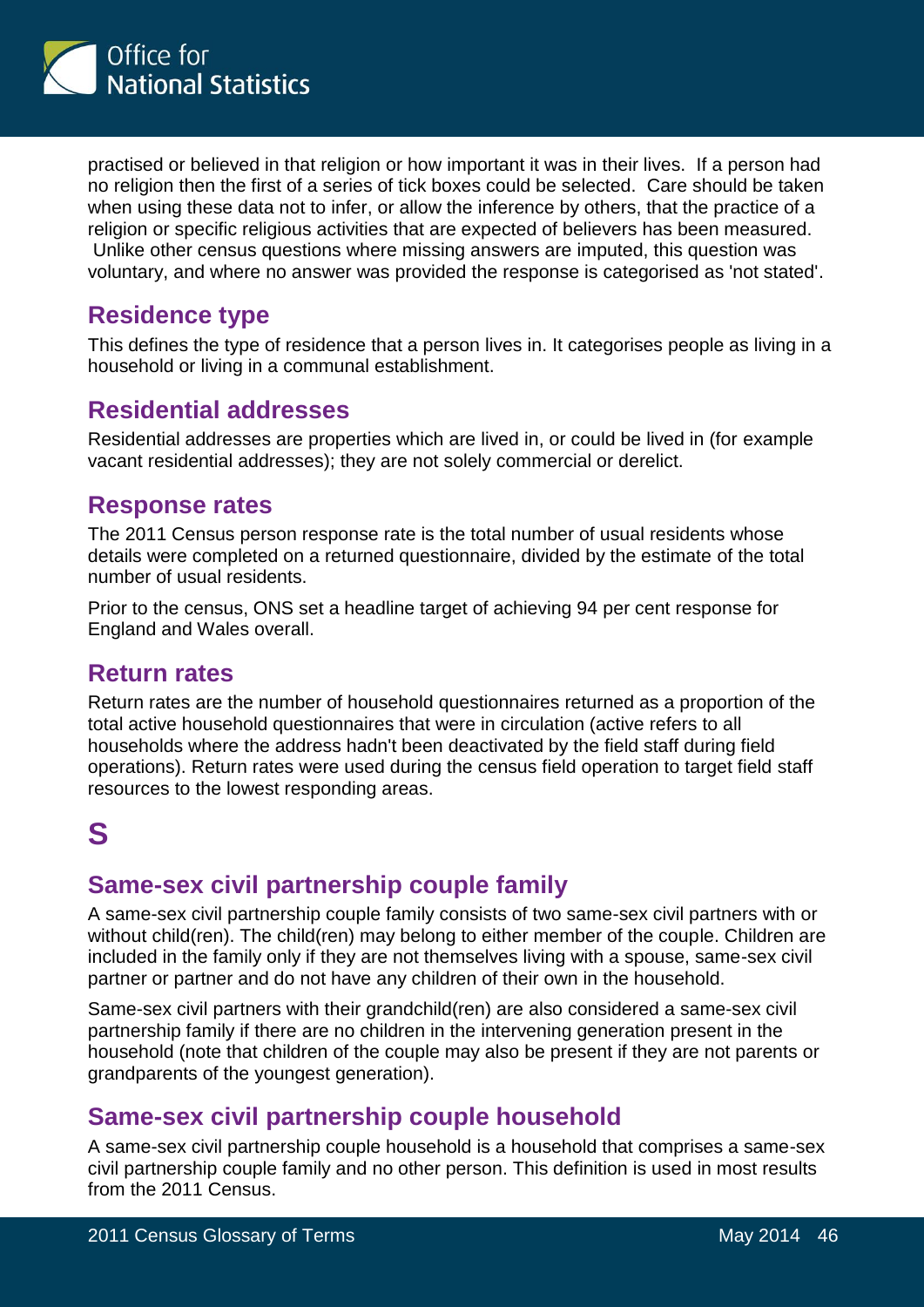

In a small number of results a same-sex civil partnership couple household is defined as a household that contains at least one same-sex civil partnership couple and no married couples. When this definition is used it is clearly indicated.

#### **Same-sex couple**

Same-sex couples are two people of the same sex who live together as a couple. This includes people who are currently or formerly in a registered same-sex civil partnership and those living in a cohabiting same-sex couple.

Couples of the same sex who are not in a registered same-sex civil partnership are generally included in census results in categories relating to cohabiting couple families.

#### **Schoolchildren and full-time students**

Schoolchildren and students in full-time education studying away from their family home are treated as usually resident at their term-time address. Basic demographic information only (name, sex, age, marital status and relationship) is collected at their non term-time address (their home or vacation address).

The information on families, household size and household composition for their non termtime address does not include them.

#### **Scottish national identity**

This applies to a person who has recorded Scottish as their National Identity. They may also have ticked another response (e.g. British). A person's national identity is a selfdetermined assessment of their own identity with respect to the country or countries with which they feel an affiliation. This assessment of identity is not dependent on legal nationality or ethnic group.

The national identity question included six tick box responses - one for each of the four parts of the UK (English, Welsh, Scottish and Northern Irish), one for British, and one for "Other". Where a person ticked "Other" they were asked to write in the name of the country. People were asked to tick all options that they felt applied to them. This means that in results relating to national identity people may be classified with a single national identity or a combination of identities.

British identity excludes responses indicating an identity related to the British Virgin Islands and British Overseas Territories.

#### **Second address**

A second address is an address at which a person stays for more than 30 days per year that is not a person's place of usual residence. This includes addresses that are in the UK and those outside of the UK.

Typical second addresses include armed forces bases, addresses used by people working away from home, a student's home address, the address of another parent or guardian, or a holiday home.

If a person with a second address was staying at that address on census night, they were classed as a visitor to that address, but counted as a usual resident at their home address.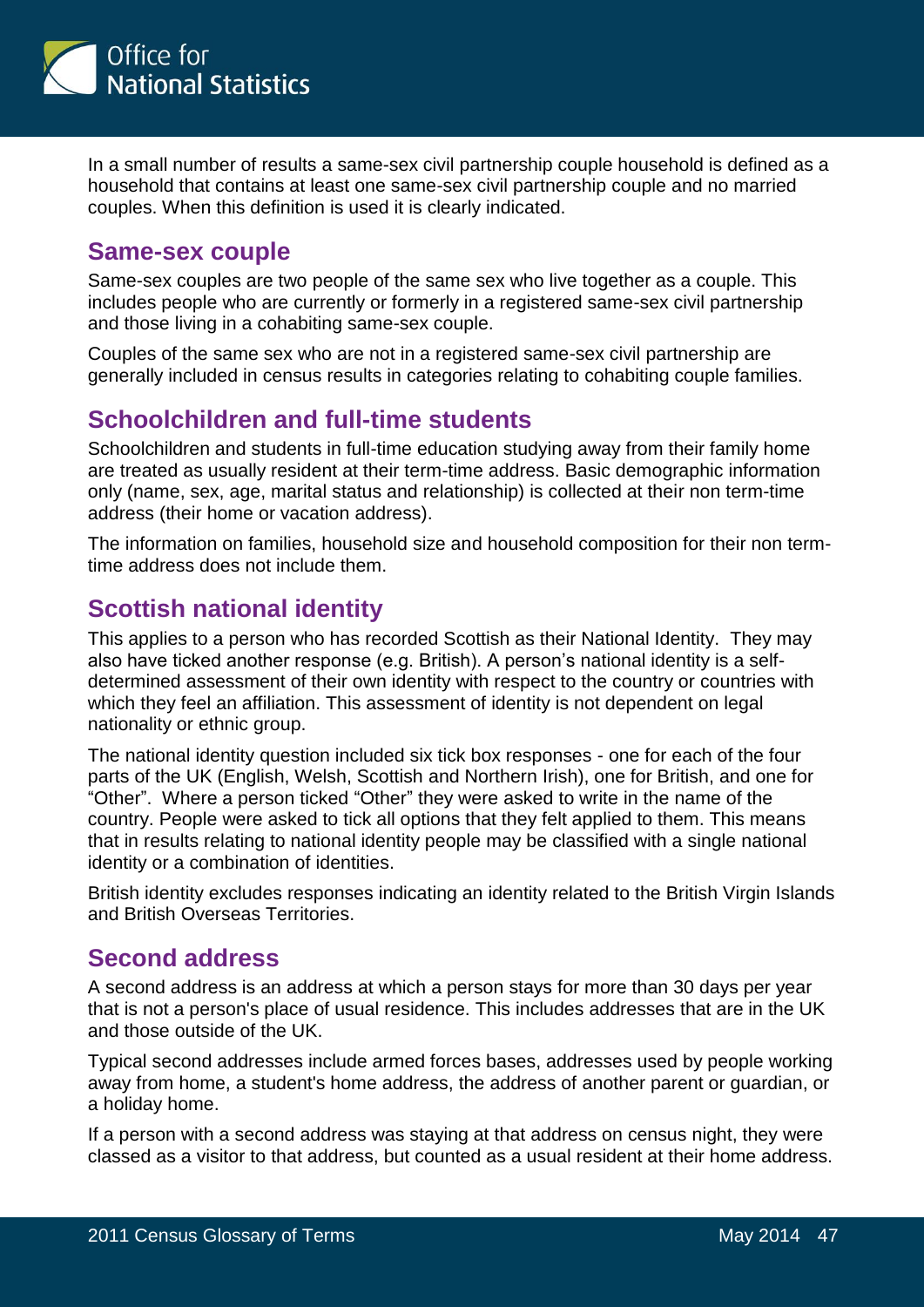

#### **Self-contained accommodation**

A household's accommodation is self-contained if all the rooms, including the kitchen, bathroom and toilet, are behind a door that only that household can use.

Accommodation is not self-contained if any rooms, for example a kitchen, bathroom or toilet, are shared with another household, or access to any rooms require crossing a hall, landing or any other space that is used by another household.

#### **Self-employed**

Self-employed people aged 16 and over own and operate their own business, professional practice or similar enterprise, including those operated with a partner. This relates to a person's main job or, if not working at the time of the census, their last main job.

This can include people who work freelance, which means someone who is self-employed and works (or worked) for different companies on particular pieces of work.

Self-employed people who are not freelance can have employees who work for them.

#### **Sex**

Sex is the classification of a person as either male or female.

#### **Sex ratio**

The sex ratio is the number of men per 100 women. This is used to assess whether the demographic make-up of an area is plausible, independent of the estimated total populations for males and females.

#### **Shared dwelling**

A dwelling is shared if:

- the household spaces it contains have the accommodation type "part of a converted or shared house", or
- not all of the rooms (including kitchen, bathroom and toilet, if any) are behind a door that only that household can use, and
- there is at least one other such household space at the same address with which it can be combined to form the shared dwelling.

#### **Short-term resident**

A census short-term UK resident is anyone born outside of the UK who, on 27 March 2011, had stayed or intended to stay in the UK for a period of three months or more but less than 12 months.

#### **Small cell adjustment**

Small cell adjustment was one of the statistical disclosure measures used in the 2001 Census to protect against the inadvertent disclosure of personal information. Where cells in the 2001 Census tables contained very small values they were adjusted, thereby adding uncertainty about the true small value and adding a level of disclosure protection.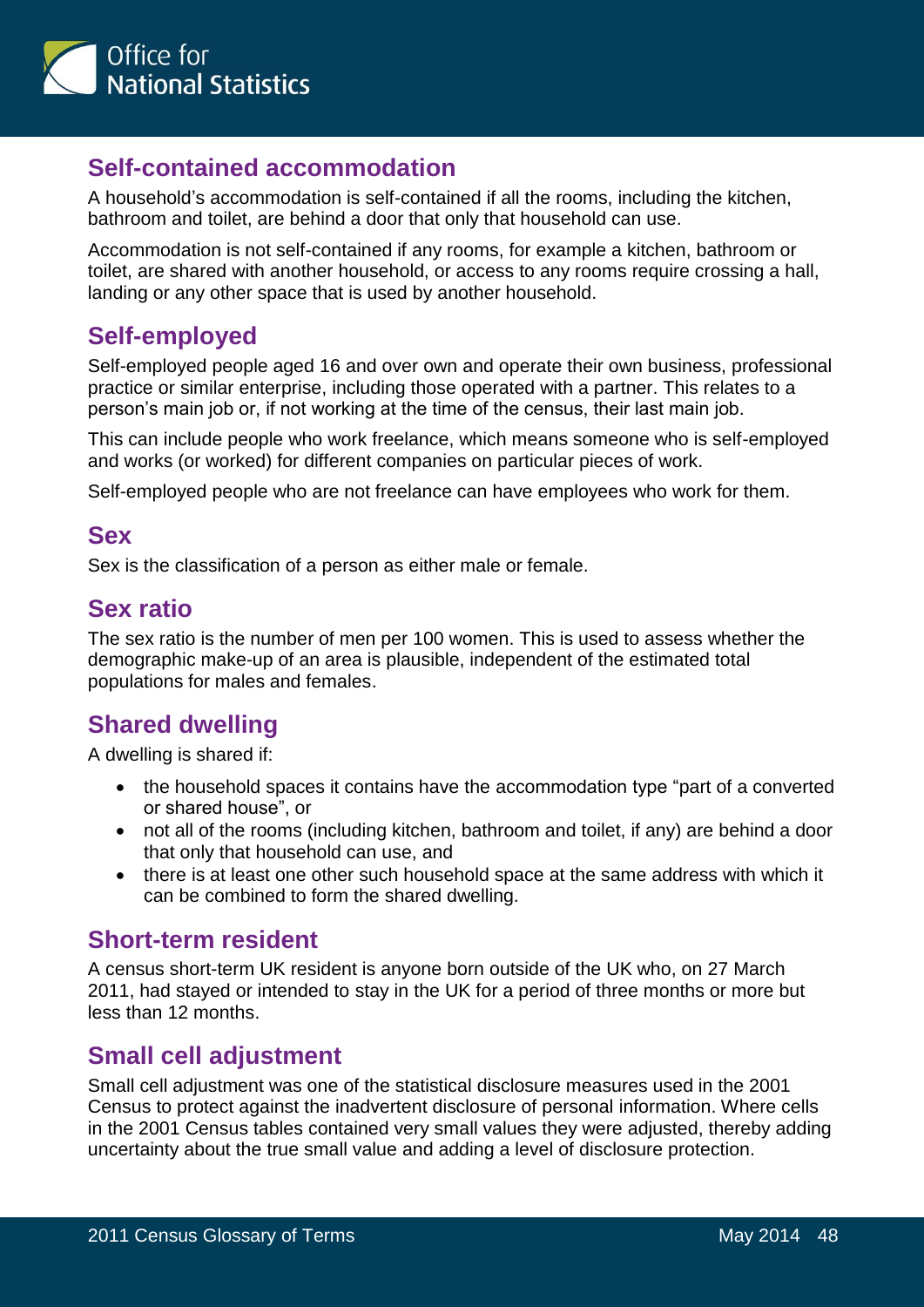

#### **Social Grade, Approximated**

Social Grade is the socio-economic classification used by the Market Research and Marketing Industries, most often in the analysis of spending habits and consumer attitudes. Although it is not possible to allocate Social Grade precisely from information collected by the 2011 Census, the Market Research Society has developed a method for using Census information to provide a good approximation of Social Grade.

#### **Standard variable**

A standard variable relates directly to a single question as it appeared on the census questionnaire. For example the ethnic group question translates directly into the ethnic group variable. The response categories of the question map directly to the categories used to classify people or households in the statistics. In some tables the categories may be aggregated or collapsed to prevent disclosure of personal information, but no further processing is applied to the categories, and in the context of the standard variable, they are not combined with the categories of any other question.

The ethnic group question may also be used in conjunction with another question to create a new variable, for example with national identity to create the ethnic national identity variable. This forms a derived variable from two standard variables.

# **Statistical disclosure control**

The confidentiality of personal census information is paramount, and to prevent the inadvertent disclosure of information about identifiable individuals a range of statistical disclosure protection measures are used. Firstly, records in the database are swapped between different geographic areas. This swapping is targeted towards those households in small areas with unusual characteristics that may be identifiable.

To offer further protection against revealing personal information, some limitations have also been placed on the amount of detail available in the published results, particularly in tables for small populations.

There are also minimum thresholds applied for the numbers of persons and households that must be present in the smallest areas for which sets of outputs can be produced. The smallest geography for Key Statistics, Quick Statistics and Local Characteristics tables is the output area, where the minimum thresholds are 40 households and 100 persons.

# **Subnational layers**

These are layers of geography below the national level, for example, local authorities or regions.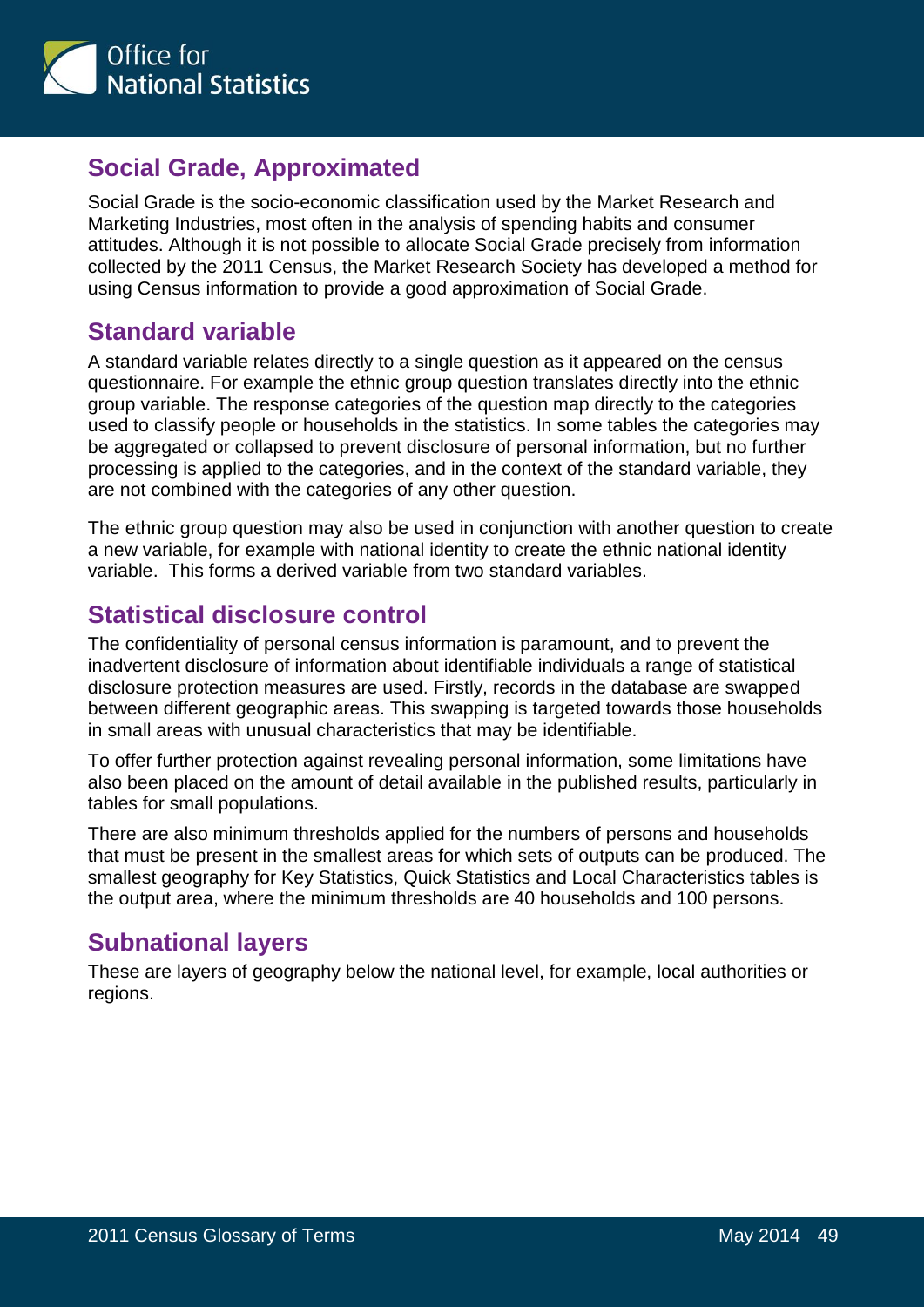

# <span id="page-49-0"></span>**T**

# **Tenure**

Tenure provides information about whether a household rents or owns the accommodation that it occupies and, if rented, combines this with information about the type of landlord who owns or manages the accommodation.

# **Tenure, Other social rented**

Accommodation that is "other social rented" includes accommodation that is rented from a registered social landlord, housing association, housing co-operative or charitable trust.

#### **Tenure, Owned**

Accommodation that is "owned" includes accommodation that is either "owned outright" or "owned with a mortgage or loan".

#### **Tenure, Private rented**

Accommodation that is "private rented" includes accommodation that is rented from a private landlord or letting agency, employer of a household member, relative or friend of a household member, or other non-social rented accommodation.

# **Tenure, Private rented, Other**

Accommodation that is "private rented, other" includes accommodation that is rented from an employer of a household member, relative or friend of a household member, or other non-social rented accommodation

#### **Tenure, Social rented**

Accommodation that is "social rented" includes accommodation that is rented from a council or local authority, or from a registered social landlord, housing association, housing co-operative or charitable trust.

#### **Total fertility rate**

The total fertility rate of the population is the average number of children that would be born to a woman over her lifetime if she were to experience the exact current age-specific fertility rates through her lifetime, and she were to survive through to the end of her reproductive life.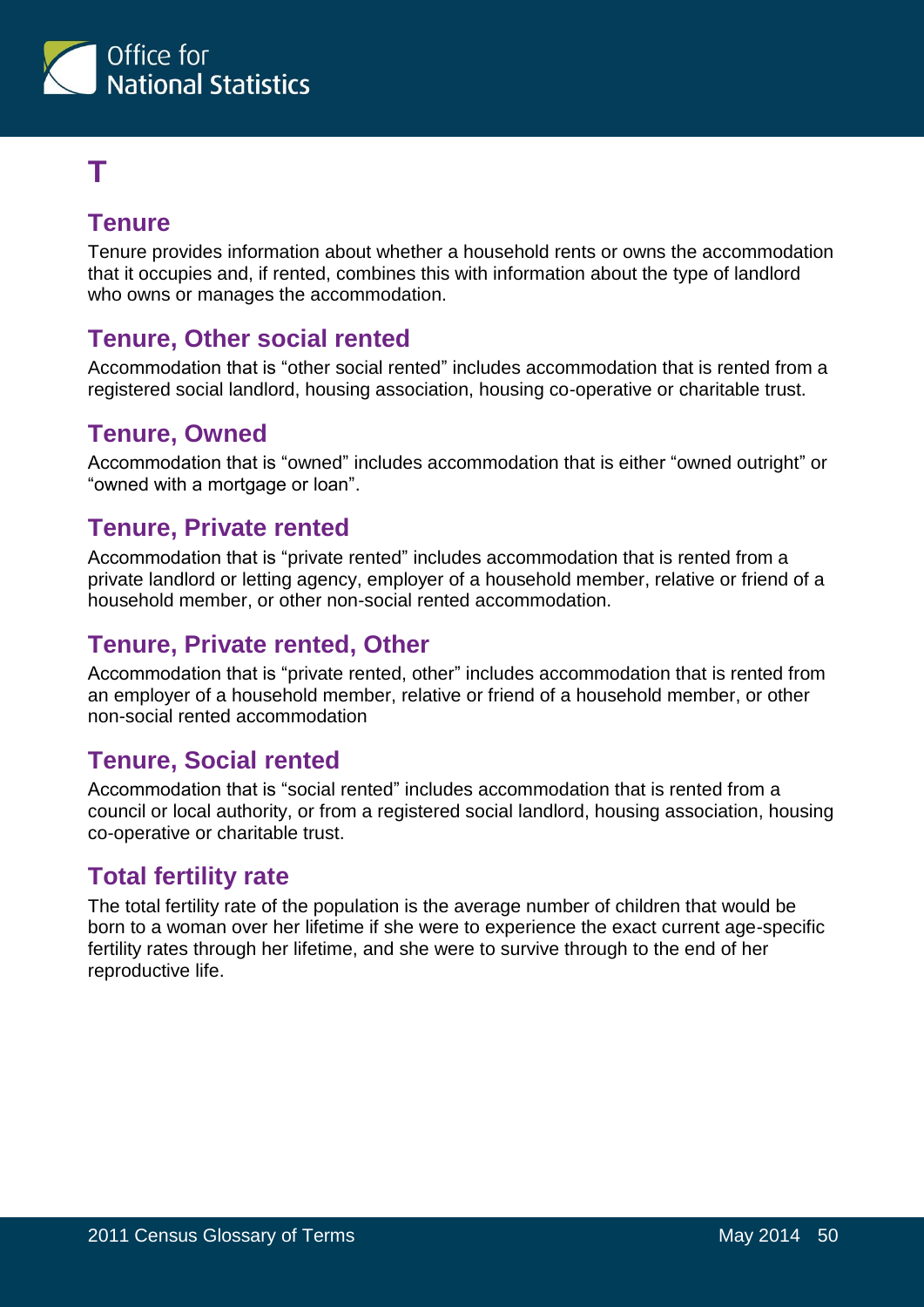

# <span id="page-50-0"></span>**U**

#### **Unaccounted for address**

An unaccounted for address is an address on the census address register where no questionnaire was returned, no dummy form was completed, and the address was not deactivated by a member of field staff. Around 1.3 per cent of addresses were unaccounted for. These addresses were used in the alternative household estimates methodology to inform the household bias adjustment. For more information about the household bias adjustment:

[http://www.ons.gov.uk/ons/guide-method/census/2011/census-data/2011-census-user](http://www.ons.gov.uk/ons/guide-method/census/2011/census-data/2011-census-user-guide/quality-and-methods/methods/coverage-assessment-and-adjustment-methods/index.html)[guide/quality-and-methods/methods/coverage-assessment-and-adjustment](http://www.ons.gov.uk/ons/guide-method/census/2011/census-data/2011-census-user-guide/quality-and-methods/methods/coverage-assessment-and-adjustment-methods/index.html)[methods/index.html](http://www.ons.gov.uk/ons/guide-method/census/2011/census-data/2011-census-user-guide/quality-and-methods/methods/coverage-assessment-and-adjustment-methods/index.html)

#### **Undercoverage/undercount/underenumeration**

Every effort was made to ensure everyone was counted in the 2011 Census, however no census is perfect and some people are inevitably missed. This undercount or undercoverage does not occur uniformly across all geographical areas or across subgroups of the population such as age-sex groups. Reasons for undercoverage include the non-return of census questionnaires, and households not receiving a questionnaire because their household's address was missed by the address register.

To account for this undercoverage, a Coverage Assessment and Adjustment (CAA) process was used to estimate the size of the population that was missed and ensure that the coverage for England and Wales in estimated outputs is close to 100 per cent. For more information about the CAA:

[http://www.ons.gov.uk/ons/guide-method/census/2011/census-data/2011-census-user](http://www.ons.gov.uk/ons/guide-method/census/2011/census-data/2011-census-user-guide/quality-and-methods/methods/coverage-assessment-and-adjustment-methods/index.html)[guide/quality-and-methods/methods/coverage-assessment-and-adjustment](http://www.ons.gov.uk/ons/guide-method/census/2011/census-data/2011-census-user-guide/quality-and-methods/methods/coverage-assessment-and-adjustment-methods/index.html)[methods/index.html](http://www.ons.gov.uk/ons/guide-method/census/2011/census-data/2011-census-user-guide/quality-and-methods/methods/coverage-assessment-and-adjustment-methods/index.html)

#### **Unemployed**

A person aged 16 and over is classified as unemployed if they are not in employment, are available to start work in the next two weeks, and either looked for work in the last four weeks or are waiting to start a new job.

#### **Unemployment history**

Unemployment history defines the year that a person last worked. People who were in fulltime and part-time employment are not counted in this variable.

#### **Unlinked questionnaire**

An unlinked questionnaire is a returned questionnaire where the questionnaire identification was not linked to the address on the questionnaire tracking system. There was a relatively small number of these that were spread across the country; they were not grouped within small geographic areas.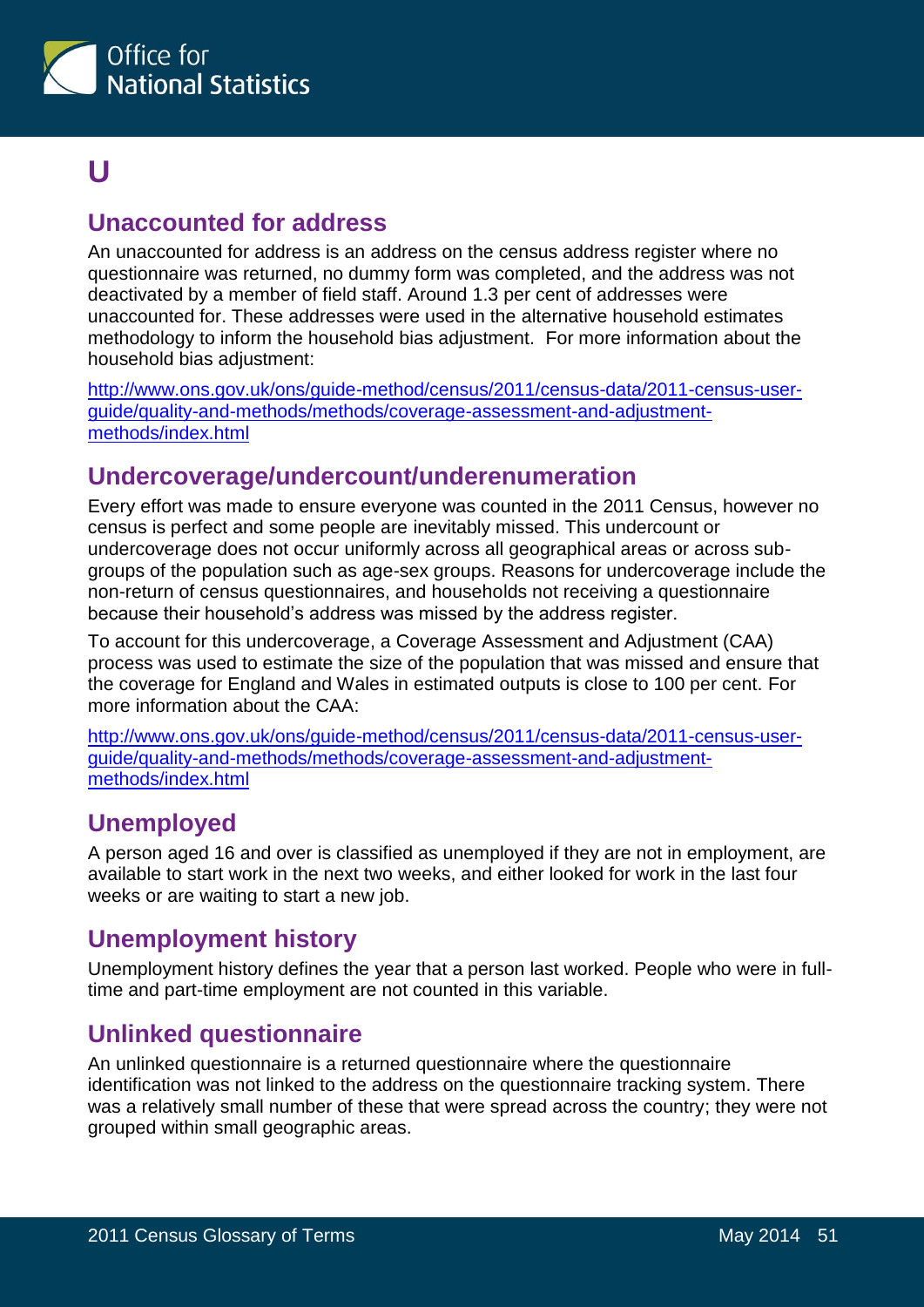

# **Unshared dwelling**

A dwelling is shared

- if the household spaces it contains have the accommodation type "part of a converted or shared house", or
- if not all of the rooms (including kitchen, bathroom and toilet, if any) are behind a door that only that household can use and there is at least one other such household space at the same address with which it can be combined to form the shared dwelling.

Dwellings that do not meet these conditions are unshared dwellings.

#### **Users**

This term is used to refer to anyone who is a user of census statistics. That includes novices and specialists.

#### **Usual resident**

The main population base for statistics from the 2011 Census is the usual resident population as at census day, 27 March 2011. Although the population base for enumeration included non-UK born short-term residents, this population is analysed separately and is not included in the main outputs from the 2011 Census. All statistics, unless specified, are produced using only usual residents of the UK.

For 2011 Census purposes, a usual resident of the UK is anyone who, on census day, was in the UK and had stayed or intended to stay in the UK for a period of 12 months or more, or had a permanent UK address and was outside the UK and intended to be outside the UK for less than 12 months.

For information about the main population base for statistics, how other population subgroups are counted, and all variable definitions, see information about variables and classifications:

[https://www.ons.gov.uk/census/2011census/2011censusdata/2011censususerguide/varia](https://www.ons.gov.uk/census/2011census/2011censusdata/2011censususerguide/variablesandclassifications) **[blesandclassifications](https://www.ons.gov.uk/census/2011census/2011censusdata/2011censususerguide/variablesandclassifications)** 

# **Usual resident (2001 population)**

The main population base for outputs from the 2001 Census was the usual resident population as at census day. Although this population base shares much in common with that used for the 2011 Census, there are some subtle differences in definition, including the period of time required for usual residence. In 2001, when people asked, they were provided with the guidance that anyone who had been, or intended to be, in the UK for a period of six months or more was considered a usual resident. However, the census questionnaire did not include an explicit definition or instructions to this effect, so it is not possible to say how strictly this definition was observed.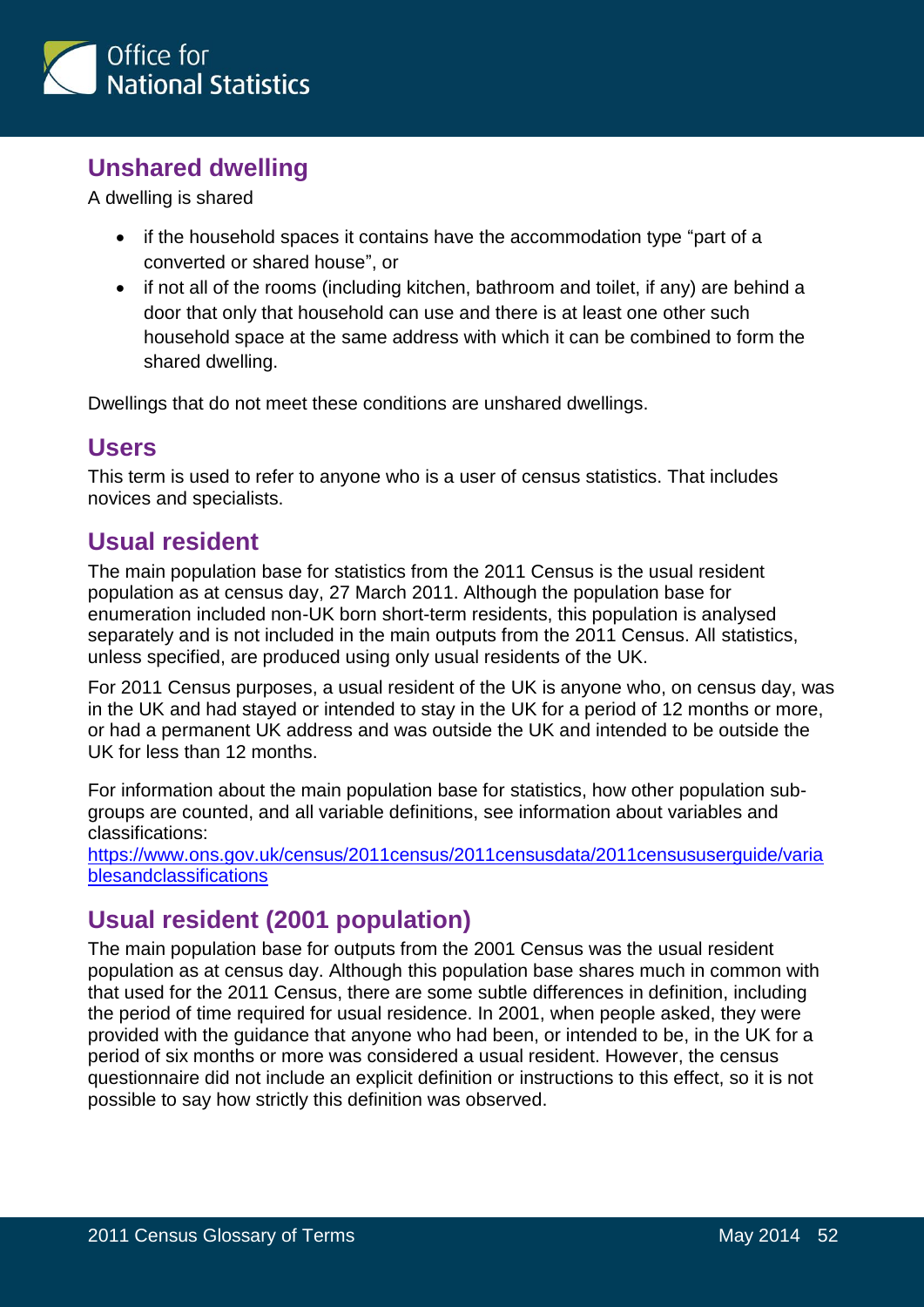

# <span id="page-52-0"></span>**V**

# **Vacant household space**

A vacant household space is an unoccupied space that does not have at least one usual resident and is not a second a residence or holiday accommodation.

The distinction between second residence/ holiday accommodation and vacant accommodation for unoccupied household spaces is based on information provided by the enumerator.

All household spaces that are defined as vacant were unoccupied on census day (27 March 2011), but not all unoccupied household spaces are defined as vacant (some will be holiday accommodation or second residences).

A household space in which only visitors were staying on census night is not classified as vacant.

#### **Variable**

A variable refers to a particular characteristic of a person or household. The variable is assigned one of a set of values which will be either a numerical measure or a category from a classification. For example the age variable records a numerical age value for a person, and the accommodation type variable records a category of "house", "flat or apartment", "mobile structure" etc for a household.

#### **Visitor**

A visitor is any person who was staying overnight on 27 March 2011 at an address where they were not usually resident. This includes:

- domestic visitors usually resident at another address within the UK, who completed a full census questionnaire for their usual address,
- international visitors who intended to stay in the UK for less than three months and were usually resident outside of the UK.

Visitors staying overnight on census night were recorded in the visitor section of the household questionnaire, which recorded basic information (name, sex, date of birth and usual address) about each visitor present.

To ensure a complete count of the population, a usual resident of the UK with no usual address who was staying at an address overnight on census night was included as a usual resident at that address, even if only staying there for one night; they were not counted as visitors.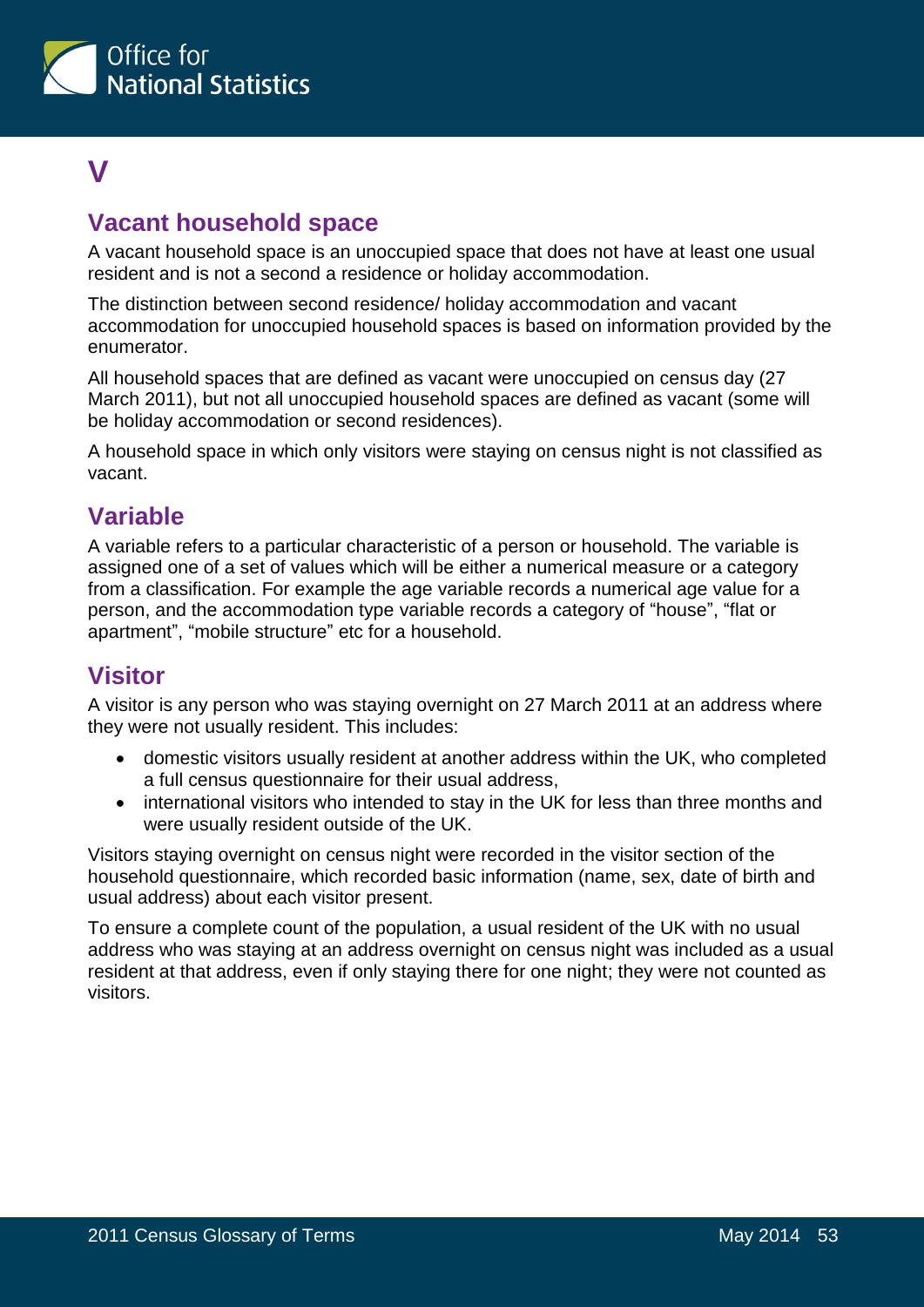

# <span id="page-53-0"></span>**W**

### **Wards**

Electoral areas represented by one or more local government councillors. In Wales, the equivalent areas are called electoral divisions.

# **Welsh language skills**

A person aged three and over is classified with skills in Welsh if they can do one or more of the following:

- understand spoken Welsh,
- speak Welsh,
- read Welsh, or
- write Welsh.

In results that classify people by Welsh language skills a person may appear in more than one category depending on which combination of skills they have.

# **Welsh national identity**

This applies to a person who has recorded Welsh as their National Identity. They may also have ticked another response (e.g. British). A person's national identity is a selfdetermined assessment of their own identity with respect to the country or countries with which they feel an affiliation. This assessment of identity is not dependent on legal nationality or ethnic group.

The national identity question included six tick box responses - one for each of the four parts of the UK (English, Welsh, Scottish and Northern Irish), one for British, and one for "Other". Where a person ticked "Other" they were asked to write in the name of the country. People were asked to tick all options that they felt applied to them. This means that in results relating to national identity people may be classified with a single national identity or a combination of identities.

British identity excludes responses indicating an identity related to the British Virgin Islands and British Overseas Territories.

# **Wholly moving household**

A wholly moving household is one where all members of the household have moved from the same address.

#### **Workday population**

The workday population of an area is defined as "all usual residents aged 16 and above who are in employment and whose workplace is in the area, and all other usual residents of any age who are not in employment but are resident in the area". People who work mainly at or from home, or do not have a fixed place of work, are included in the area of their usual residence.

The following population groups are excluded from the workday population of an area: